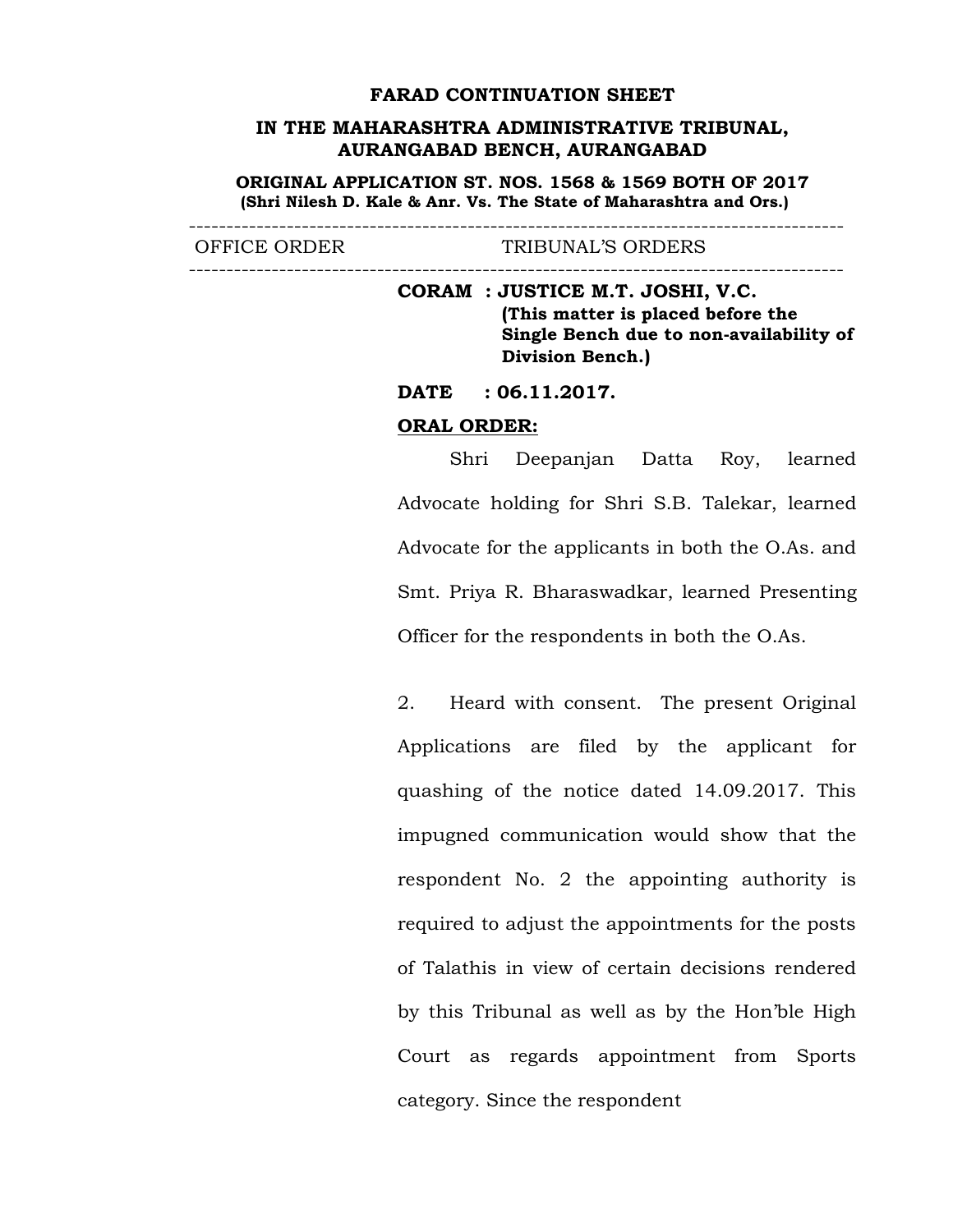No. 2 considered that those adjustments may affect the present applicants, therefore, they were directed to remain present before the respondent No. 2 on 25.09.2017 to have detailed hearing in the matter.

3. Learned Member of this Tribunal vide order dated 13.10.2017 opined that the present Original Applications may not be tenable and therefore, as the learned Advocate for the applicants sought time to argue the matters on the point of maintainability the same are being heard today.

4. Reading of the entire papers would show that some of the candidates had challenged the said process of selection before this Tribunal. The matter ultimately reached to the Hon'ble High Court in W.P. No. 5715/2017 and Hon'ble High Court confirmed the order of the Tribunal which reads as under :-

> *"8. The Respondent No. 2 shall ensure that, suitable and eligible candidates from Open-Sportsperson category are available to fill all or a*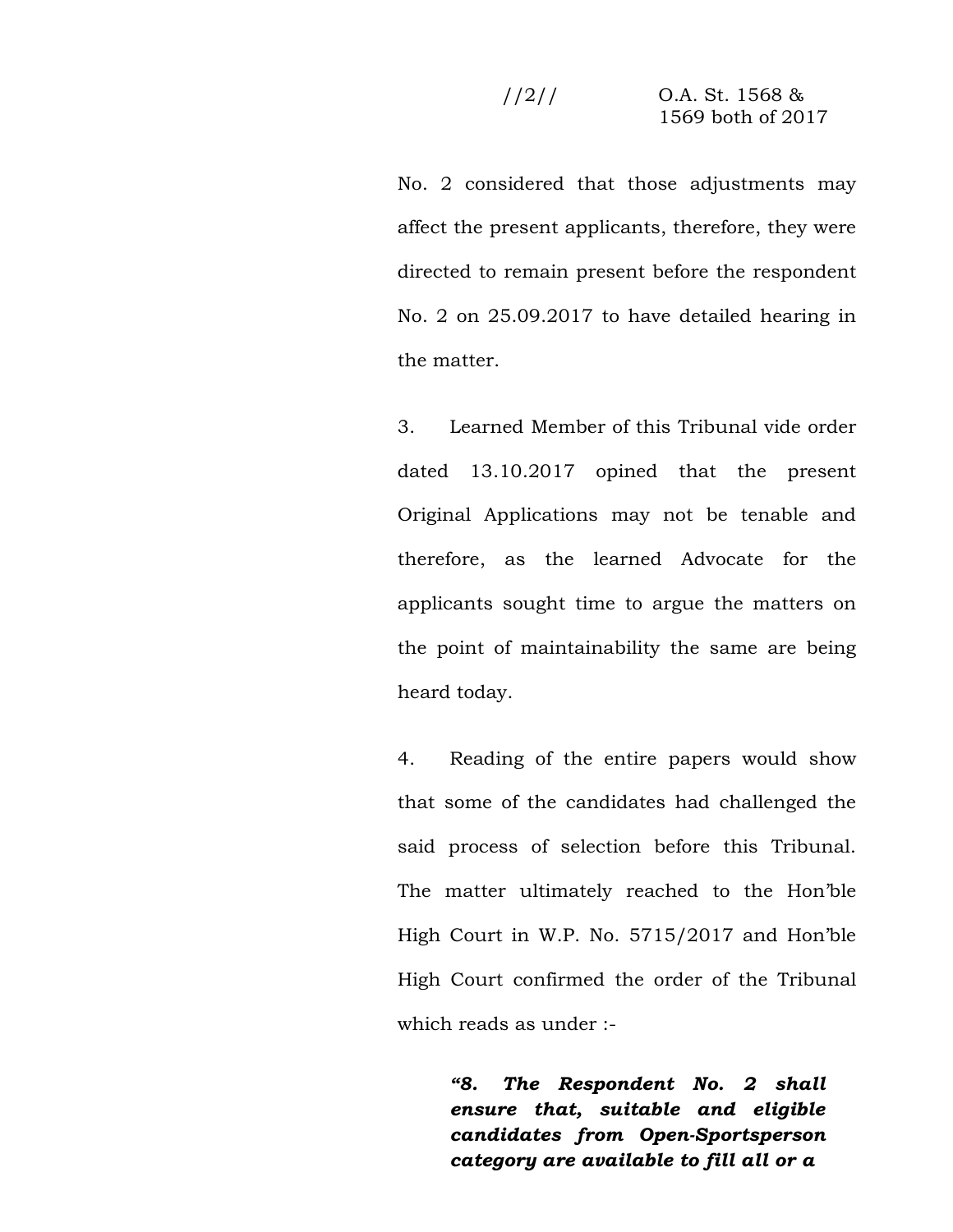$1/3$  / O.A. St. 1568 & 1569 both of 2017

*few of these three posts are appointed. If no suitable candidates from Open-Sportsperson category are available, the posts remaining unfilled shall be added to Open- General category and shall be filled on merit. If the Applicant is found eligible in such a contingency, he will be given appointment."*

5. In view of this, the respondent No. 2 thought it proper to call the applicants for hearing in view of above order of Hon'ble High Court and, therefore, the impugned notice is issued to the applicants. The applicants are already appointed.

6. It appears that the respondent No. 2 is merely affording opportunity of hearing to the present applicants of being heard. The decision of issuance of notice is taken just to afford an opportunity of hearing to the applicants before taking any decision in view of order passed by the Hon'ble High Court. Therefore, it appears that the present applications are not maintainable as no final decision is as yet taken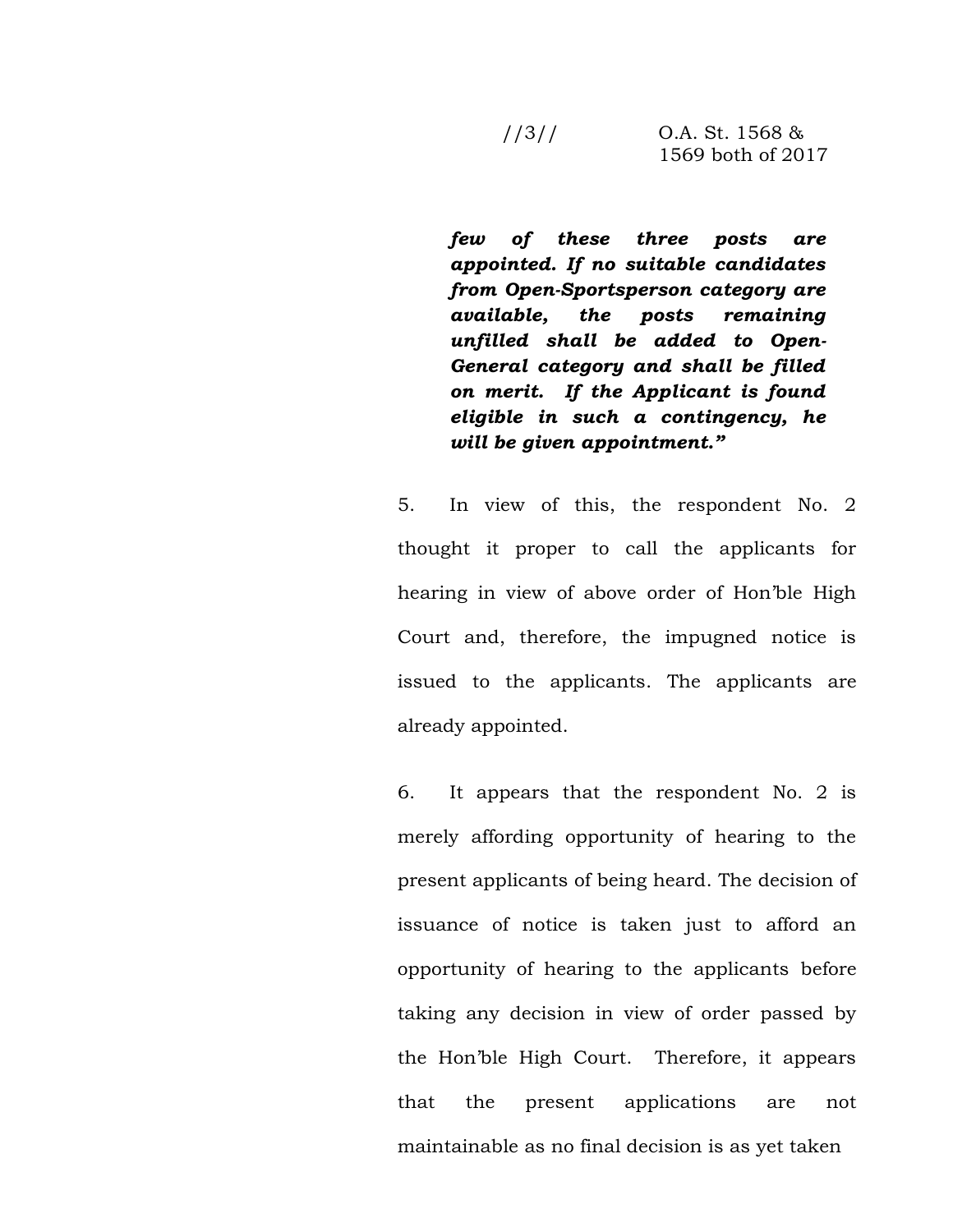$1/4$ // O.A. St. 1568 & 1569 both of 2017

by the res. No. 2 and even the respondent No. 2 has only taken a decision to afford an opportunity to the present applicants to place on record the relevant material before the authority for coming to any logical conclusion.

7. Learned Advocate for the applicants however submits that the respondent No. 2 has no jurisdiction at all to take decision and therefore, the present Original Applications are maintainable.

8. During the course of argument, the learned Advocate for the applicants has placed on record following citations:

> **1. Chief of Army Staff and others Vs. Manoj Dharam Pal Kukrety reported in (1985) 2 Supreme Court Cases 412 in Civil Appeal No. 663 of 1978 decided on March 21, 1985.**

> **2. Union of India and another Vs. Kunisetty Satyanarayana reported in (2006) 12 Supreme Court Cases 28 in Civil Appeal No. 5145 of 2006 decided on November 22, 2006.**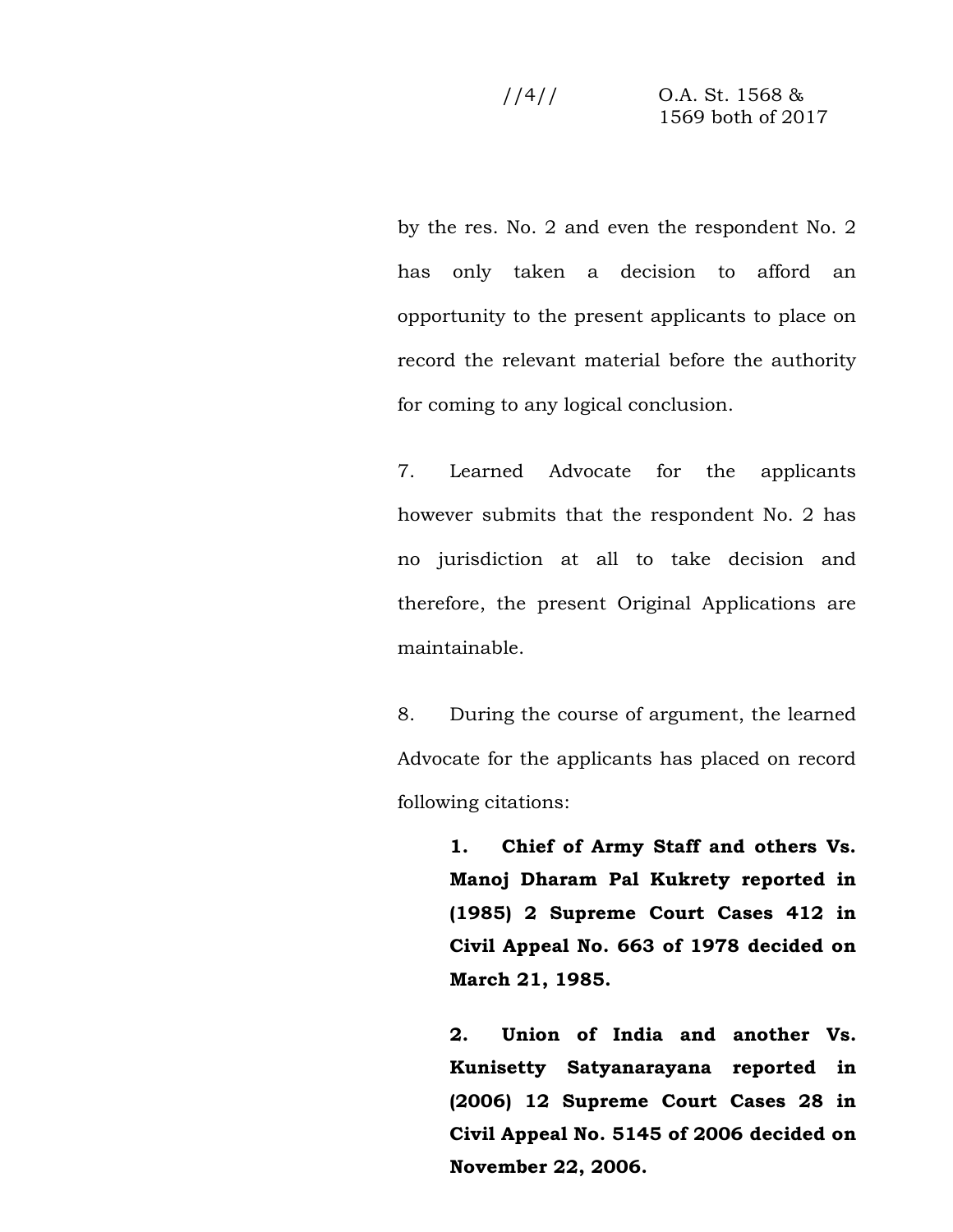**3. Union of India and another Vs. Vicco Laboratories reported in (2007) 13 Supreme Court Cases 270 in Civil Appeal No. 5401 of 2007 decided on November 26, 2007.**

**4. State of Punjab and another Vs. Iqbal Singh reported in (1976) 2 Supreme Court Cases 1 in Civil Appeal No. 1203 of 1968, decided on February 12, 1976.**

(a). In case of **Chief of Army Staff and Ors.**

**Vs. Major Dharam Pal Kukrety** (supra) the disciplinary proceeding had already ended and the employee was not found guilty for the Court Marshal even till the revision. Still Chief of the Army Staff had issued notice on the ground that the misconduct of the employee is undesirable. In that view of the matter it was held that the Chief of the Army Staff had no jurisdiction.

(b). In the case of **Union of India and another Vs. Kunishetty Satyanarayana** (supra) the issue involved was regarding challenge to the very show cause notice or charge-sheet. In the circumstances, it was held that in some very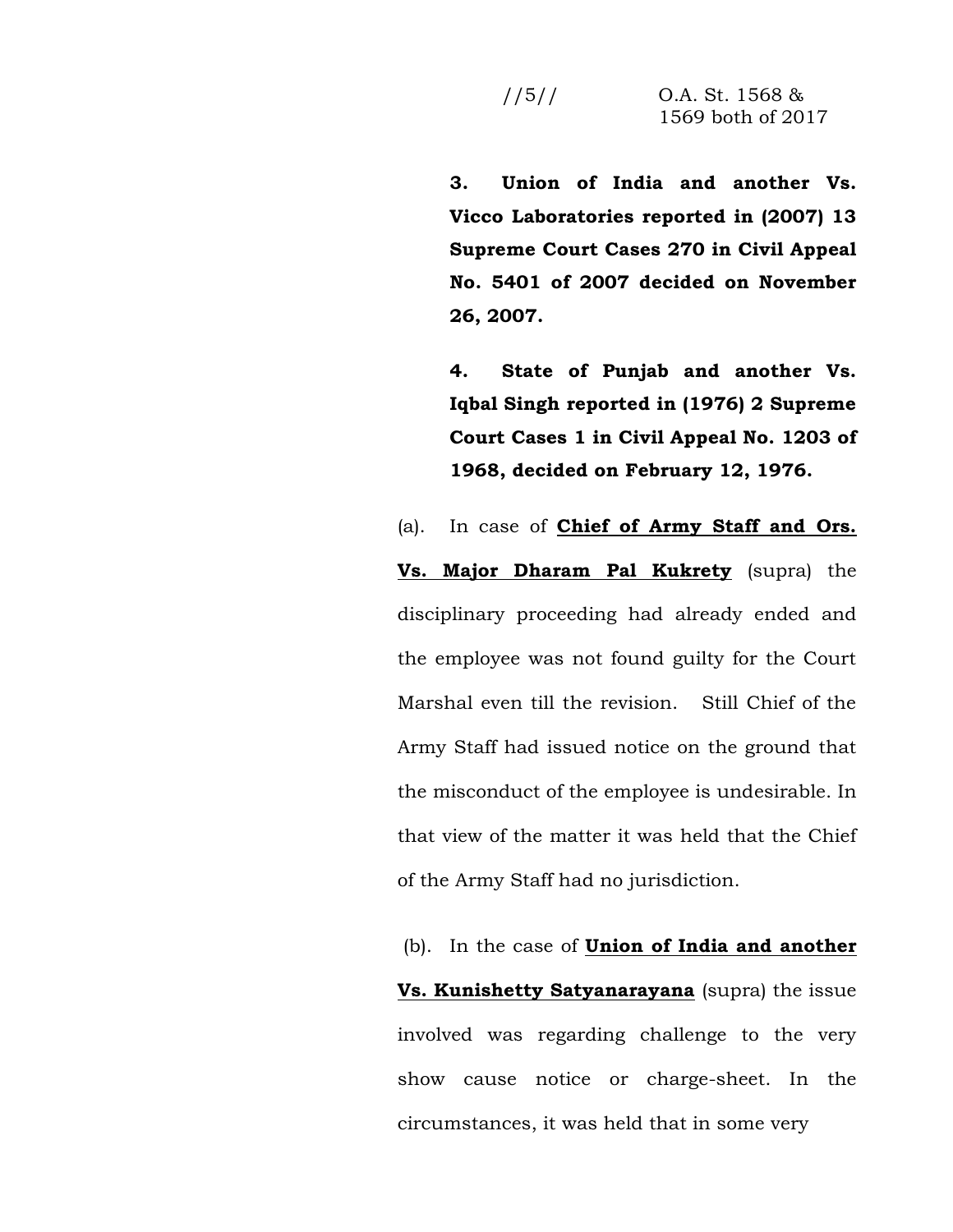# $1/6$  / O.A. St. 1568 & 1569 both of 2017

rare and exceptional cases the High Court can quash a charge sheet or show cause notice if it is found to be wholly without jurisdiction or otherwise wholly illegal.

(c). In the case of **Union of India and another Vs. Vicco Laboratories** (supra) in paragraph No. 31 it was held that when a show cause notice is issued either without jurisdiction or in an abuse of process of law, in that case, the writ court would not hesitate to interfere even at the stage of issuance of show cause notice.

(d). In the case of **State of Punjab and another Vs. Iqbal Singh** (supra) it was found that the principles of natural justice are also liable to be invoked before administrative authority. It was further observed that it was unfair for the body or authority not to have allowed a reasonable opportunity to be heard.

9. Learned Advocate for the applicants submits that in fact once the appointment is made by respondent No. 2, it cannot take a contrary decision and the jurisdiction lies only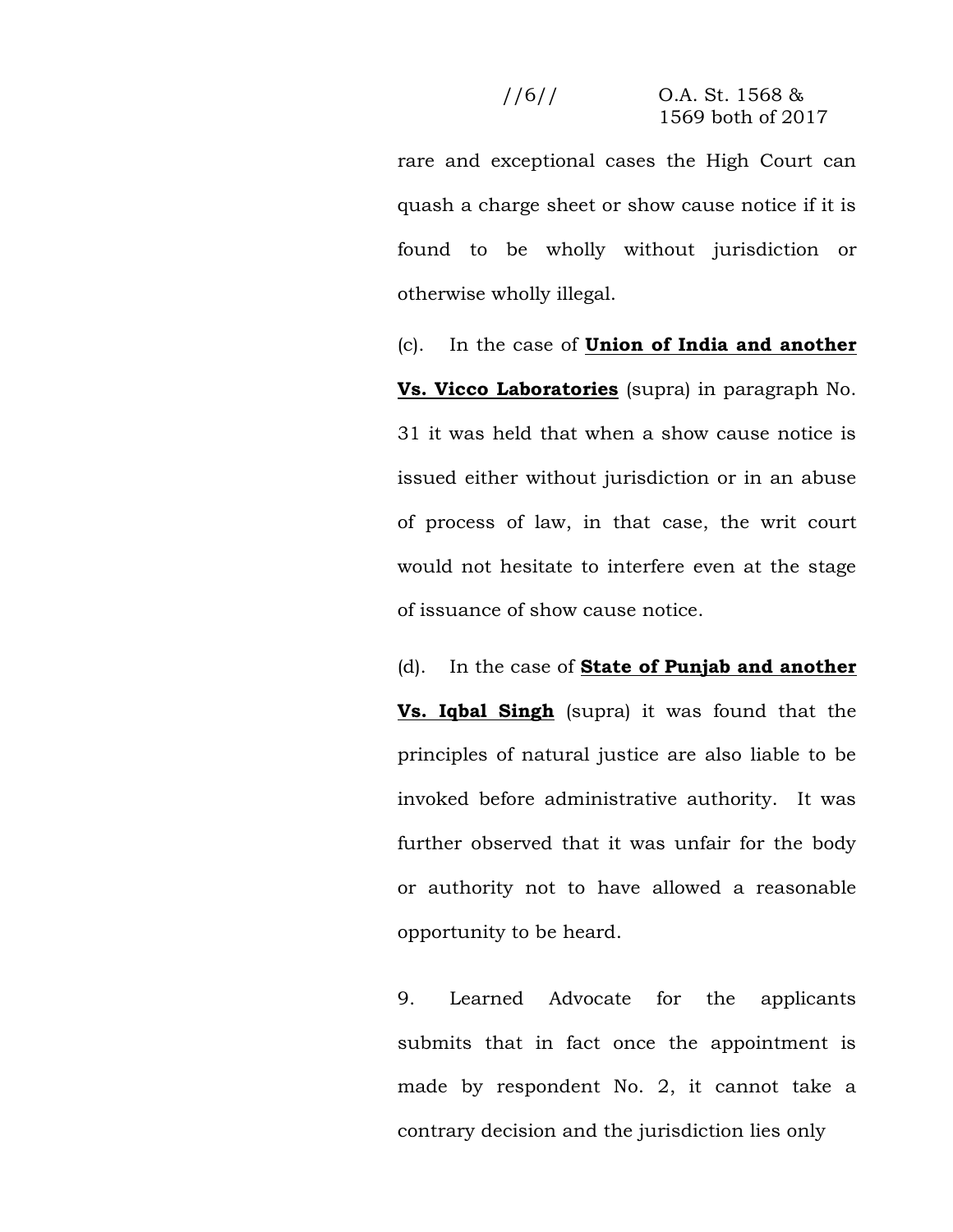# $1/7$ // O.A. St. 1568 & 1569 both of 2017

with the Administrative Tribunal or the Hon'ble High Court.

10. It is to be noted that in view of decision of Hon'ble High Court and the decision of this Tribunal in certain cases, the respondent No. 2 is required to take certain decision regarding the appointment, if any, from Sport Category. The present applicants were not party to those proceedings. The respondent No. 2 instead of taking any unilateral decision on the basis of those decisions of Hon'ble Tribunal & High Court thought it proper to afford an opportunity to the present applicants to place their views and material before the respondent No. 2 before taking any decision in the matter. In fact this amounts to the adhering of principles of natural justice. In view of this the present Original Applications are not maintainable and the same are rejected without any order as to costs.

11. Steno copy & authenticated copy allowed for the use of both the sides.

### **VICE CHAIRMAN**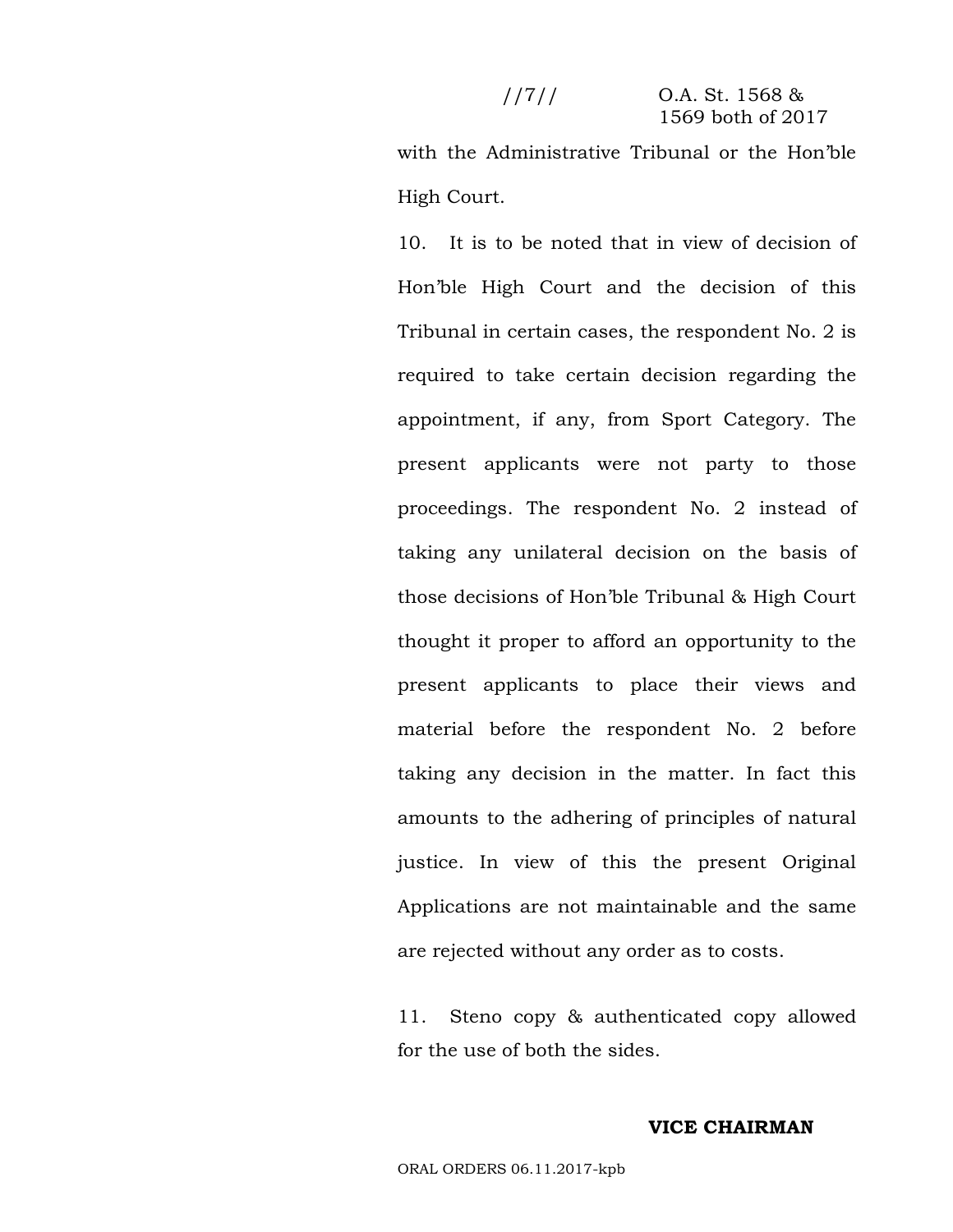----------------------------------------------------------------------------------------

----------------------------------------------------------------------------------------

# **O.A. NO. 654/2016**

# **(Murlidhar Vs. The State of Mah. & Ors.)**

OFFICE ORDER TRIBUNAL'S ORDERS

# **CORAM : JUSTICE M.T. JOSHI, V.C. DATE : 06.11.2017.**

# **ORAL ORDER :**

None appears for the applicant. Shri S.K. Shirse, learned Presenting Officer for the respondents, is present.

2. The learned P.O. submits that, he has received intimation from the learned Advocate for the applicant that he has some personal difficulty today and therefore he could not attend the Court. In the circumstances, S.O. to 12.12.2017.

### **VICE CHAIRMAN.**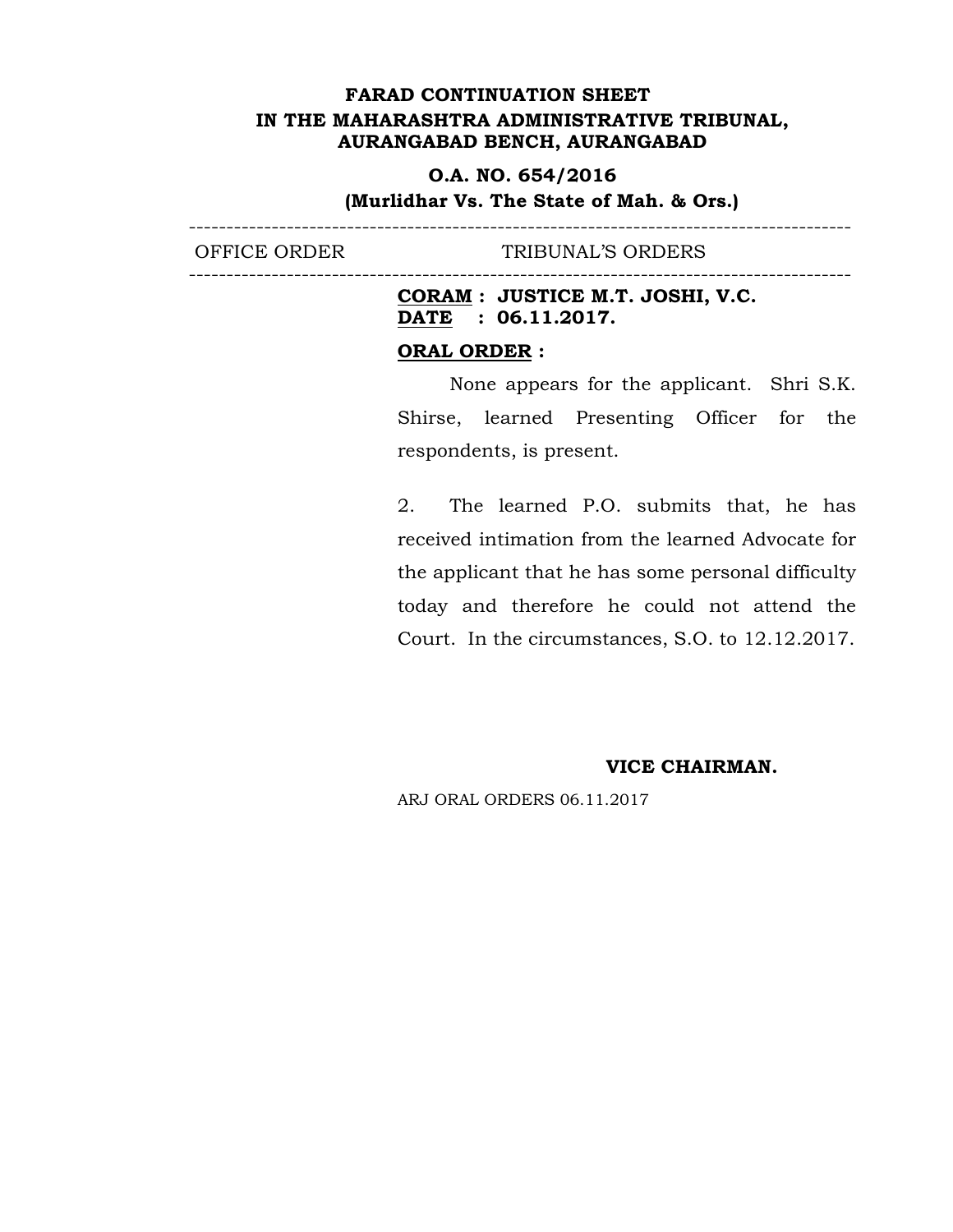# **O.A. NO. 727/2016**

----------------------------------------------------------------------------------------

----------------------------------------------------------------------------------------

**(Sadashiv Vs. The State of Mah. & Ors.)**

OFFICE ORDER TRIBUNAL'S ORDERS

**CORAM : JUSTICE M.T. JOSHI, V.C. DATE : 06.11.2017.**

# **ORAL ORDER :**

Heard Shri A.D. Gadekar, learned Advocate for the applicant and Smt. Deepali S. Deshpande, learned Presenting Officer for the respondents.

2. Admit.

3. The matter be heard on merit on S.O. to 12.12.2017.

#### **VICE CHAIRMAN.**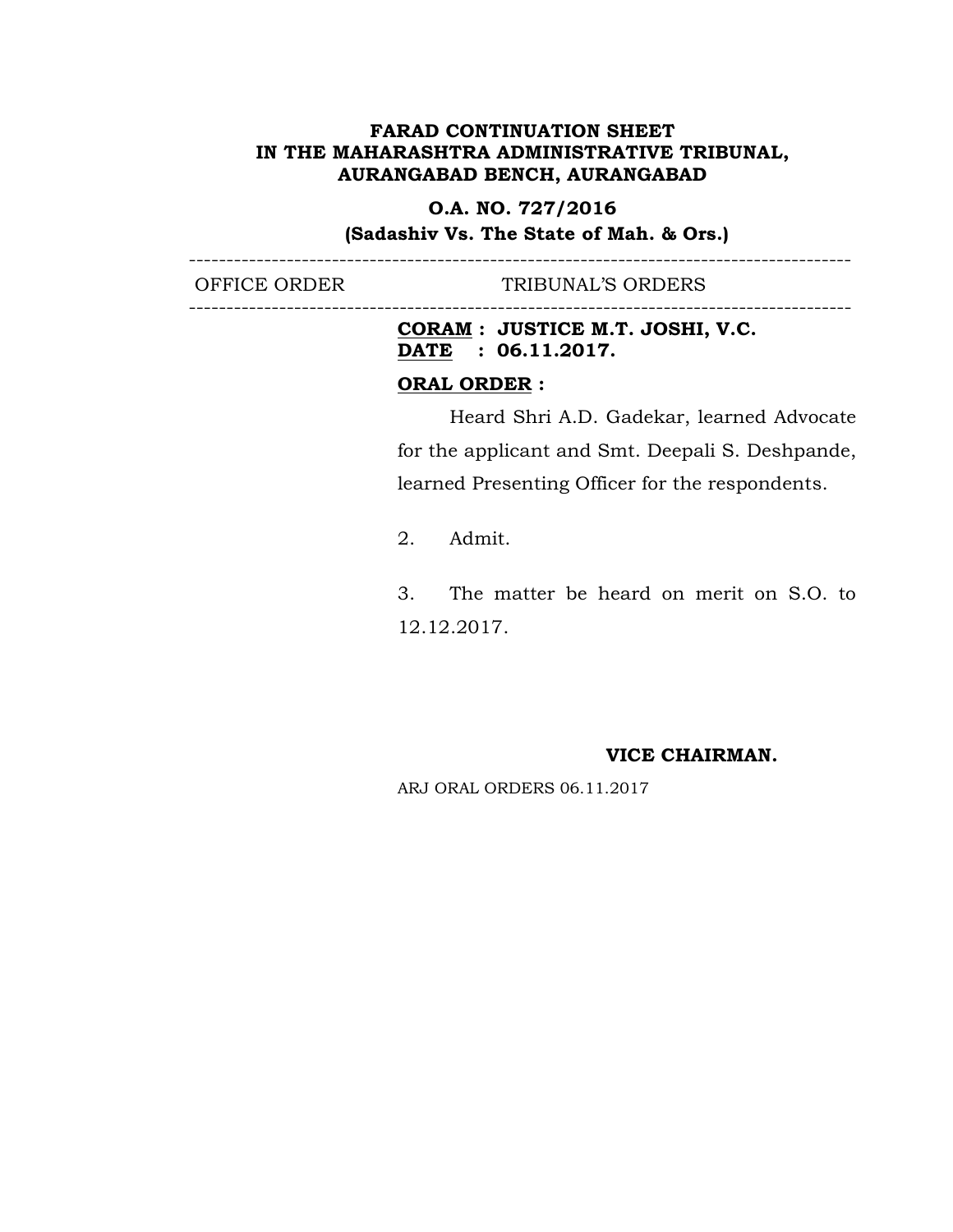# **O.A. NO. 799/2016**

**(Bhura Vs. The State of Mah. & Ors.)** ----------------------------------------------------------------------------------------

----------------------------------------------------------------------------------------

OFFICE ORDER TRIBUNAL'S ORDERS

**CORAM : JUSTICE M.T. JOSHI, V.C. DATE : 06.11.2017.**

# **ORAL ORDER :**

None appears for the applicant. Shri I.S. Thorat, learned Presenting Officer for the respondents, is present.

2. In view of absence of applicant and his learned Advocate, S.O. to 13.12.2017.

**VICE CHAIRMAN.**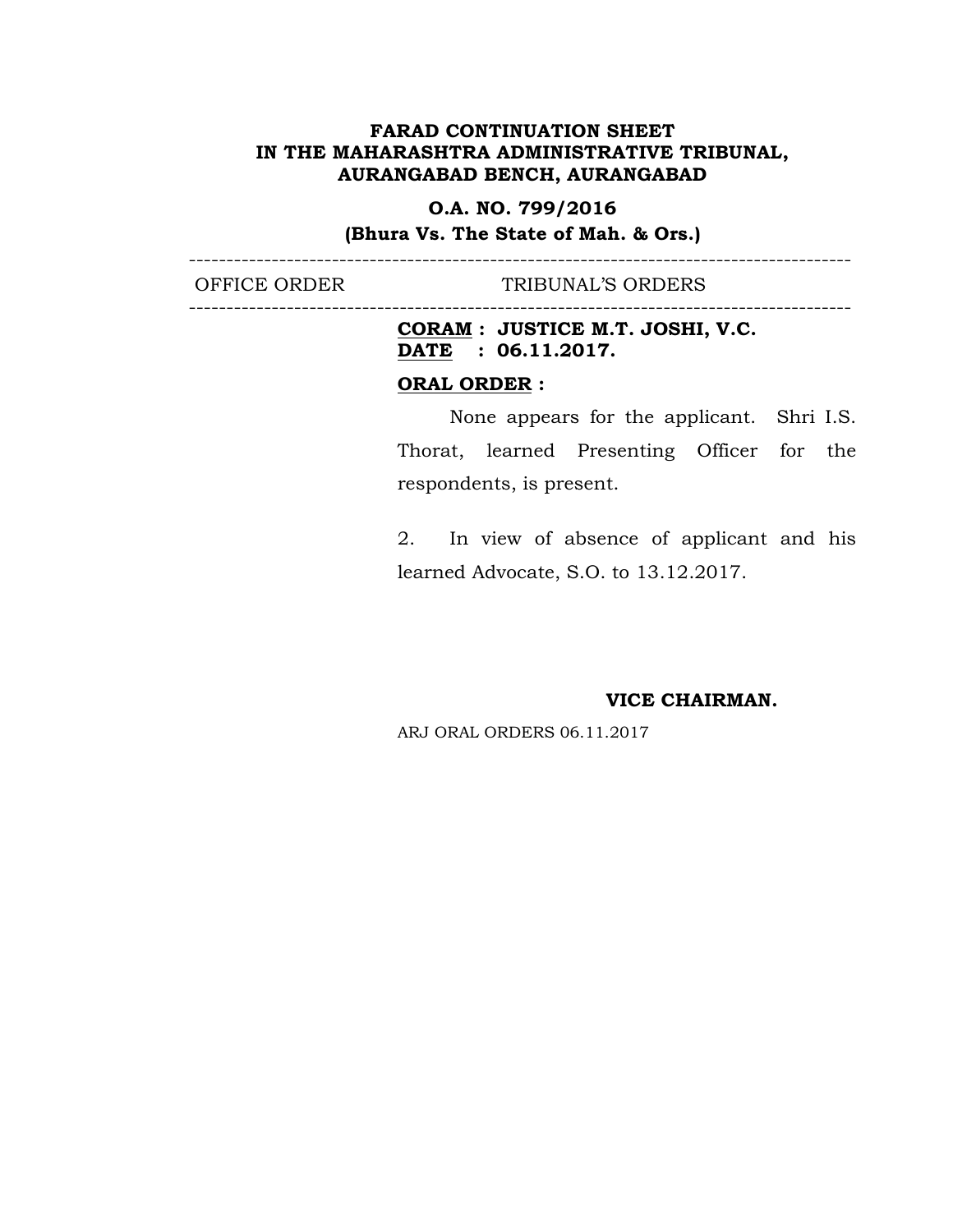# **O.A. NO. 824/2016**

----------------------------------------------------------------------------------------

----------------------------------------------------------------------------------------

**(Dr. Asha Vs. The State of Mah. & Ors.)**

OFFICE ORDER TRIBUNAL'S ORDERS

# **CORAM : JUSTICE M.T. JOSHI, V.C. DATE : 06.11.2017.**

# **ORAL ORDER :**

Heard Shri R.D. Khadap, learned Advocate for the applicant and Shri M.P. Gude, learned Presenting Officer for the respondent nos. 1 to 3. None appears for respondent nos. 4 & 5.

2. At the request of learned Advocate for the applicant S.O. to 14.12.2017 for filing rejoinder.

#### **VICE CHAIRMAN.**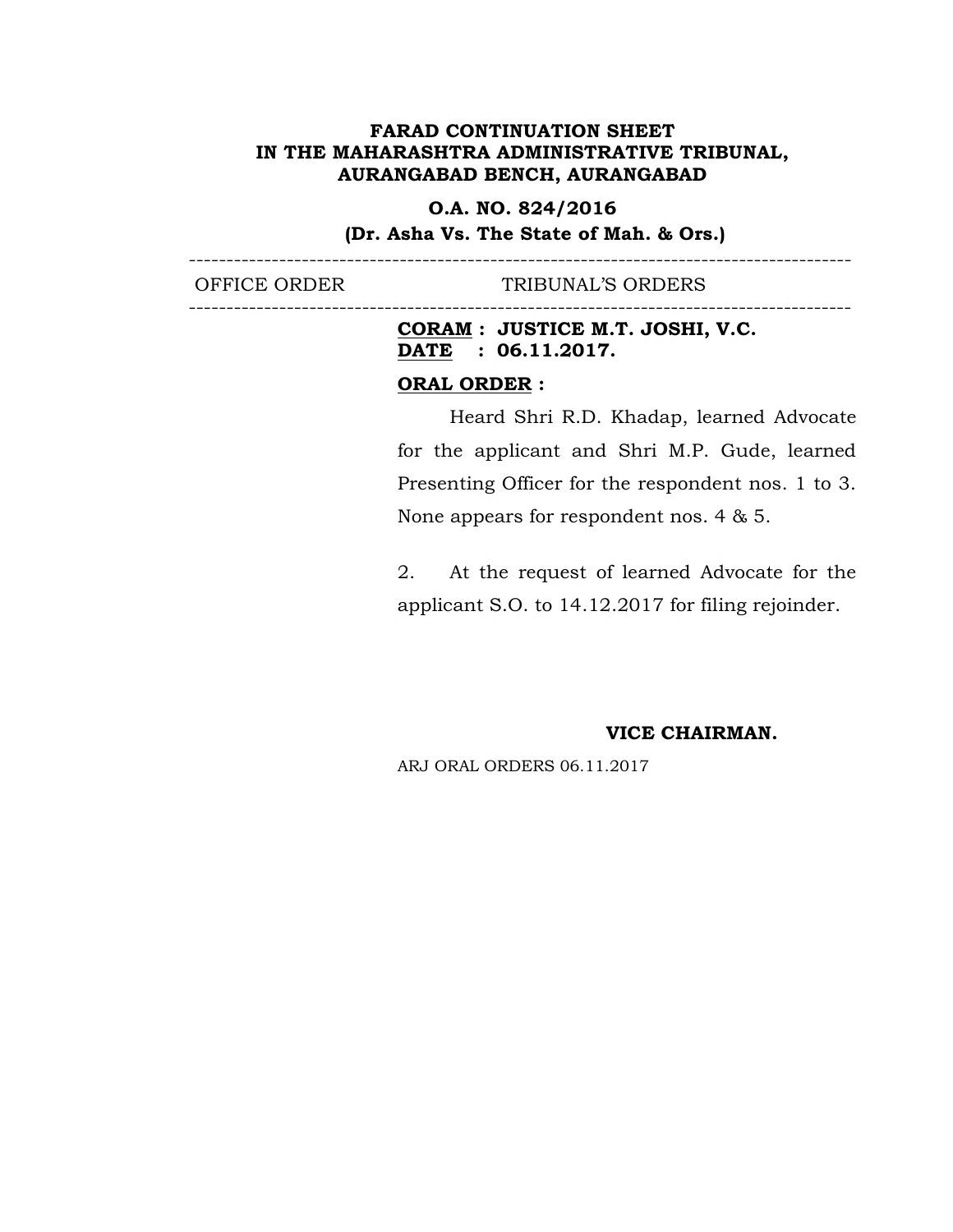# **O.A. NO. 940/2016**

----------------------------------------------------------------------------------------

----------------------------------------------------------------------------------------

**(Mohd. Kutab Mohd. Hasham Vs. State of Mah. & Ors.)**

OFFICE ORDER TRIBUNAL'S ORDERS

# **CORAM : JUSTICE M.T. JOSHI, V.C. DATE : 06.11.2017.**

#### **ORAL ORDER :**

None appears for the applicant. Shri I.S. Thorat, learned Presenting Officer for the respondents, is present.

2. None appeared for the applicant since long. In view of absence of learned Advocate for the applicant on last many occasions, vide order dated 22.8.2017 it was warned that in case none appear for the applicant on the next date i.e. today, appropriate order would be passed.

3. In the circumstances, in view of absence of applicant and his learned Advocate, the O.A. stands dismissed in default without any order as to costs.

# **VICE CHAIRMAN.**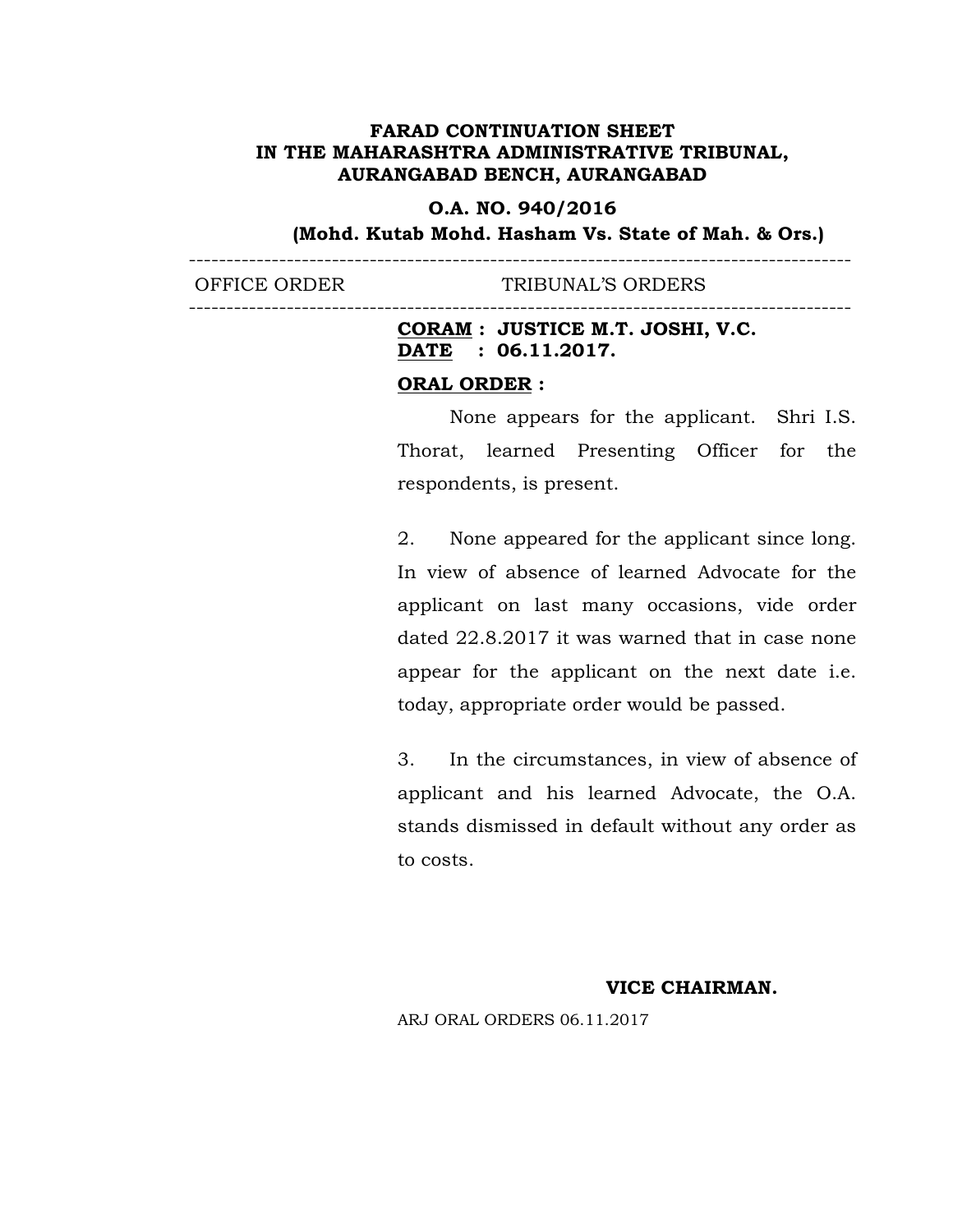# **O.A. NO. 133/2017**

----------------------------------------------------------------------------------------

----------------------------------------------------------------------------------------

**(Radhakrushna Vs. The State of Mah. & Ors.)**

OFFICE ORDER TRIBUNAL'S ORDERS

**CORAM : JUSTICE M.T. JOSHI, V.C. DATE : 06.11.2017.**

# **ORAL ORDER :**

Heard Shri A.D. Gadekar, learned Advocate for the applicant and Smt. Resha S. Deshmukh, learned Presenting Officer for the respondents.

2. At the request of learned Advocate for the applicant, S.O. to 15.12.2017.

**VICE CHAIRMAN.**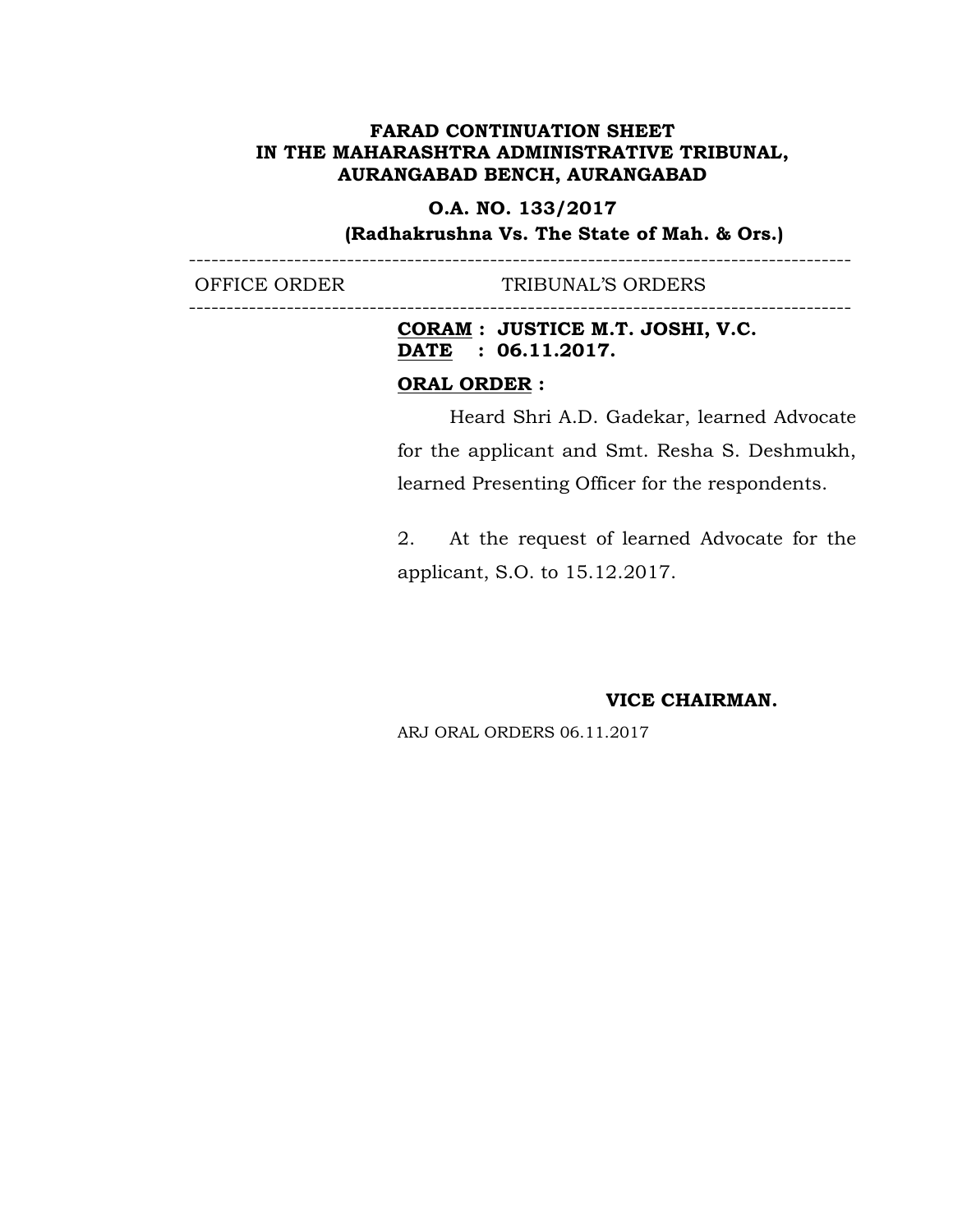# **O.A. NO. 188/2016**

----------------------------------------------------------------------------------------

----------------------------------------------------------------------------------------

**(Smt. Haphijabau Vs. The State of Mah. & Ors.)**

OFFICE ORDER TRIBUNAL'S ORDERS

**CORAM : JUSTICE M.T. JOSHI, V.C. DATE : 06.11.2017.**

### **ORAL ORDER :**

Heard Smt. Sumedha C. Thombre (Jagtap), learned Advocate holding for Shri C.V. Thombre, learned Advocate for the applicant and Shri D.R. Patil, learned Presenting Officer for the respondents.

2. The learned Advocate for the applicant seeks time to file service affidavit as latest position from internet is not available. In the circumstances, S.O. to 7.12.2017 for filing service affidavit.

**VICE CHAIRMAN.**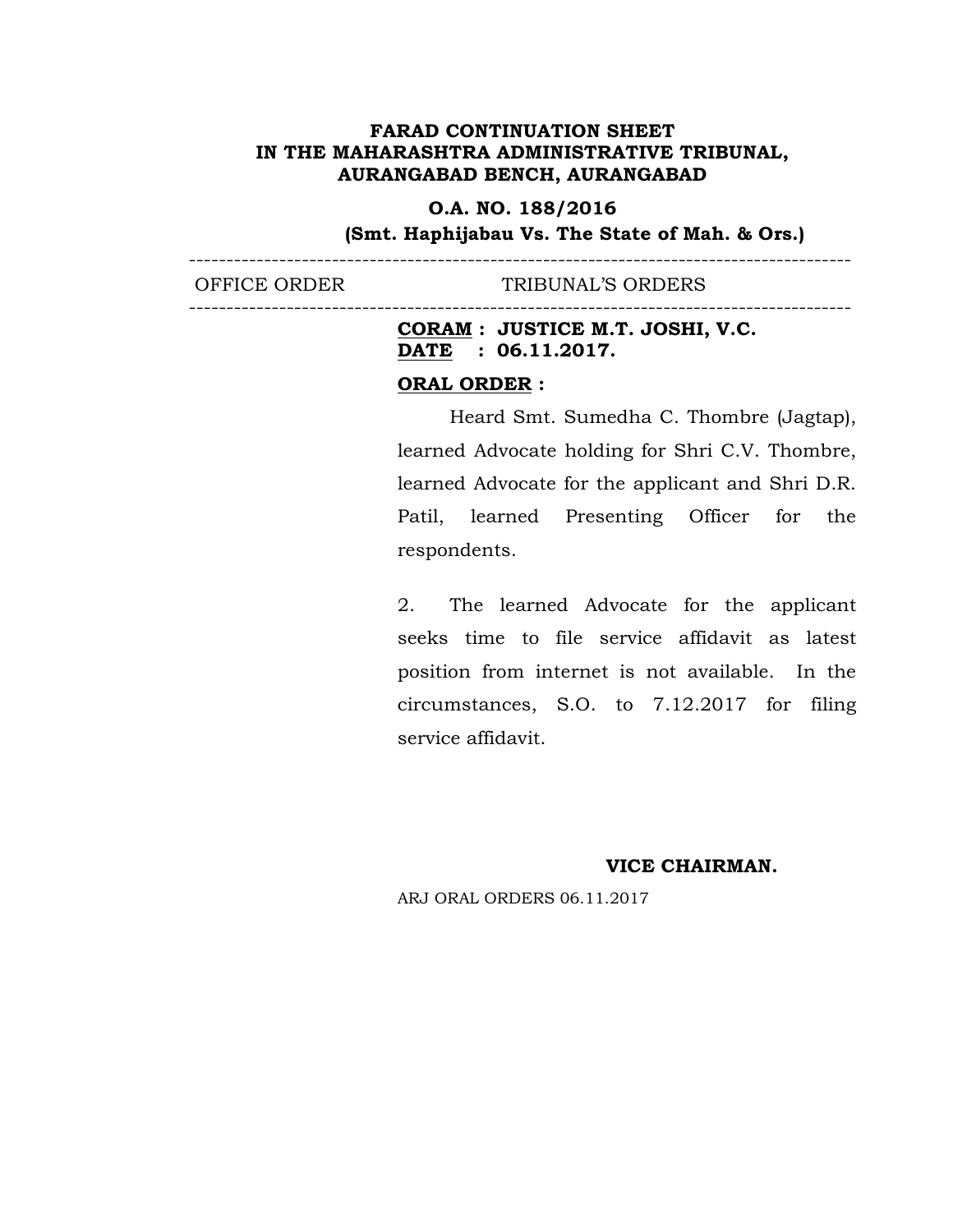**O.A. NO. 290/2017**

**(Sanjay Vs. The State of Mah. & Ors.)** ----------------------------------------------------------------------------------------

----------------------------------------------------------------------------------------

OFFICE ORDER TRIBUNAL'S ORDERS

**CORAM : JUSTICE M.T. JOSHI, V.C. DATE : 06.11.2017.**

### **ORAL ORDER :**

Heard Shri Amol Pathade, learned Advocate holding for Shri R.J. Godbole, learned Advocate for the applicant and Shri M.P. Gude, learned Presenting Officer for the respondents.

2. At the request of Shri Pathade, learned Advocate holding for Shri Godbole, learned Advocate for the applicant, as a last chance, S.O. to 5.12.2017. The interim relief granted earlier to continue till that date only.

**VICE CHAIRMAN.**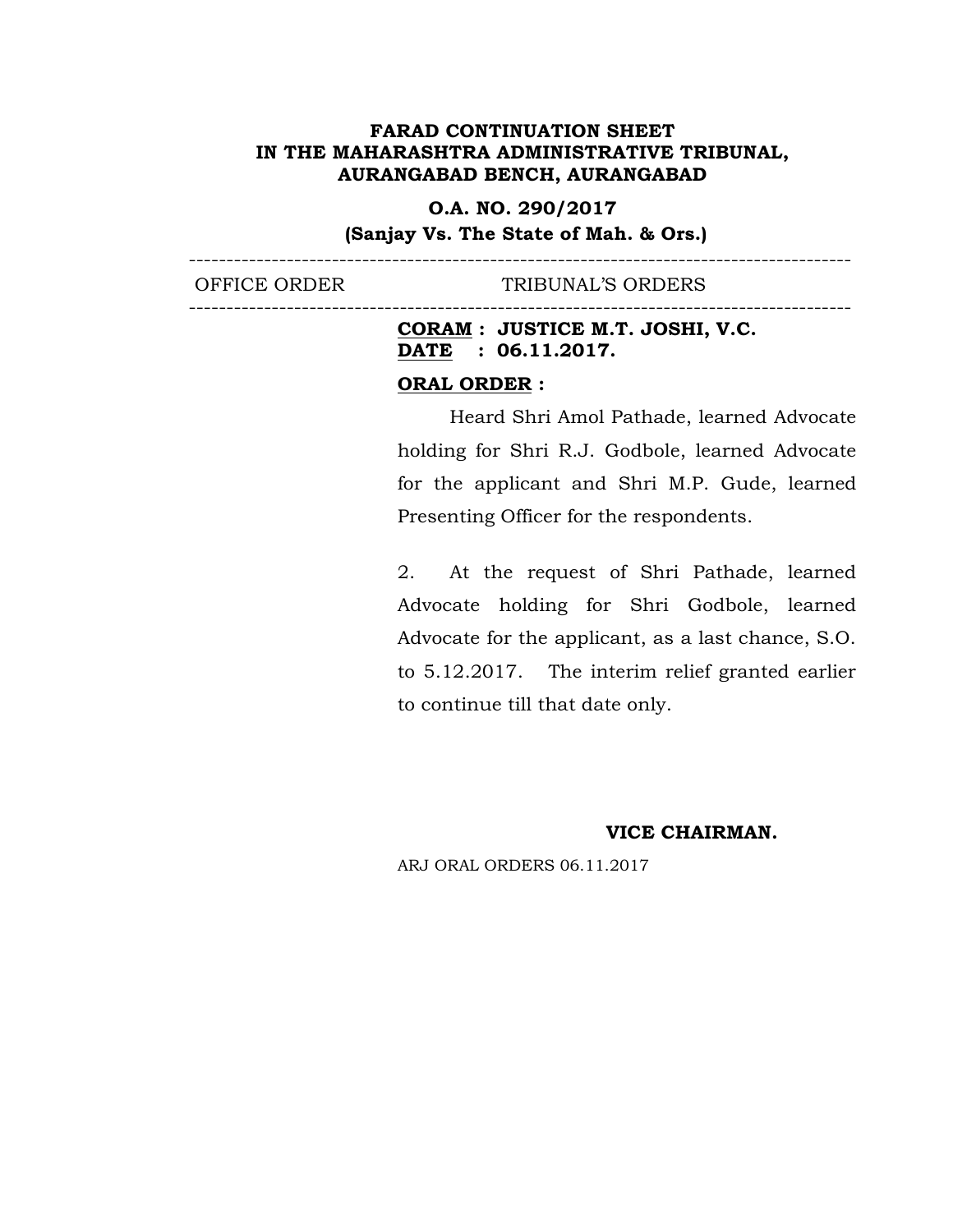# **O.A. NO. 319/2017**

----------------------------------------------------------------------------------------

----------------------------------------------------------------------------------------

**(Parsharam Vs. The State of Mah. & Ors.)**

OFFICE ORDER TRIBUNAL'S ORDERS

**CORAM : JUSTICE M.T. JOSHI, V.C. DATE : 06.11.2017.**

# **ORAL ORDER :**

None appears for the applicant. Shri N.U. Yadav, learned Presenting Officer for the respondents, is present.

2. At the request of learned P.O. S.O. to 18.12.2017 for filing affidavit in reply.

**VICE CHAIRMAN.**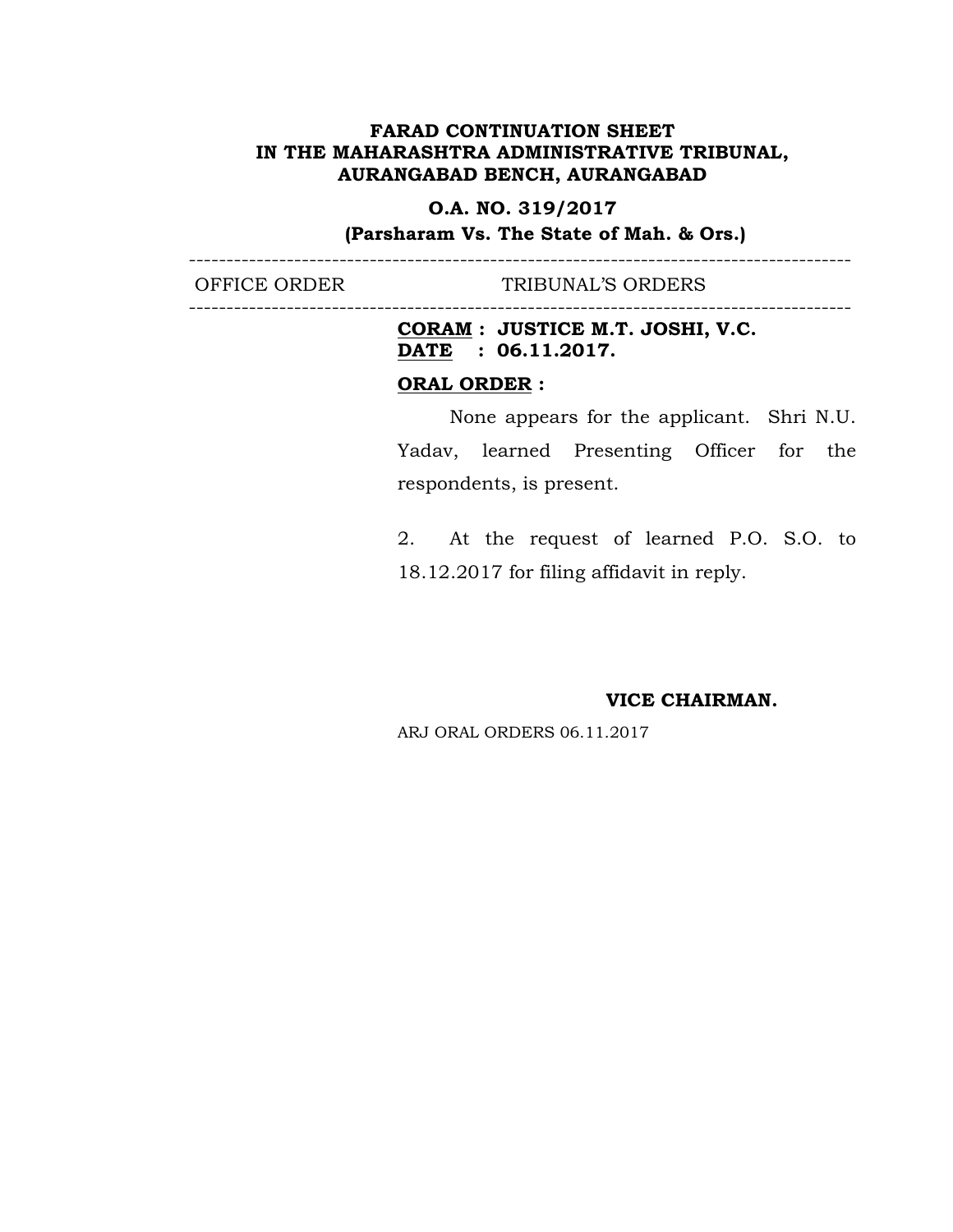# **O.A. NO. 424/2017**

----------------------------------------------------------------------------------------

# **(Sheshrao Vs. The State of Mah. & Ors.)**

OFFICE ORDER TRIBUNAL'S ORDERS

# **CORAM : JUSTICE M.T. JOSHI, V.C. DATE : 06.11.2017.**

# **ORAL ORDER :**

----------------------------------------------------------------------------------------

Heard Shri S.D. Dhongde, learned Advocate for the applicant and Shri V.R. Bhumkar, learned Presenting Officer for the respondents.

2. The learned P.O. seeks time to file affidavit in reply.

3. It appears from the impugned order dated 22.5.2017 (Annex. A-4 page 16) that after the retirement of the applicant recovery of Rs. 59,183/- is directed against him on the ground that there was overpayment of salary.

**4. In the circumstances, without making any comment on the merit of the present O.A., interim relief in terms of para 10 prayer clause (A) of the present O.A. is hereby granted in favour of the applicant until further orders, which reads as under :-**

#### **"PARA 10 PRAYER CLAUSE (A) :-**

**The respondents be prohibited from making any recovery from the applicant pursuant to impugned order dated 22.5.2017 and to complete the pension paper and forward to the concerned**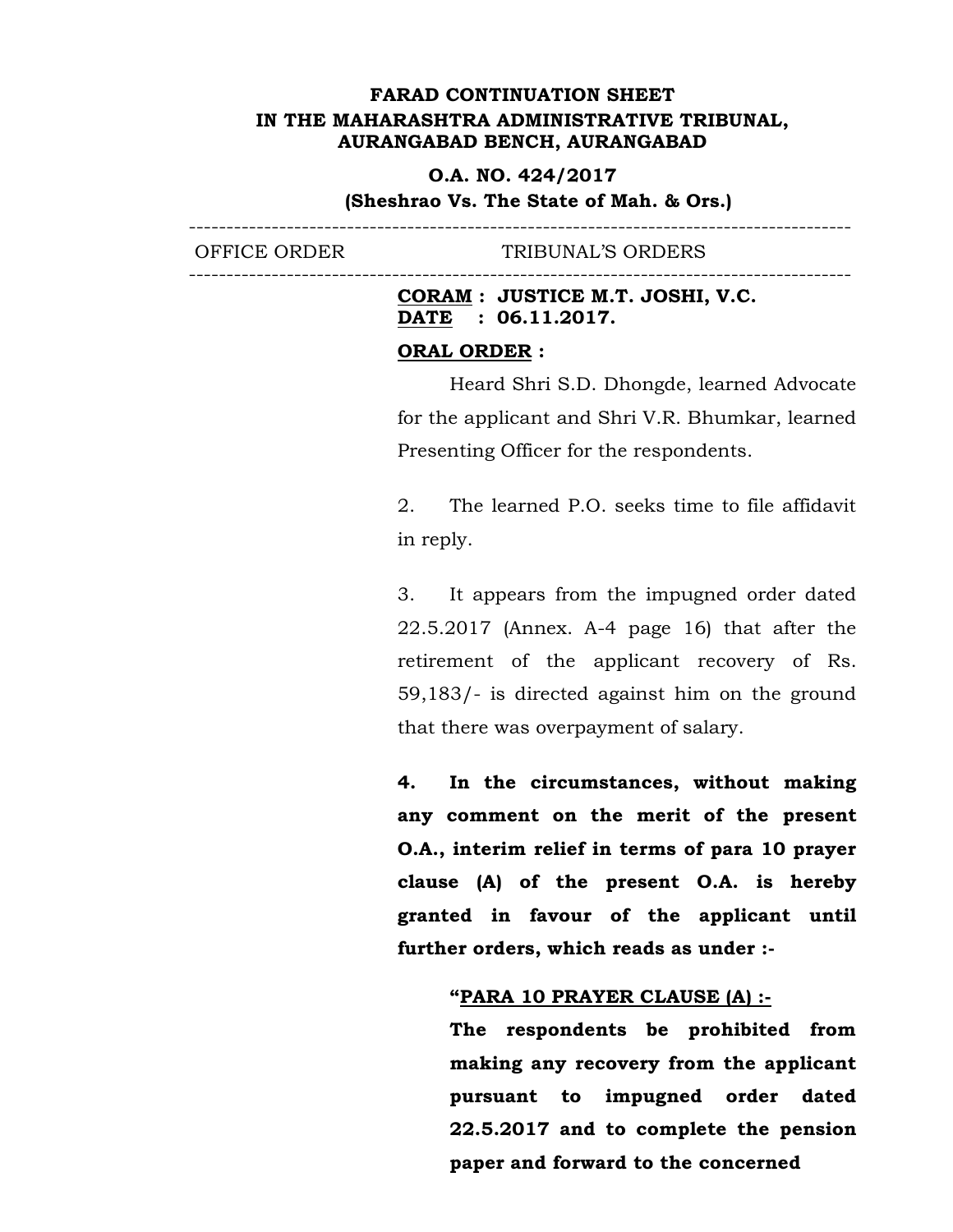**::-2-:: O.A. NO. 424/2017**

**Accountant General. The respondents be further directed to pay to the applicant other amounts towards G.P.F., G.I.S., gratuity, leave encashment etc. forthwith."**

5. S.O. to 18.12.2017 for filing affidavit in reply by the respondents.

6. Steno copy allowed for the use of both the sides.

# **VICE CHAIRMAN.**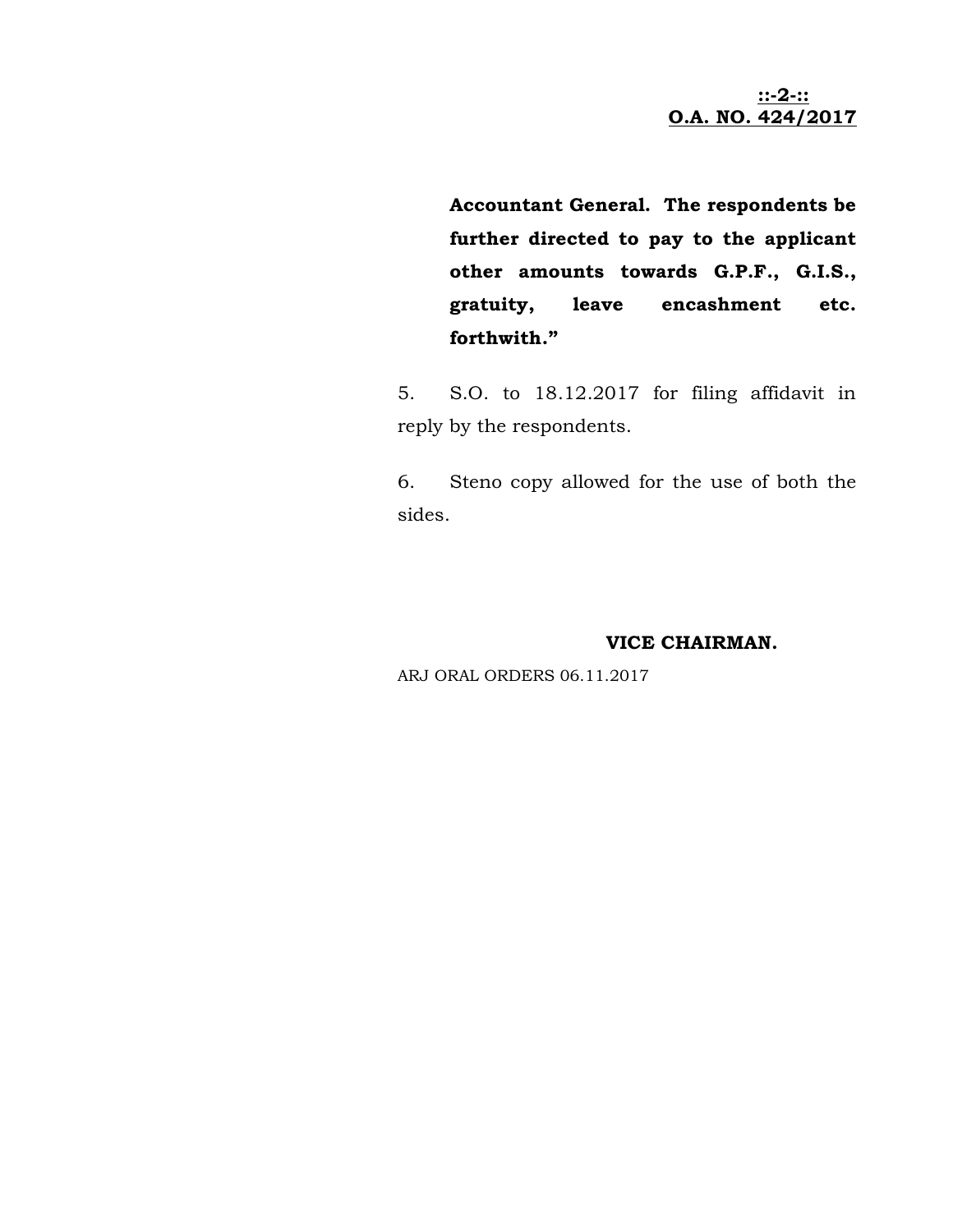**ORIGINAL APPLICATION NO. 689 OF 2017 (Shri Babasaheb N. Andhale V/s. State of Maharashtra & Ors.)**

----------------------------------------------------------------------------------------

----------------------------------------------------------------------------------------

#### **OFFICE ORDER TRIBUNAL'S ORDERS**

#### **CORAM : JUSTICE M.T. JOSHI, V.C.**

(This matter is placed before the Single Bench due to non-availability of Division Bench.)

**DATE : 06.11.2017.**

### **ORAL ORDER :**

Heard Shri R.D. Khadap, learned Advocate for the applicant and Shri M.S. Mahajan, learned Chief Presenting Officer for the respondents.

2. Learned Chief Presenting Officer for the respondents seeks time to take corrective steps and ought to file affidavit in reply as directed by an order dated 25th September, 2017. At his request, S.O. to 11th December, 2017 for taking corrective steps or for filing affidavit in reply

**VICE CHAIRMAN**

ORAL ORDERS 06.11.2017-HDD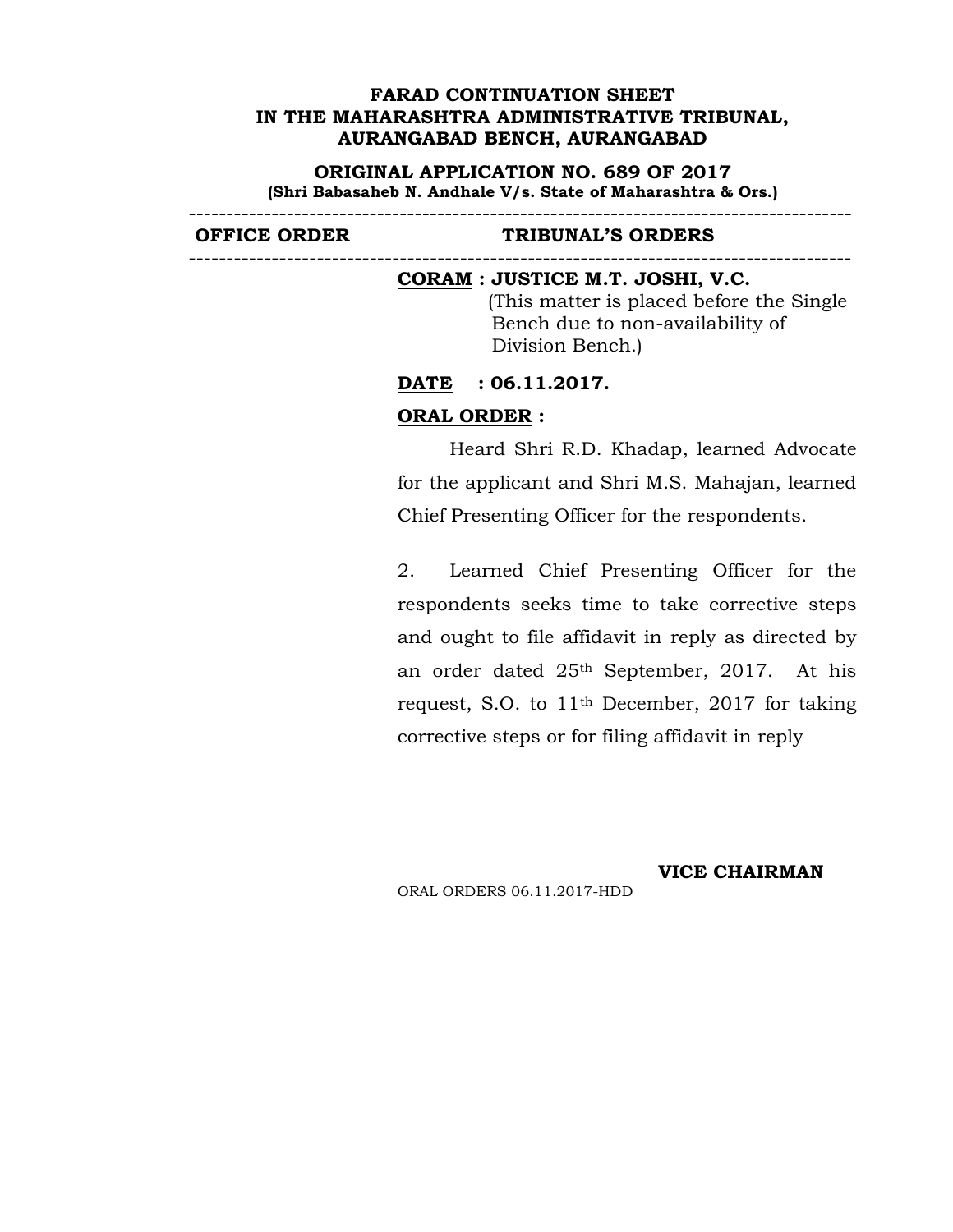**M.A.NO. 232/2017 IN O.A.ST.NO. 789/2017 (Shri Kailash A. Pardeshi V/s. State of Maharashtra & Ors.)**

----------------------------------------------------------------------------------------

#### **OFFICE ORDER TRIBUNAL'S ORDERS**

#### **CORAM : JUSTICE M.T. JOSHI, V.C.**

(This matter is placed before the Single Bench due to non-availability of Division Bench.)

----------------------------------------------------------------------------------------

#### **DATE : 06.11.2017.**

#### **ORAL ORDER :**

Heard Shri S.B. Mene, learned Advocate holding for Shri Ajay S. Deshpande, learned Advocate for the applicant and Shri M.P. Gude, learned Presenting Officer for the respondents.

2. Learned Presenting Officer for the respondents seeks time to file affidavit in reply. It is to be noted that already sufficient chances are granted to the respondents to file reply.

3. In the circumstances, heard both the sides. For the reasons stated in the misc. application, the delay of about 3 years caused in filing accompanying Original Application for seeking salary in the Selection Grade is hereby condoned. The accompanying Original Application be registered upon due procedure.

4. Accordingly, the present Miscellaneous Application stands disposed of without any order as to costs.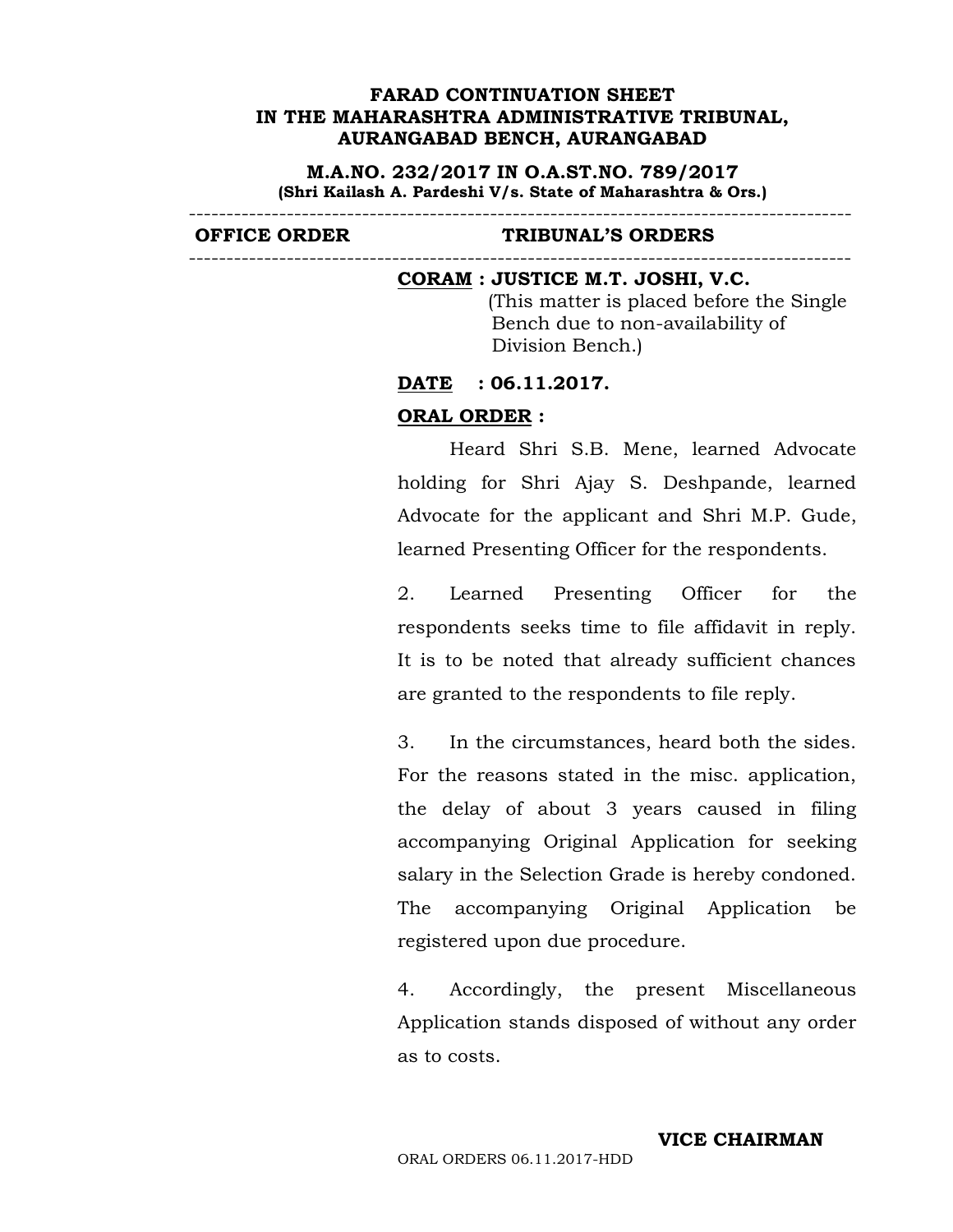**ORIGINAL APPLICATION ST.NO. 789 OF 2017 (Shri Kailash A. Pardeshi V/s. State of Maharashtra & Ors.)**

#### **OFFICE ORDER TRIBUNAL'S ORDERS**

#### **CORAM : JUSTICE M.T. JOSHI, V.C.**

----------------------------------------------------------------------------------------

(This matter is placed before the Single Bench due to non-availability of Division Bench.)

----------------------------------------------------------------------------------------

#### **DATE : 06.11.2017.**

# **ORAL ORDER :**

Heard Shri S.B. Mene, learned Advocate holding for Shri Ajay S. Deshpande, learned Advocate for the applicant and Shri M.P. Gude, learned Presenting Officer for the respondents.

2. Upon registration of the present O.A., issue notices to the respondents, returnable on 15th December, 2017.

3. Tribunal may take the case for final disposal at this stage and separate notice for final disposal shall not be issued.

4. Applicant is authorized and directed to serve on Respondents intimation/notice of date of hearing duly authenticated by Registry, along with complete paper book of O.A.. Respondents are put to notice that the case would be taken up for final disposal at the stage of admission hearing.

5. This intimation/notice is ordered under Rule 11 of the Maharashtra Administrative Tribunal (Procedure) Rules, 1988, and the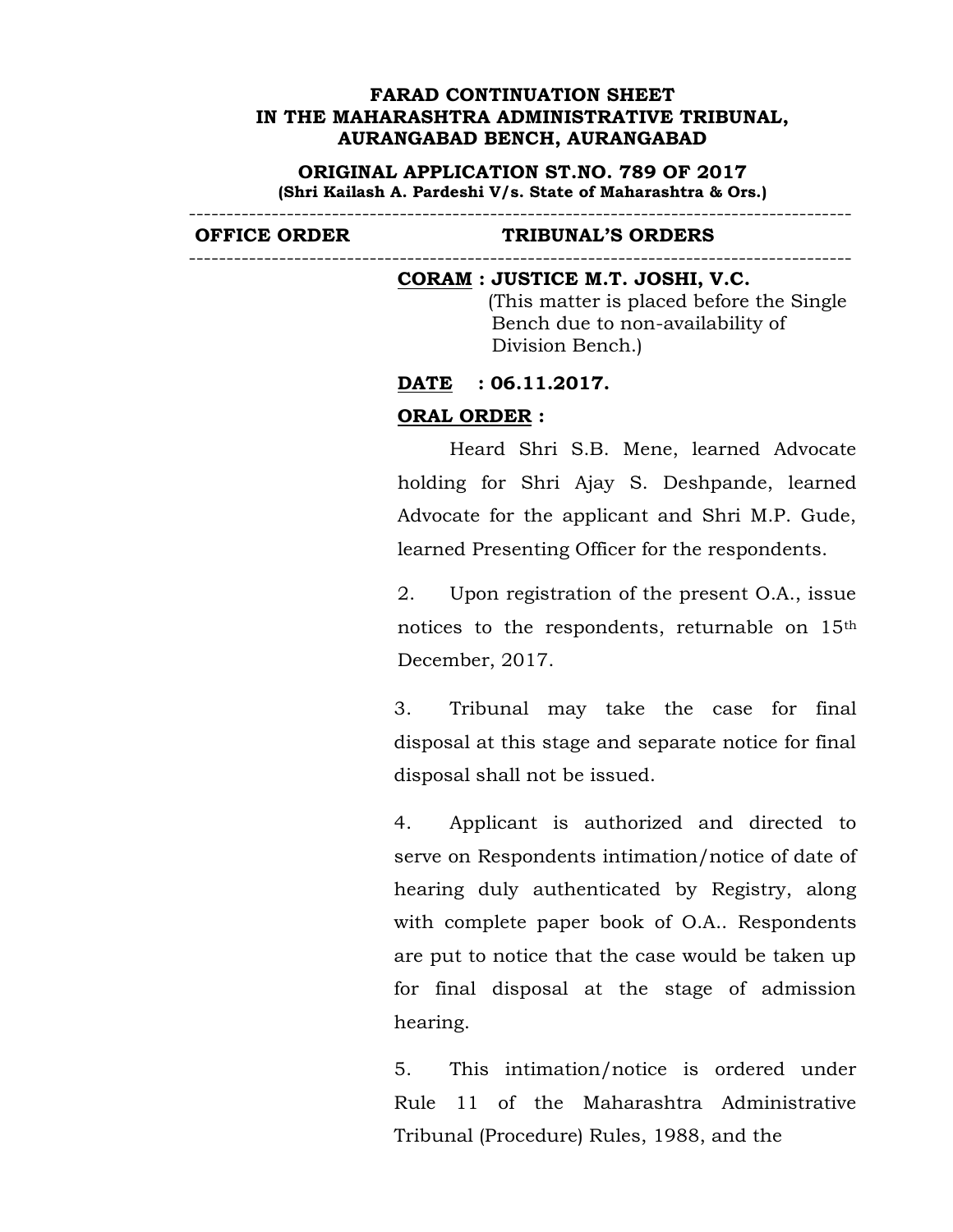# **:: - 2 - :: O.A. ST.NO. 789 OF 2017**

questions such as limitation and alternate remedy are kept open.

6. The service may be done by Hand delivery, speed post, courier and acknowledgement be obtained and produced along with affidavit of compliance in the Registry within one week. Applicants are directed to file Affidavit of compliance and notice.

7. The respondents shall file affidavit in reply on or before the next date.

8. S.O. to 15<sup>th</sup> December, 2017.

9. Steno copy and hamdust is allowed to both the parties.

**VICE CHAIRMAN**

ORAL ORDERS 06.11.2017-HDD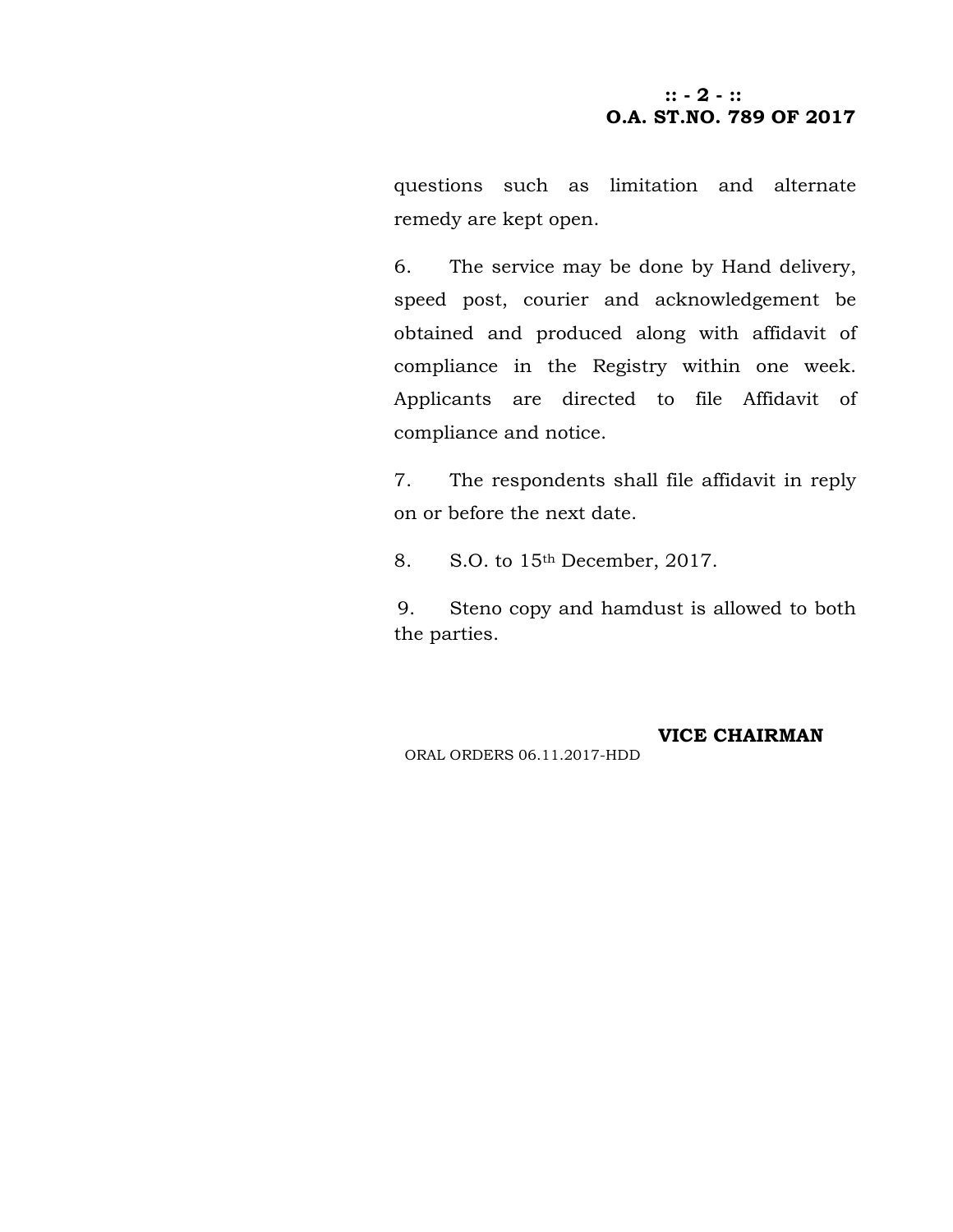**M.A.NO. 355/2017 IN O.A.NO. 461/2013 (Smt. Varsha V. Paratwagh V/s. State of Maharashtra & Ors.)**

----------------------------------------------------------------------------------------

----------------------------------------------------------------------------------------

#### **OFFICE ORDER TRIBUNAL'S ORDERS**

#### **CORAM : JUSTICE M.T. JOSHI, V.C.**

(This matter is placed before the Single Bench due to non-availability of Division Bench.)

#### **DATE : 06.11.2017.**

# **ORAL ORDER :**

Heard Ms. Shanya Suresh Sharma, learned Advocate holding for Shri S.B. Talekar & Associates for the applicant, Smt. Resha S. Deshmukh, learned Presenting Officer for respondent Nos. 1 to 3 and Ms. Preeti R. Wankhade, learned Advocate for respondent No. 5. Smt. Geeta Deshpande, learned Advocate for respondent No. 4 (**absent**).

2. Learned Advocate for the respondent No. 5 prays for time for filing affidavit in reply. Time granted.

3. S.O. to 7th December, 2017.

# **VICE CHAIRMAN**

ORAL ORDERS 06.11.2017-HDD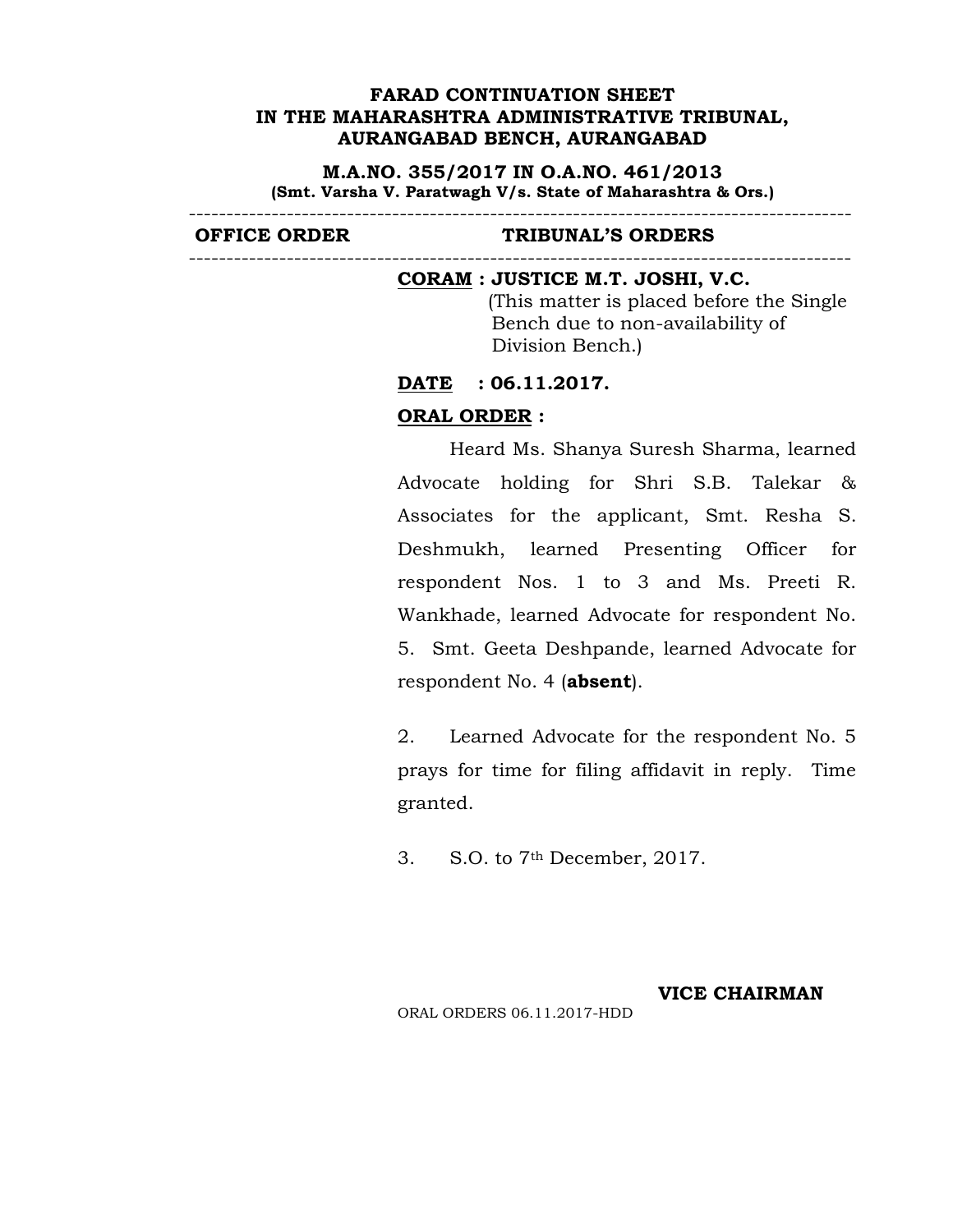#### **ORIGINAL APPLICATION NO. 406 OF 2015**

**(Shri Prakash N. Shrivastav V/s. State of Maharashtra & Ors.)** ----------------------------------------------------------------------------------------

----------------------------------------------------------------------------------------

#### **OFFICE ORDER TRIBUNAL'S ORDERS**

#### **CORAM : JUSTICE M.T. JOSHI, V.C.**

(This matter is placed before the Single Bench due to non-availability of Division Bench.)

# **DATE : 06.11.2017.**

### **ORAL ORDER :**

Heard Shri I.D. Maniyar, learned Advocate holding for Shri A.D. Sugdare, learned Advocate for the applicant and Smt. Resha S. Deshmukh, learned Presenting Officer for the respondents.

2. At the request of learned advocate for the applicant, S.O. to 6th December, 2017.

ORAL ORDERS 06.11.2017-HDD

**VICE CHAIRMAN**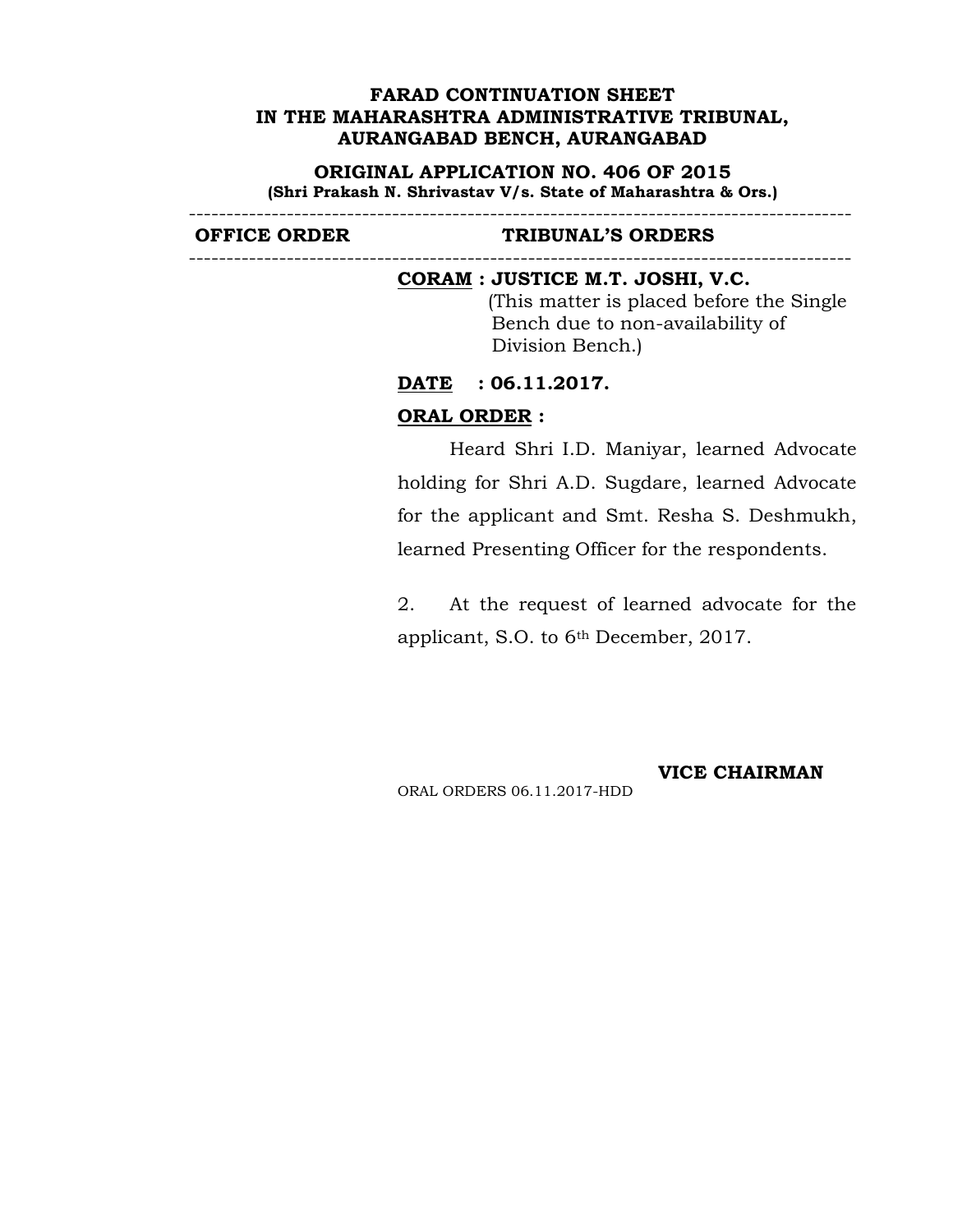**ORIGINAL APPLICATION NO. 417 OF 2015 (Shri Kalyan B. Ghuge V/s. State of Maharashtra & Ors.)**

----------------------------------------------------------------------------------------

----------------------------------------------------------------------------------------

### **OFFICE ORDER TRIBUNAL'S ORDERS**

#### **CORAM : JUSTICE M.T. JOSHI, V.C.**

(This matter is placed before the Single Bench due to non-availability of Division Bench.)

#### **DATE : 06.11.2017.**

### **ORAL ORDER :**

Heard Smt. Juee Palekar-Parlikar, learned Advocate holding for Shri S.D. Joshi, learned Advocate for the applicant and Smt. Sanjivani Deshmukh-Ghate, learned Presenting Officer for the respondents.

2. Learned Advocate for the applicant submits that the decision on merit by the Division Bench is required. Hence, the present case be removed from the board and it be placed before the Division Bench, as and when it is available.

**VICE CHAIRMAN**

ORAL ORDERS 06.11.2017-HDD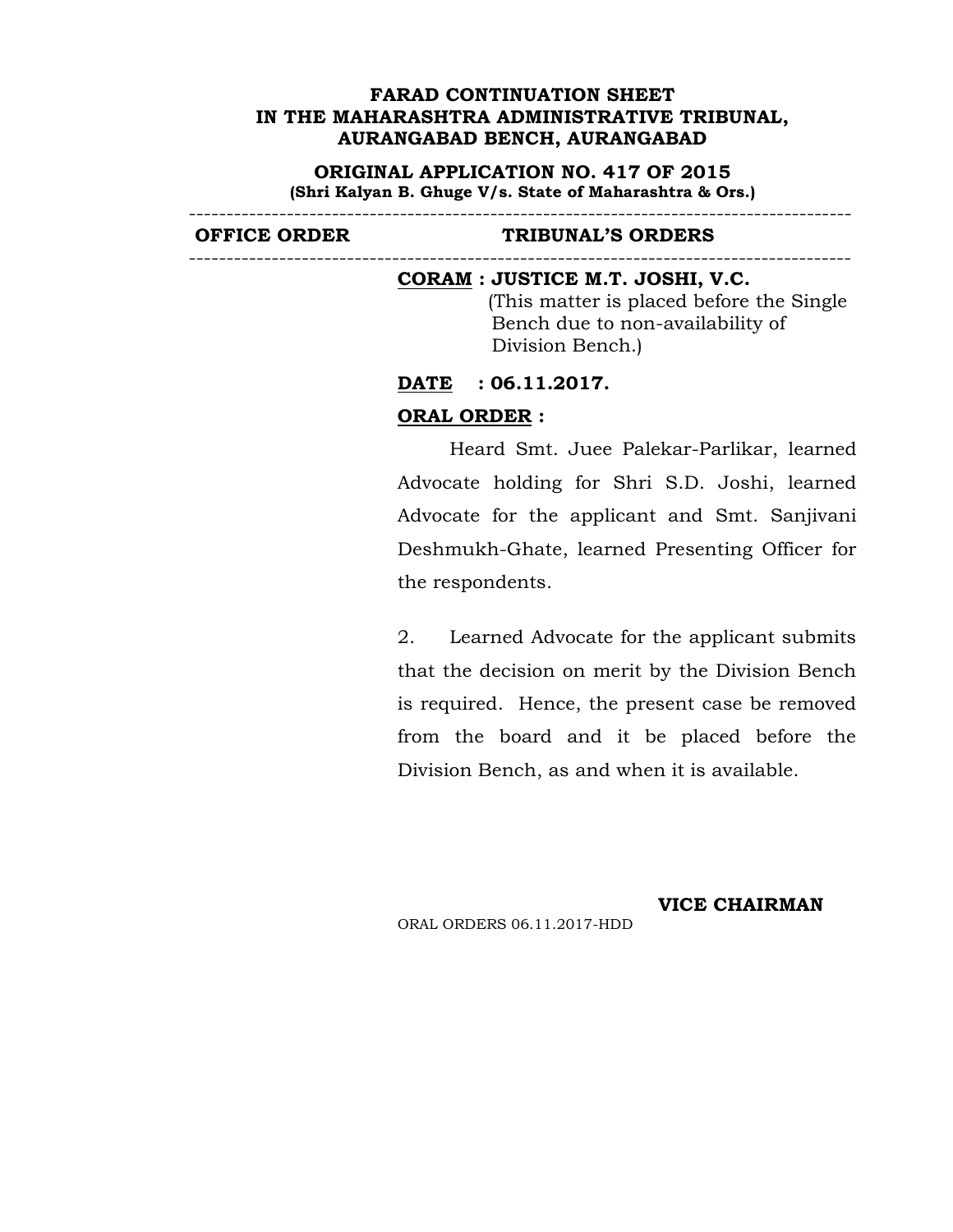#### **ORIGINAL APPLICATION NO. 445 OF 2015**

**(Shri Ganesh Jairam Anmod V/s. State of Maharashtra & Ors.)** ----------------------------------------------------------------------------------------

----------------------------------------------------------------------------------------

#### **OFFICE ORDER TRIBUNAL'S ORDERS**

#### **CORAM : JUSTICE M.T. JOSHI, V.C.**

(This matter is placed before the Single Bench due to non-availability of Division Bench.)

# **DATE : 06.11.2017.**

### **ORAL ORDER :**

Shri Hemant Surve, learned Advocate for the applicant (**absent**). Shri V.R. Bhumkar, learned Presenting Officer for the respondents, present.

2. Reading of the affidavit in reply shows that the decision on merit by the Division Bench is required. Hence, the present case be removed from the board and it be placed before the Division Bench, as and when it is available.

ORAL ORDERS 06.11.2017-HDD

**VICE CHAIRMAN**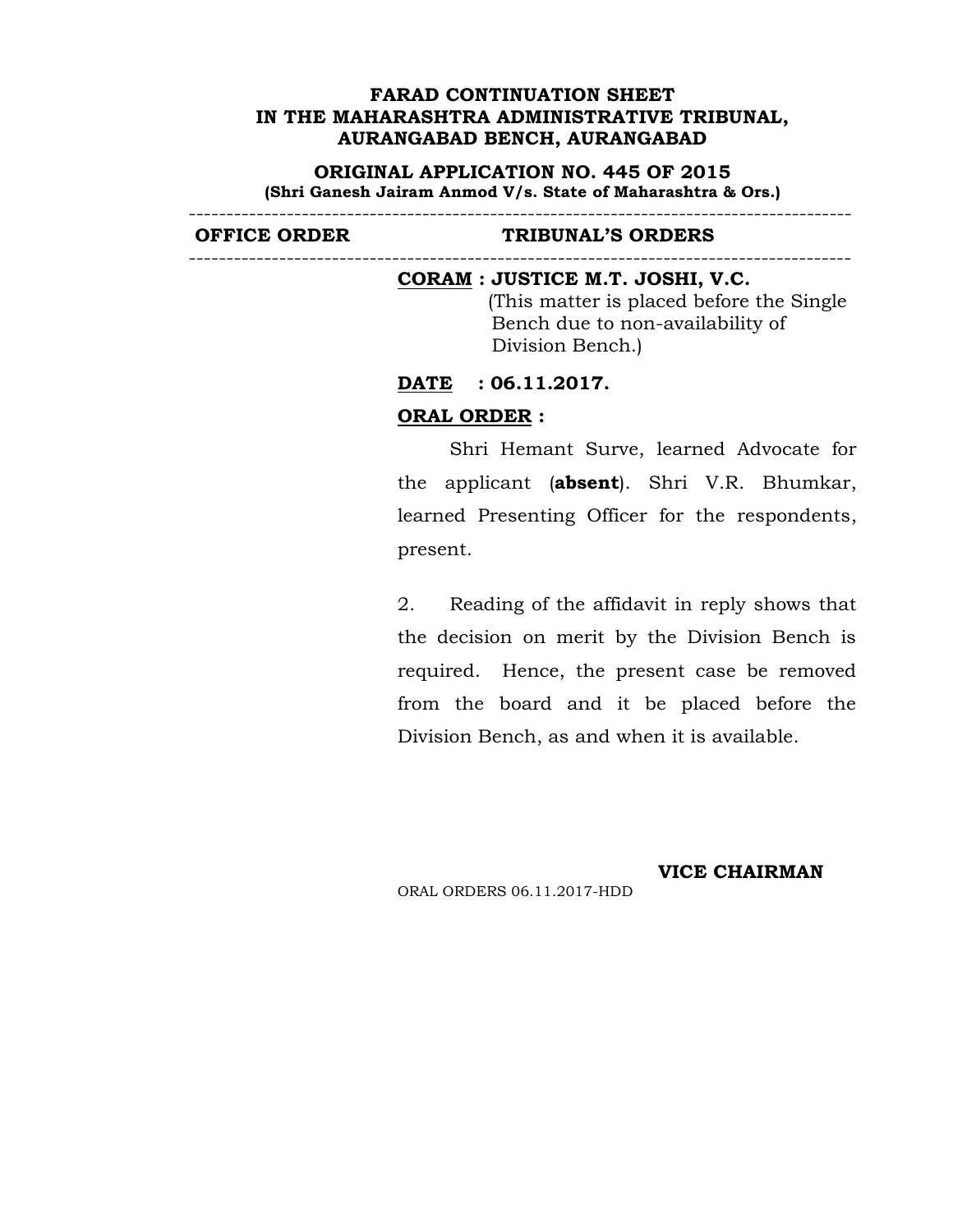**ORIGINAL APPLICATION NO. 461 OF 2015**

**(Shri Vijay L. Tarode V/s. State of Maharashtra & Ors.)** ----------------------------------------------------------------------------------------

----------------------------------------------------------------------------------------

#### **OFFICE ORDER TRIBUNAL'S ORDERS**

#### **CORAM : JUSTICE M.T. JOSHI, V.C.**

(This matter is placed before the Single Bench due to non-availability of Division Bench.)

# **DATE : 06.11.2017.**

# **ORAL ORDER :**

Heard Shri R.D. Khadap learned Advocate holding for Shri S.S. Thombre, learned Advocate for the applicant and Smt. Sanjivani Deshmukh- Ghate, learned Presenting Officer for the respondents.

2. Learned Advocate for the applicant submits that he will take instructions regarding the O.A. No. 276/2010, which is transferred to Principal Seat of this Tribunal at Mumbai as the decision, if any in the said O.A. will be applicable in the present O.A. as the case of the present applicant appears to be dependent upon the O.A. No. 276/2010 filed by the applicant therein viz. Shri Abhijit Pandit. At his request, S.O. to 20th December, 2017 for taking instructions.

**VICE CHAIRMAN**

ORAL ORDERS 06.11.2017-HDD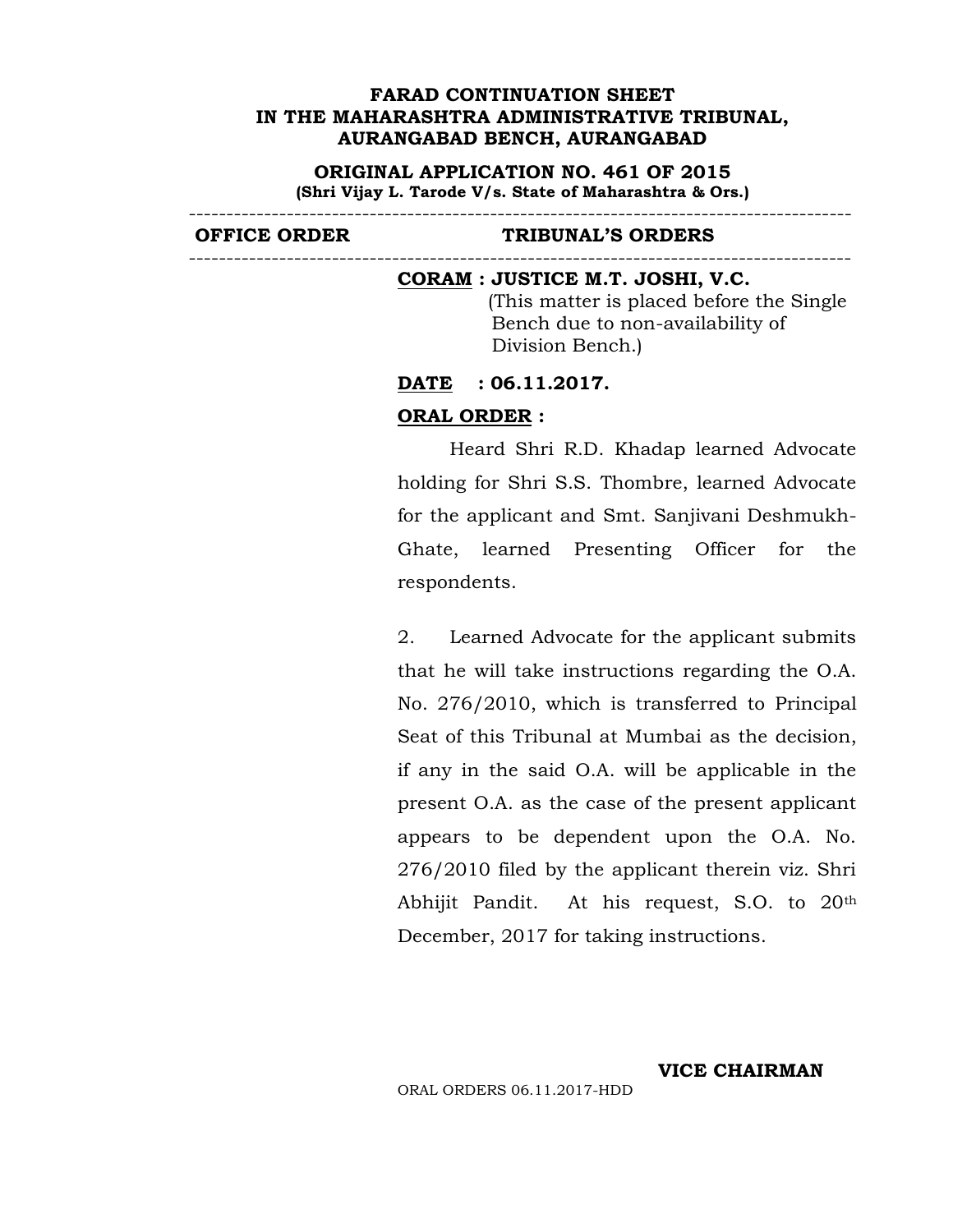**ORIGINAL APPLICATION NO. 37 OF 2017 (Shri Balasaheb N. Raut & Ors. V/s. State of Maharashtra & Ors.)** ----------------------------------------------------------------------------------------

----------------------------------------------------------------------------------------

#### **OFFICE ORDER TRIBUNAL'S ORDERS**

#### **CORAM : JUSTICE M.T. JOSHI, V.C.**

(This matter is placed before the Single Bench due to non-availability of Division Bench.)

# **DATE : 06.11.2017.**

# **ORAL ORDER :**

Heard Shri S.S. Dambe, learned Advocate for the applicant and Shri V.R. Bhumkar, learned Presenting Officer for the respondents.

2. Learned Presenting Officer submits that Shri Suresh Kisanrao Kahalekar, Deputy Engineer (Mechanical), P.W.D. Sub Division, Nnded, is present and he has given instructions that Shri Vivek Trimbak Bade, Executive Engineer, P.W.D., Nanded is busy in LOKSHAHI DIN and, therefore, he is unable to show any cause to the notice, which was issued vide order dated 20th September, 2017. He also seeks time to show cause as regards Shri Vivek T. Bade.

3. At the request of learned Presenting Officer, S.O. to 5th December, 2017 for giving explanation as regards the show cause notice.

**VICE CHAIRMAN**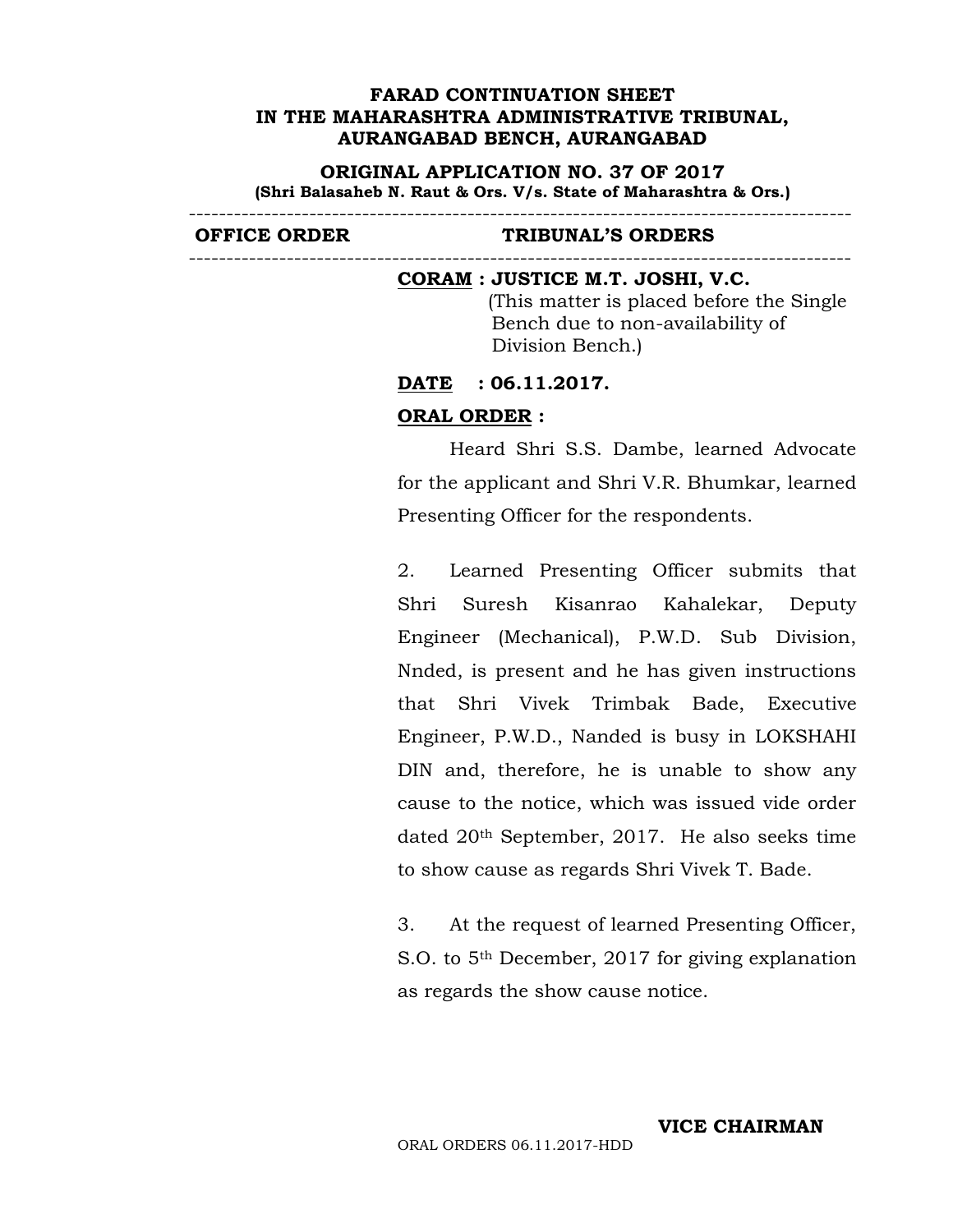**M.A.NO. 562/2015 IN O.A.ST.NO. 113/2015 (Shri Ravindra K. Jadhav V/s. State of Maharashtra & Ors.)**

----------------------------------------------------------------------------------------

----------------------------------------------------------------------------------------

#### **OFFICE ORDER TRIBUNAL'S ORDERS**

#### **CORAM : JUSTICE M.T. JOSHI, V.C.**

# **DATE : 06.11.2017.**

#### **ORAL ORDER :**

Shri N.P. Bangar, learned Advocate for the applicant (**absent**). Shri S.K. Shirse, learned Presenting Officer for the respondents, present.

2. It appears from the proceedings that, on previous five occasions i.e. on 28.04.2017, 29.06.2017, 14.08.2017, 28.08.2017 and 26.09.2017 nobody appeared for the applicant. Thereafter, this case is adjourned to today's date i.e. on 06.11.2017. However, today also none appears for the applicant.

3. In view of the above, it appears that the applicant and his Advocate are not interested in prosecuting the present M.A. No. 562/2015 and hence, the same stands dismissed in default without any order as to costs.

# ORAL ORDERS 06.11.2017-HDD

#### **VICE CHAIRMAN**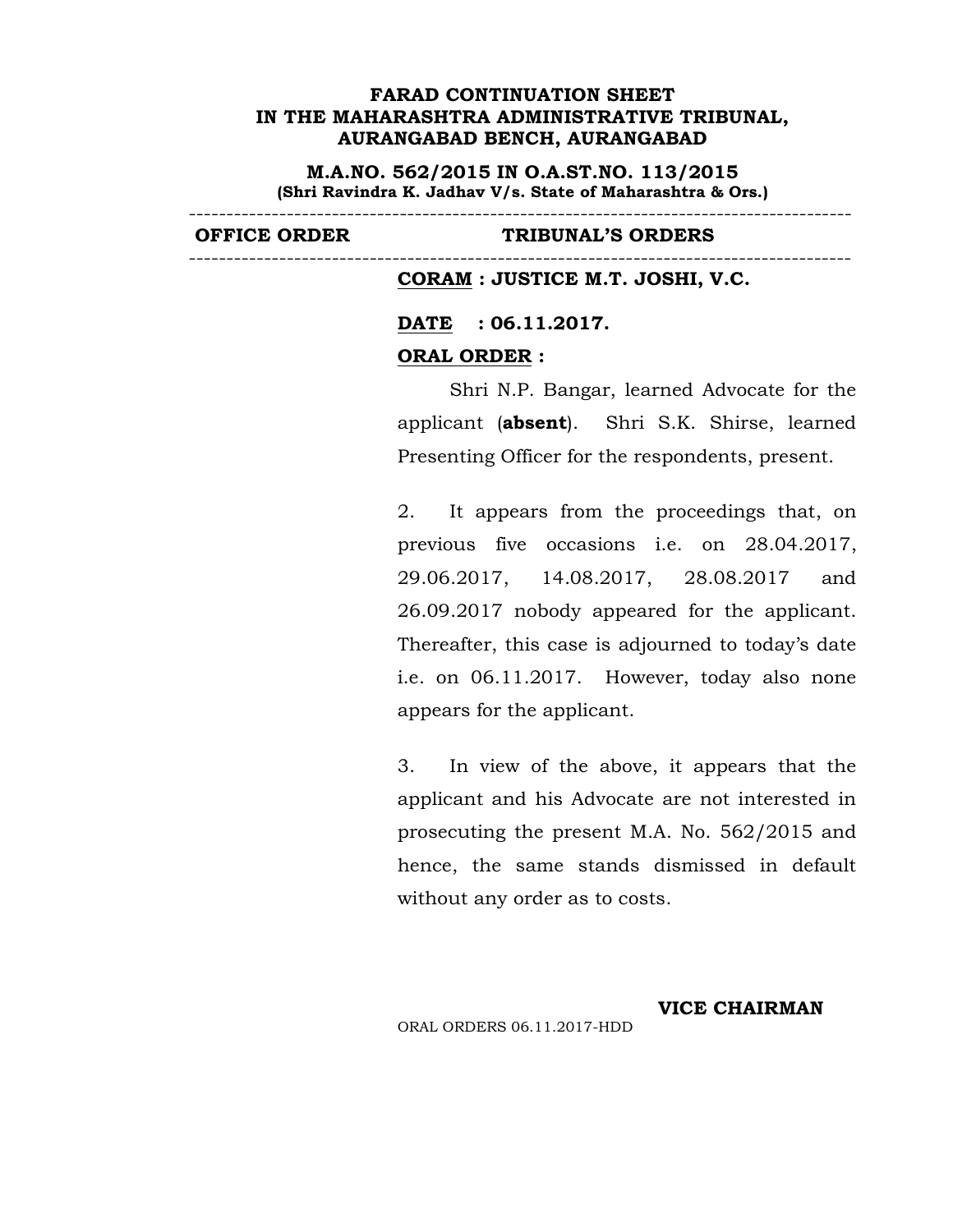**ORIGINAL APPLICATION NO. 596 OF 2016 (Shri Subhash G. Chavan V/s. State of Maharashtra & Ors.)**

----------------------------------------------------------------------------------------

----------------------------------------------------------------------------------------

#### **OFFICE ORDER TRIBUNAL'S ORDERS**

**CORAM : JUSTICE M.T. JOSHI, V.C.**

**DATE : 06.11.2017.**

#### **ORAL ORDER :**

Heard Shri S.G. Kulkarni, learned Advocate for the applicant and Smt. Sanjivani Deshmukh- GHate, learned Presenting Officer for the respondents.

2. At the request of learned Advocate for the applicant, S.O. to 13th December, 2017.

**VICE CHAIRMAN**

ORAL ORDERS 06.11.2017-HDD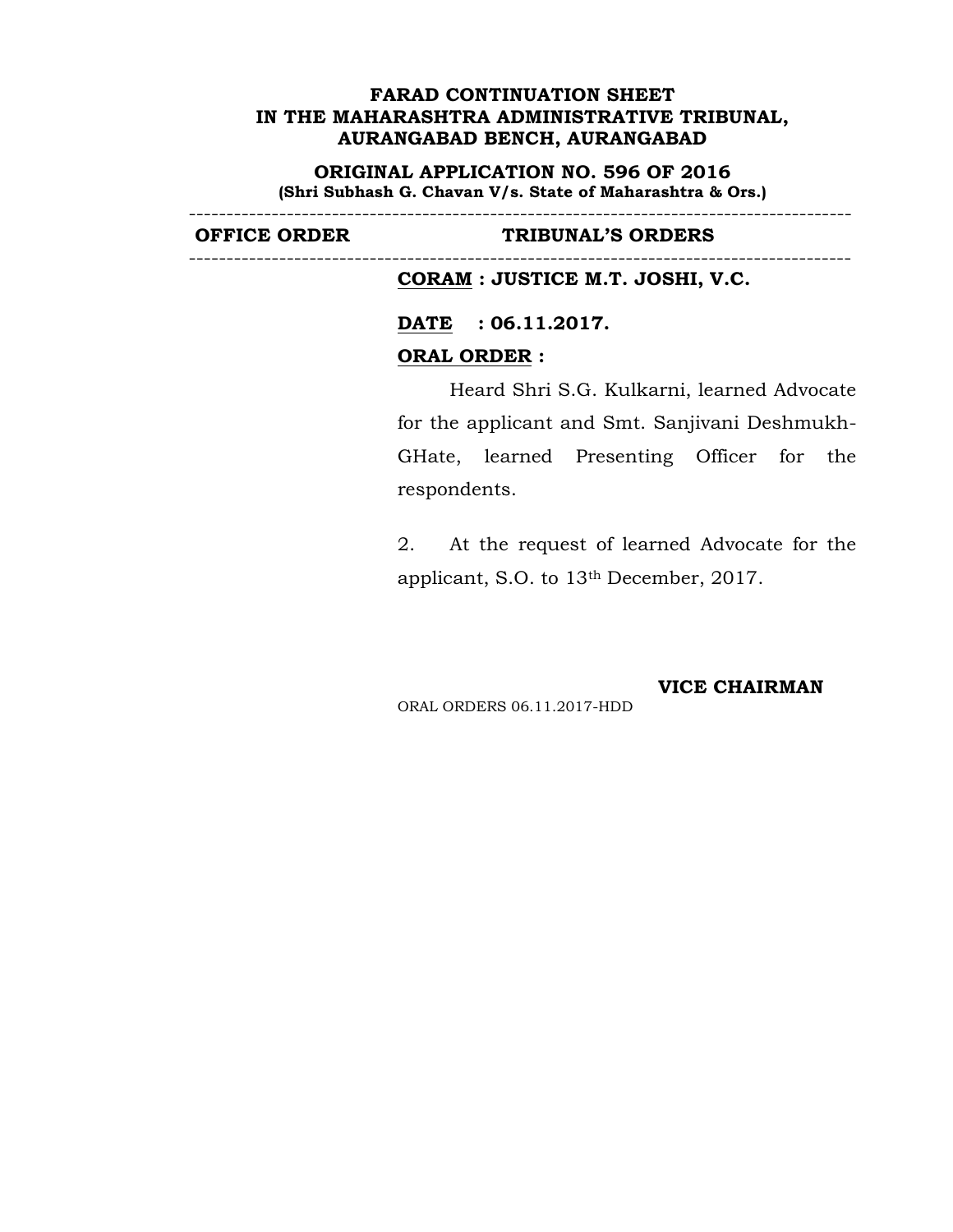**M.A.NO. 363/2017 IN O.A.ST.NO. 1305/2017 (Shri Arun B. Joshi & Ors. V/s. State of Maharashtra & Ors.)**

----------------------------------------------------------------------------------------

#### **OFFICE ORDER TRIBUNAL'S ORDERS**

#### **CORAM : JUSTICE M.T. JOSHI, V.C.**

#### **DATE : 06.11.2017.**

#### **ORAL ORDER :**

----------------------------------------------------------------------------------------

Heard Shri Vivek G. Pingle, learned Advocate for the applicant and Mrs. Priya R. Bharaswadkar, learned Presenting Officer for the respondents.

2. Learned Presenting Officer for the respondents points out towards the fact that the issue involved in the present case is already decided in the O.A. filed by the Association of the present applicants and now the issue is pending before the Hon'ble High Court at Principal Seat at Mumbai. It appears that the applicant has not referred to the said decision in the O.A.

3. In the circumstances, the applicant is directed to take instructions regarding the same and explain the above fact. Till then the decision in the M.A. and issuance of the notices in the O.A. is kept abeyance.

4. S.O. to 13th December, 2017 for making submissions on the above line.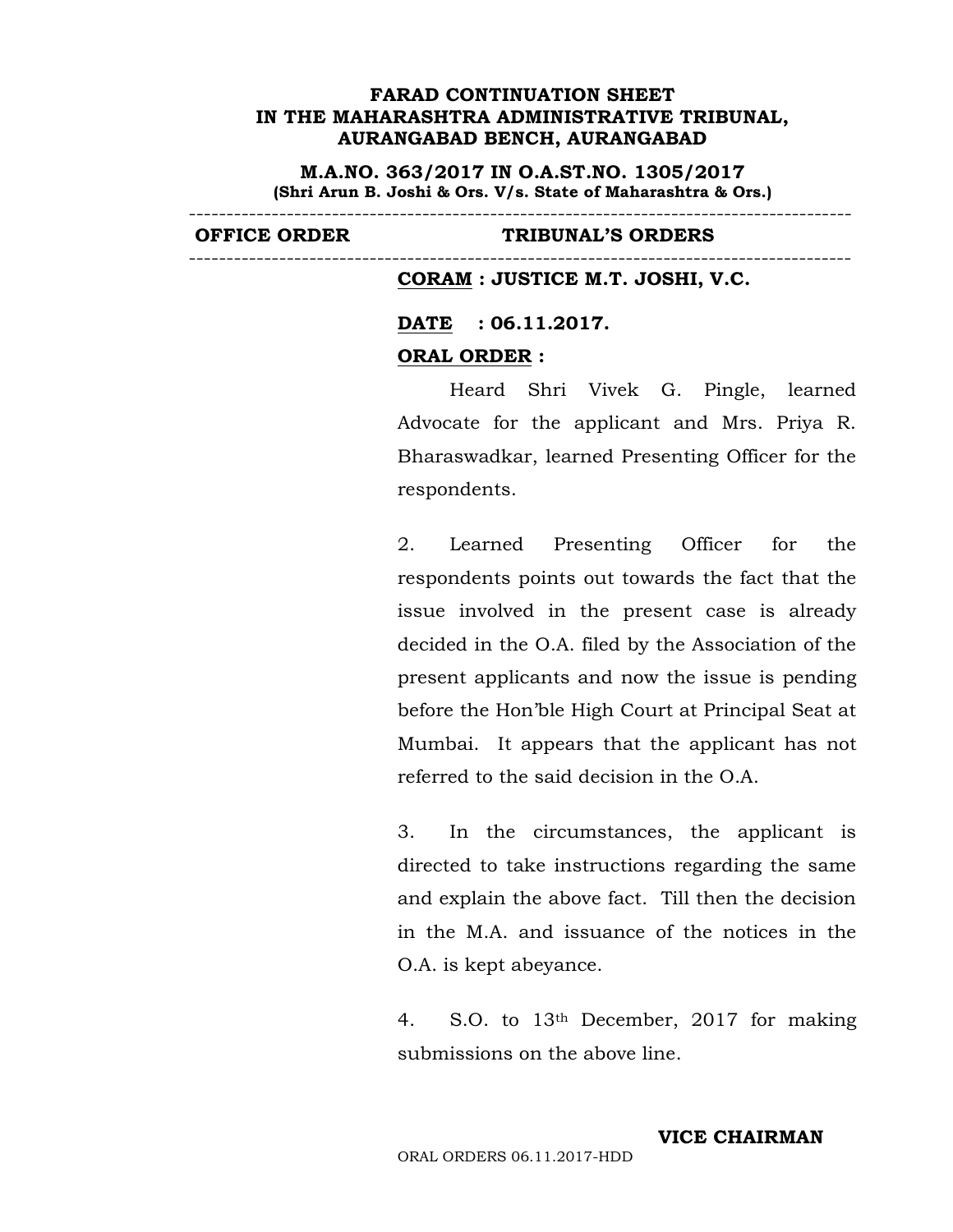**M.A.ST.NO. 1440/2017 IN O.A.ST.NO. 1441/2017 (Shri Abdul Asif Abdul Jalil V/s. State of Maharashtra & Ors.)**

----------------------------------------------------------------------------------------

#### **OFFICE ORDER TRIBUNAL'S ORDERS**

**CORAM : JUSTICE M.T. JOSHI, V.C.**

# **DATE : 06.11.2017.**

#### **ORAL ORDER :**

----------------------------------------------------------------------------------------

Heard Shri R.M. Jade, learned Advocate holding for Shri G.G. Suryawanshi, learned Advocate for the applicant and Shri I.S. Thorat, learned Presenting Officer for the respondents.

2. Upon hearing both sides, it appears that, in fact, the cause of action has arisen in the year 2012 as the order was passed by the respondent No. 3 on 18th March, 2011. The application has given the reasons for delay only from the date of making fresh representation. Therefore, it appears that the delay is not merely of 1 year and 21 days.

3. In the circumstances, learned Advocate for the applicant seeks time to take instructions and or to amend the application for condonation of delay. At his request, S.O. to 12th December, 2017.

**VICE CHAIRMAN**

ORAL ORDERS 06.11.2017-HDD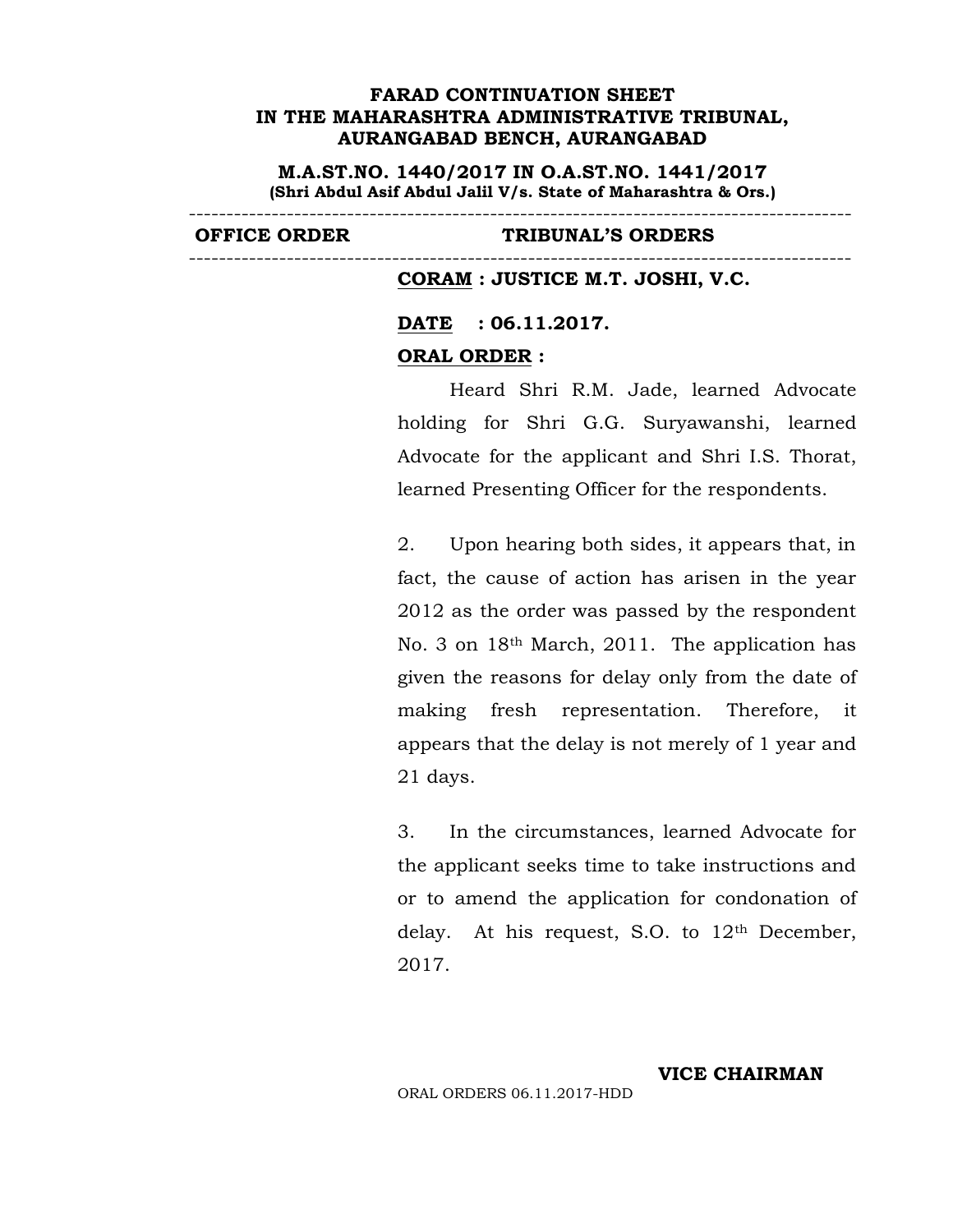**ORIGINAL APPLICATION NO.488/2017 (Shri Ramchandra Jaybhaye V/s. State of Maharashtra & Ors.)** ----------------------------------------------------------------------------------------

**OFFICE ORDER TRIBUNAL'S ORDERS**

----------------------------------------------------------------------------------------

**CORAM: JUSTICE M.T.JOSHI, V.C. DATE : 06.11.2017. ORAL ORDER :**

Heard Shri Suresh D. Dhongde learned Advocate for the applicant and Smt. Priya Bharaswadkar learned Presenting Officer for respondents.

2. Learned P.O. files affidavit in reply on behalf of respondent nos.3 and 4. It is taken on record. Copy thereof has been served on the other side.

3. Upon hearing both sides, it appears that the present O.A. is not maintainable. However, to have hearing on merit, S.O. to 04-12-2017.

YUK ORAL ORDER 06-11-2017 VC F

#### **VICE CHAIRMAN**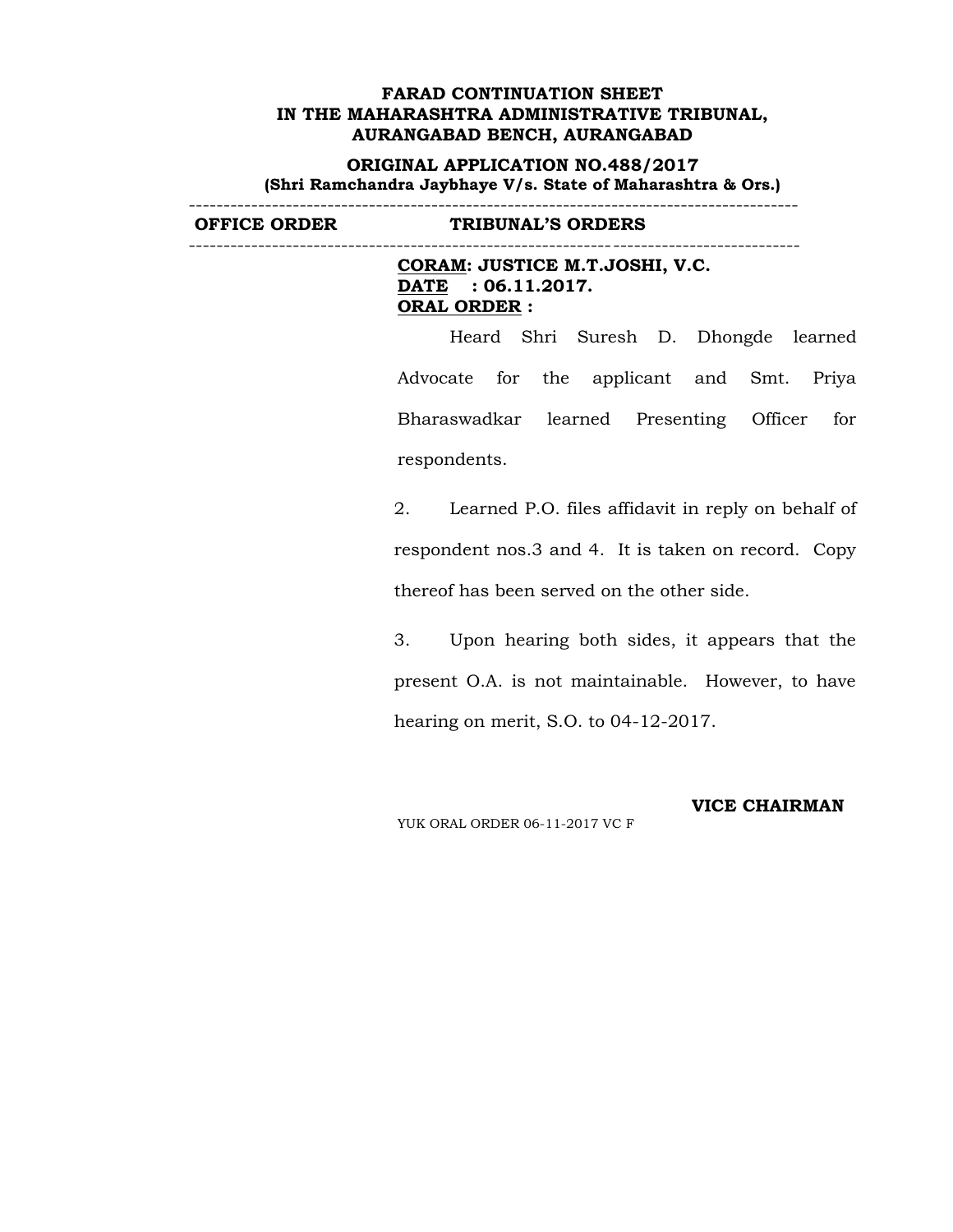**ORIGINAL APPLICATION NO.491/2017 (Shri Santosh Gomsale V/s. State of Maharashtra & Ors.)**

----------------------------------------------------------------------------------------

**OFFICE ORDER TRIBUNAL'S ORDERS**

----------------------------------------------------------------------------------------

**CORAM: JUSTICE M.T.JOSHI, V.C. DATE : 06.11.2017. ORAL ORDER :**

Heard Shri Satishkumar Salve learned Advocate for the applicant and Smt. Deepali Deshpande learned Presenting Officer for respondents.

2. At the request of both sides, S.O. to 06-12-2017 for hearing.

#### **VICE CHAIRMAN**

YUK ORAL ORDER 06-11-2017 VC F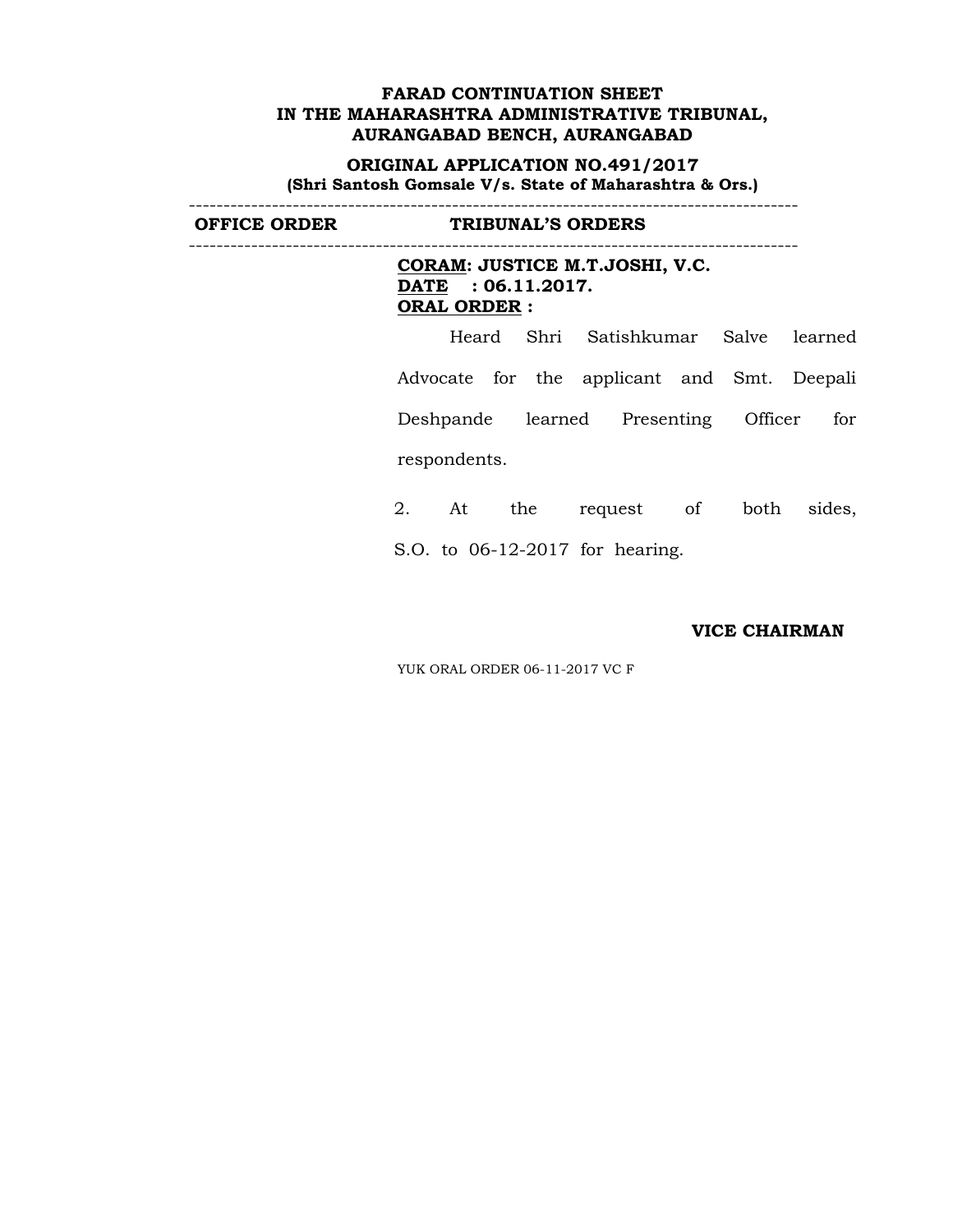**ORIGINAL APPLICATION NO.533/2017 (Shri Milind Tungar & Anr. V/s. State of Maharashtra & Ors.)** ----------------------------------------------------------------------------------------

**OFFICE ORDER TRIBUNAL'S ORDERS**

----------------------------------------------------------------------------------------

**CORAM: JUSTICE M.T.JOSHI, V.C. DATE : 06.11.2017. ORAL ORDER :**

Heard Shri Sambhaji Munde learned Advocate

for the applicant and Shri N.U.Yadav learned Presenting Officer for respondents.

2. Learned P.O. seeks time to file affidavit in reply

on behalf of the respondents. Time granted.

3. S.O. to 13-12-2017.

YUK ORAL ORDER 06-11-2017 VC F

**VICE CHAIRMAN**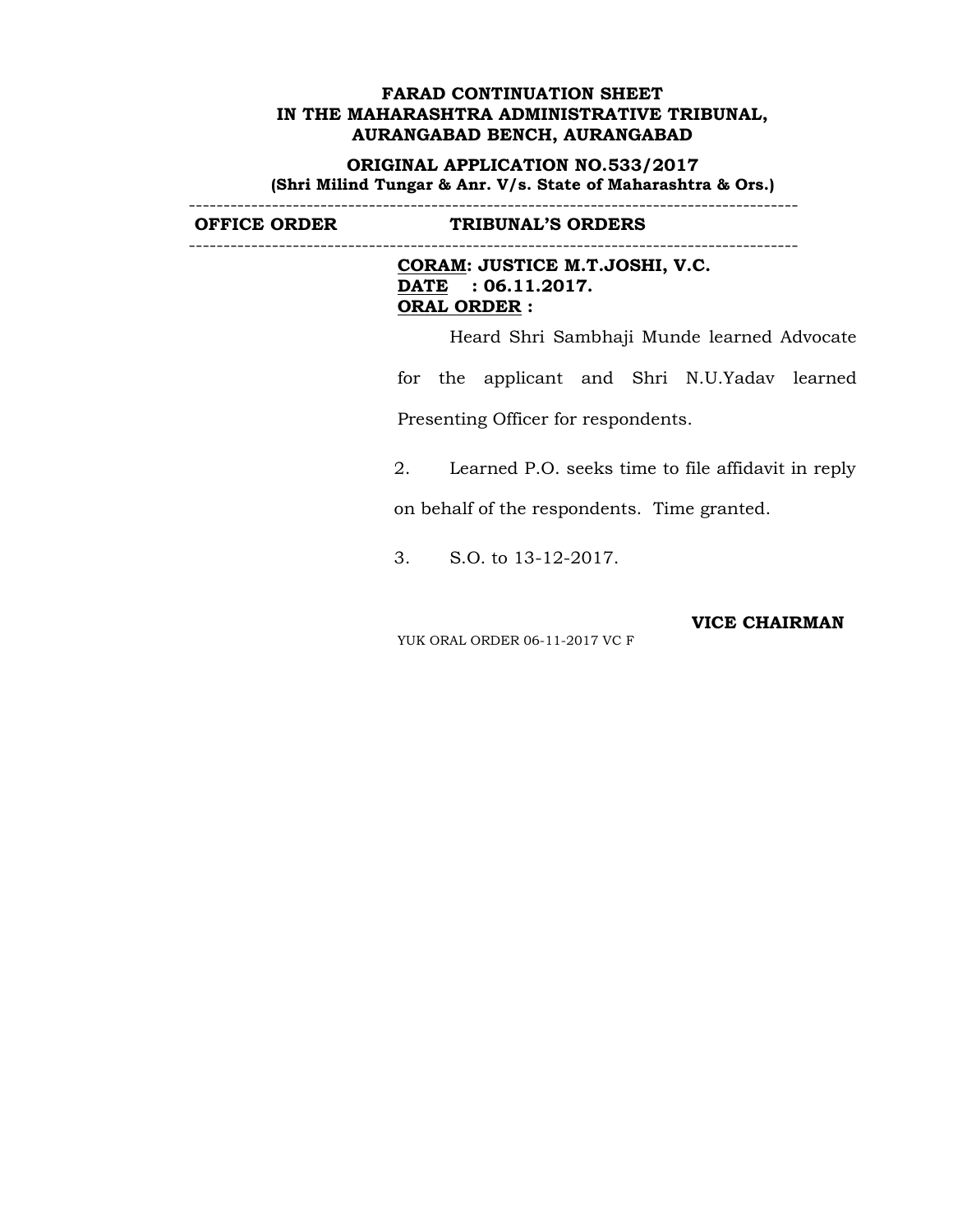**ORIGINAL APPLICATION NO.568/2017 (Shri Vishnu Gaikwad V/s. State of Maharashtra & Ors.)** ----------------------------------------------------------------------------------------

**OFFICE ORDER TRIBUNAL'S ORDERS**

----------------------------------------------------------------------------------------

**CORAM: JUSTICE M.T.JOSHI, V.C. DATE : 06.11.2017. ORAL ORDER :**

Heard Smt. Vidya Taksal learned Advocate holding for Shri A.S.Deshmukh learned Advocate for the applicant and Shri M.S.Mahajan learned Chief Presenting Officer for respondents.

2. Learned Advocate for the applicant prays for adjournment. Adjournment granted.

3. S.O. to 04-12-2017.

**VICE CHAIRMAN**

YUK ORAL ORDER 06-11-2017 VC F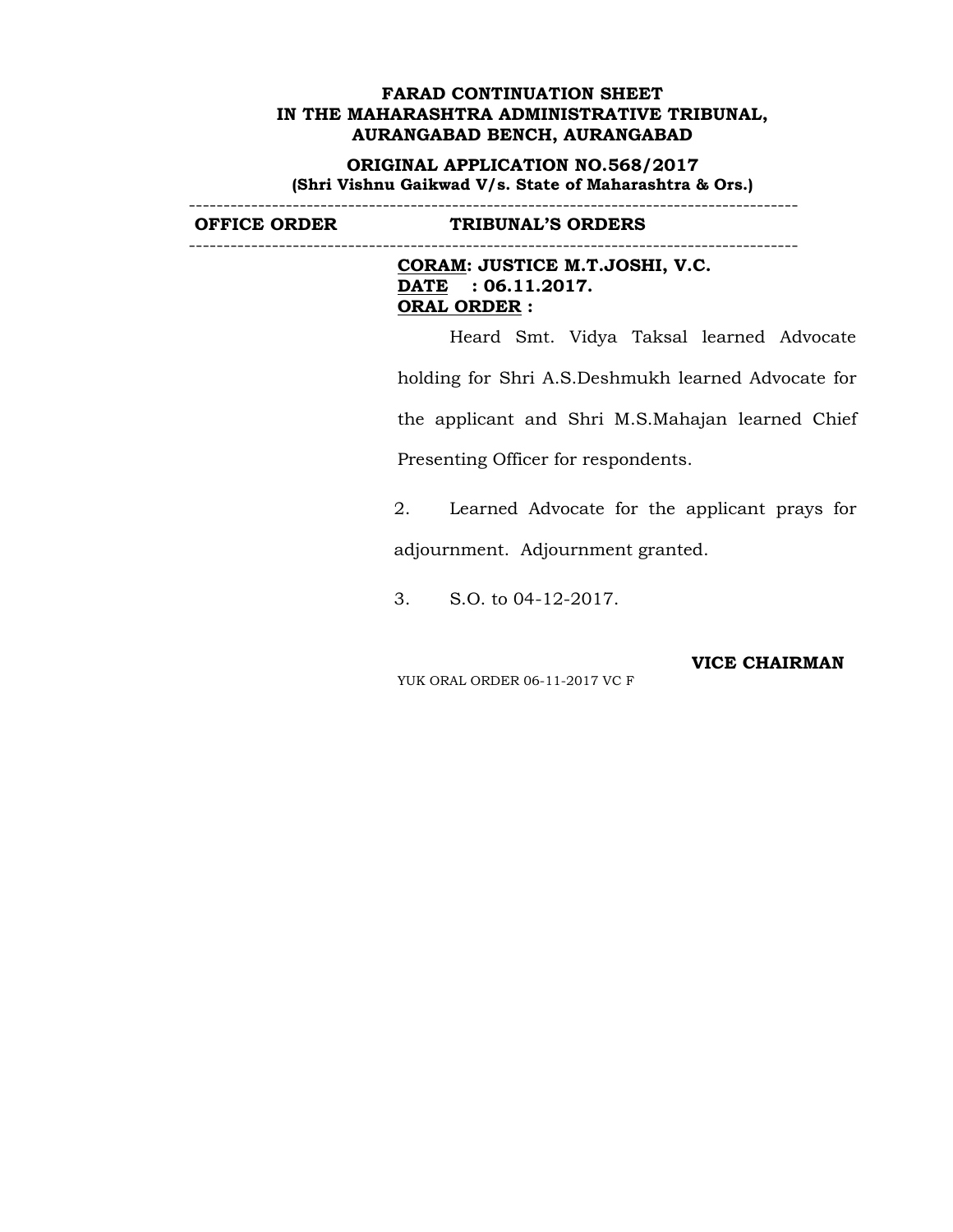**ORIGINAL APPLICATION NO.572/2017 (Dr. Dattatray Raut V/s. State of Maharashtra & Ors.)**

**OFFICE ORDER TRIBUNAL'S ORDERS**

----------------------------------------------------------------------------------------

**CORAM: JUSTICE M.T.JOSHI, V.C. DATE : 06.11.2017. ORAL ORDER :**

Shri J.S.Deshmukh learned Advocate for the

----------------------------------------------------------------------------------------

applicant is **absent**.

Heard Shri D.R.Patil learned Presenting Officer for respondents and Shri A.A.Shelke learned Advocate holding for Shri P.D.Suryavansbhi learned Advocate for respondent nos.4 and 5.

2. Learned Advocate for the respondent nos.4 and 5 submits that in view of the earlier order dated 6th October 2017, grievance of the applicant is now redressed and today affidavit in reply in that regard is submitted. It is taken on record. Copy thereof has been served on the learned P.O. along with necessary documents.

3. In view of the absence of the learned Advocate for the applicant without making any comment on the merit, O.A. stands dismissed in default.

YUK ORAL ORDER 06-11-2017 VC F

**VICE CHAIRMAN**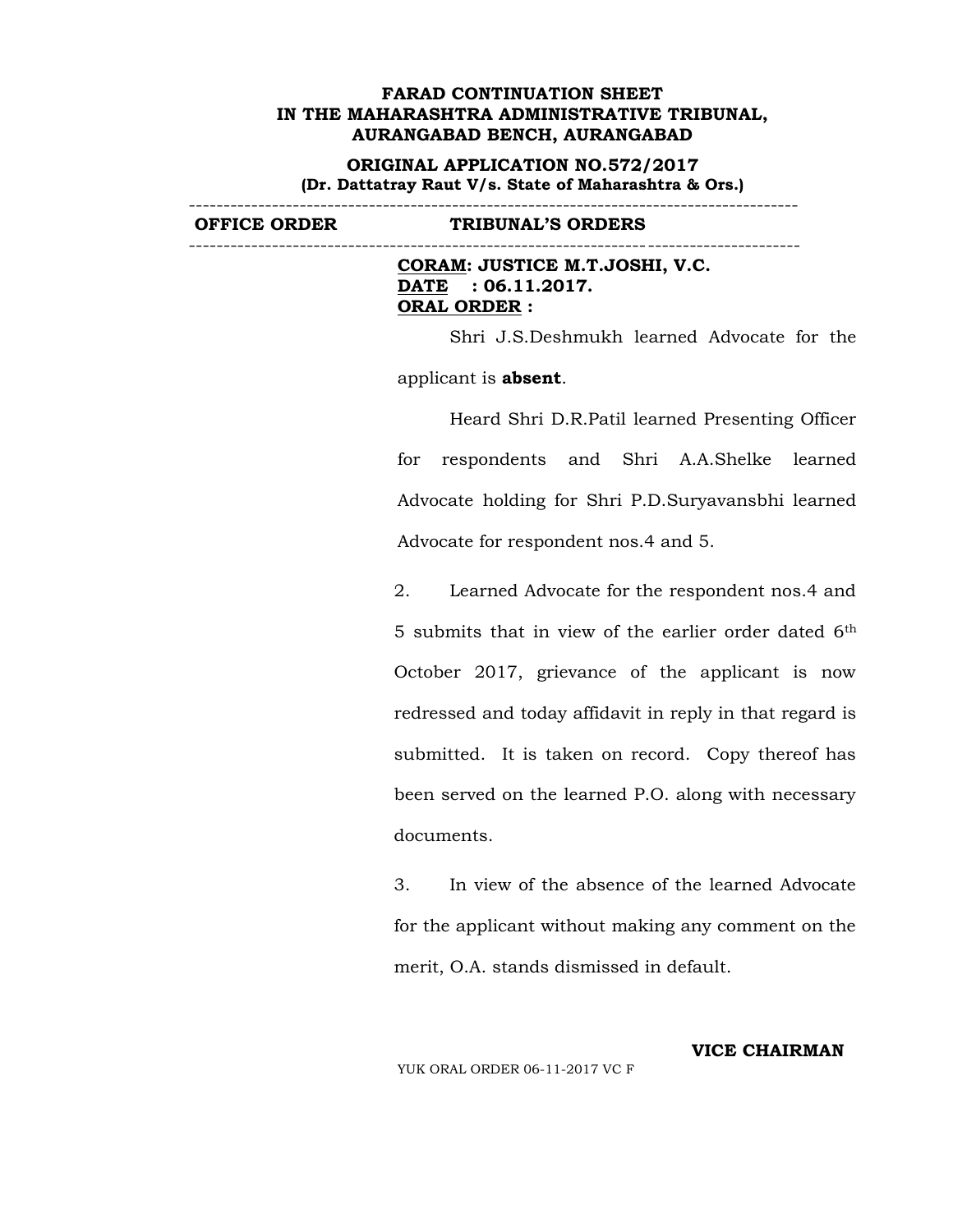**ORIGINAL APPLICATION NO.690/2017 (Shri Datta Tumram V/s. State of Maharashtra & Ors.)** ----------------------------------------------------------------------------------------

**OFFICE ORDER TRIBUNAL'S ORDERS**

----------------------------------------------------------------------------------------

**CORAM: JUSTICE M.T.JOSHI, V.C. DATE : 06.11.2017. ORAL ORDER :**

Heard Shri Sanjay Pagare learned Advocate for

the applicant and Shri M.P.Gude learned Presenting

Officer for respondents.

2. Learned P.O. seeks time to file affidavit in reply

on behalf of the respondents. Time granted.

3. At his request, S.O. to 11-12-2017.

**VICE CHAIRMAN**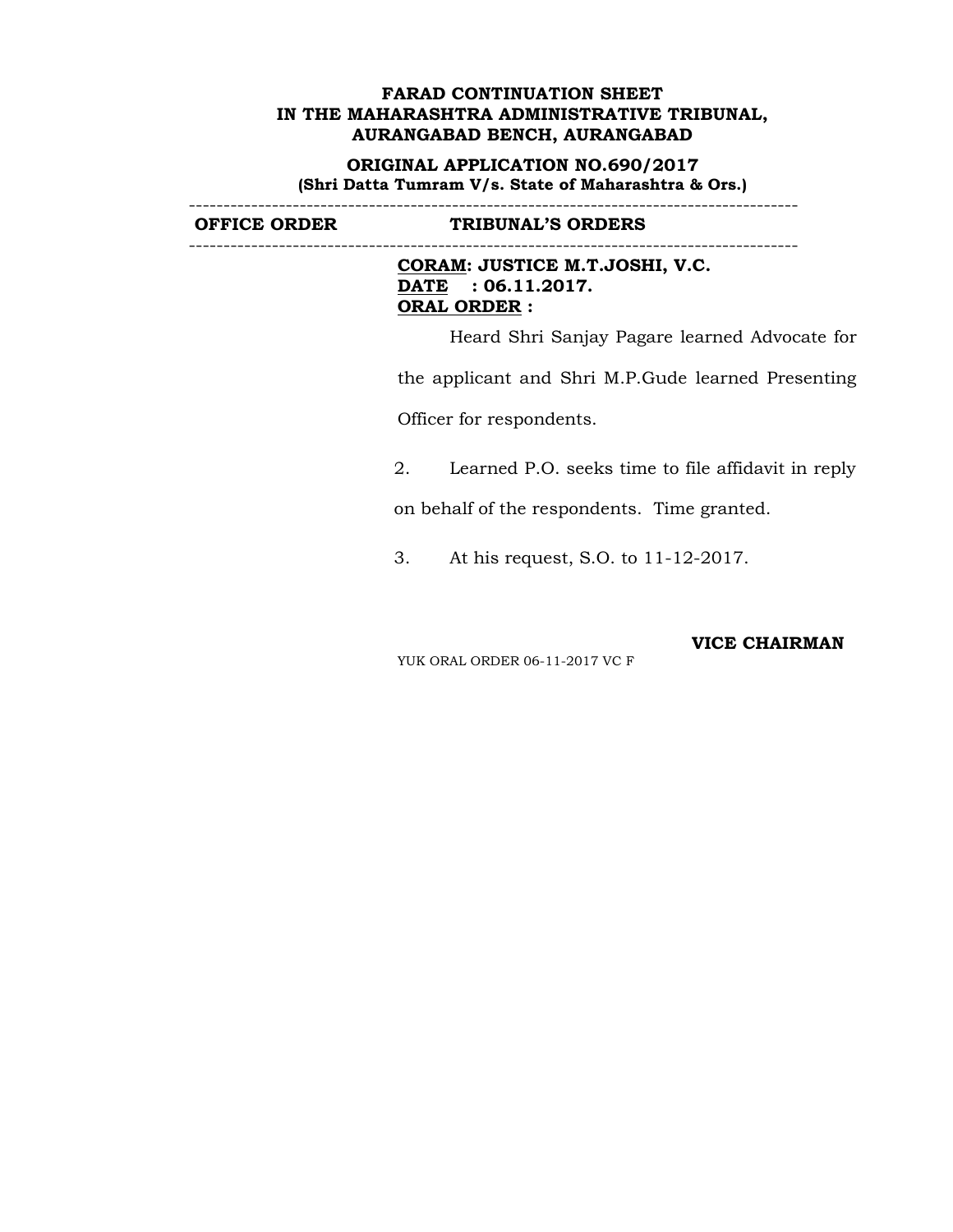**ORIGINAL APPLICATION NO.707/2017 (Shri Yusuf Usman Sukede V/s. State of Maharashtra & Ors.)** ----------------------------------------------------------------------------------------

**OFFICE ORDER TRIBUNAL'S ORDERS**

----------------------------------------------------------------------------------------

**CORAM: JUSTICE M.T.JOSHI, V.C. DATE : 06.11.2017. ORAL ORDER :**

Heard Shri Kakasaheb B. Jadhav learned Advocate for the applicant and Shri I.S.Thorat learned Presenting Officer for respondents.

2. Learned P.O. seeks time to file affidavit in reply

on behalf of the respondents. Time granted.

3. S.O. to 14-12-2017.

**VICE CHAIRMAN**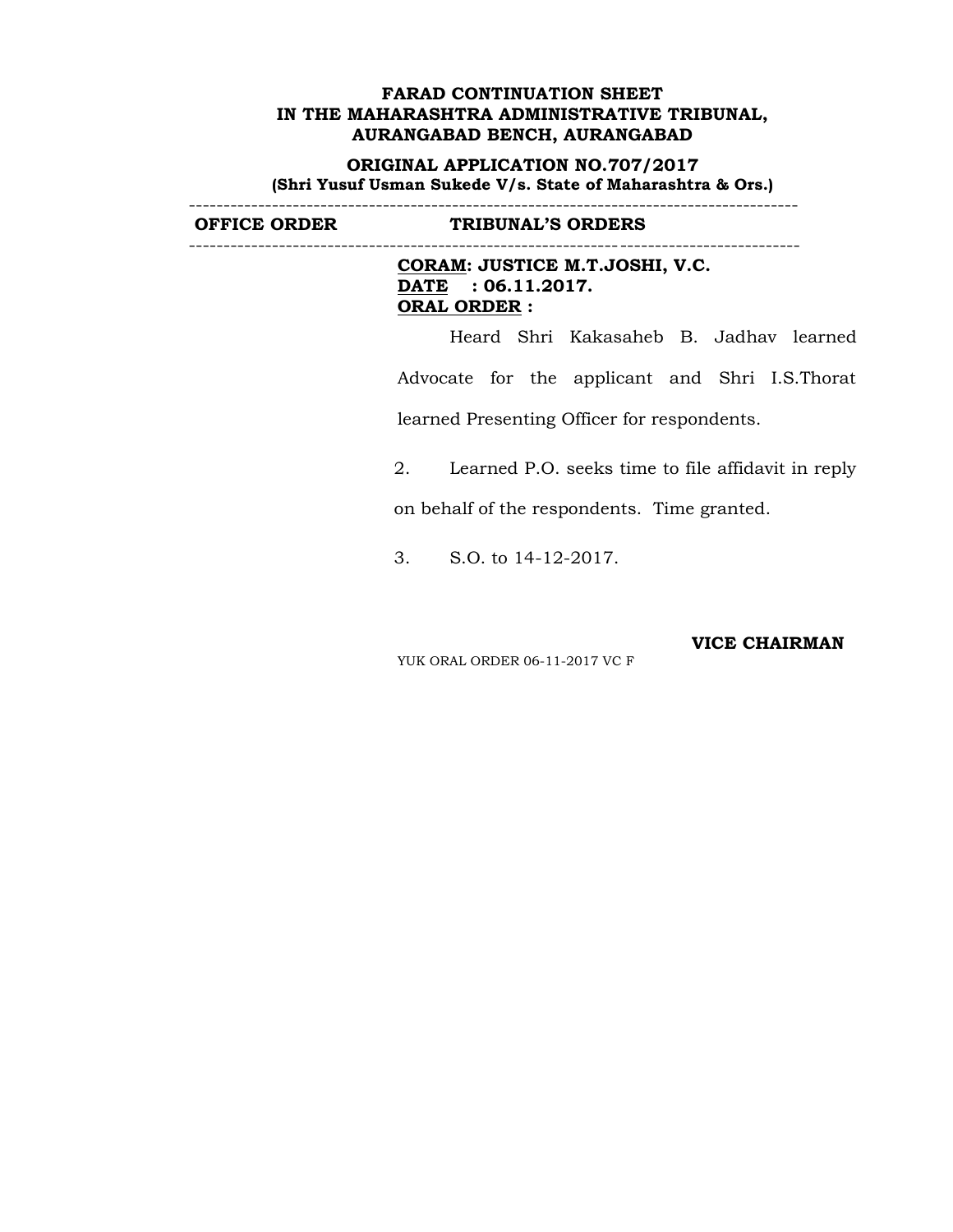**M.A.No.87/2017 IN O.A.St.No.280/2017 (Punamchand Bainade V/s. State of Maharashtra & Ors.)** ----------------------------------------------------------------------------------------

**OFFICE ORDER TRIBUNAL'S ORDERS**

----------------------------------------------------------------------------------------

**CORAM: JUSTICE M.T.JOSHI, V.C. DATE : 06.11.2017. ORAL ORDER :**

Heard Smt. Juee Palekar-Parlikar learned Advocate holding for Shri S.D.Joshi learned Advocate for the applicant and Smt. Deepali Deshpande learned Presenting Officer for respondents.

2. Learned P.O. seeks time to file affidavit in reply

on behalf of the respondents. Time granted.

3. S.O. to 12-12-2017.

**VICE CHAIRMAN**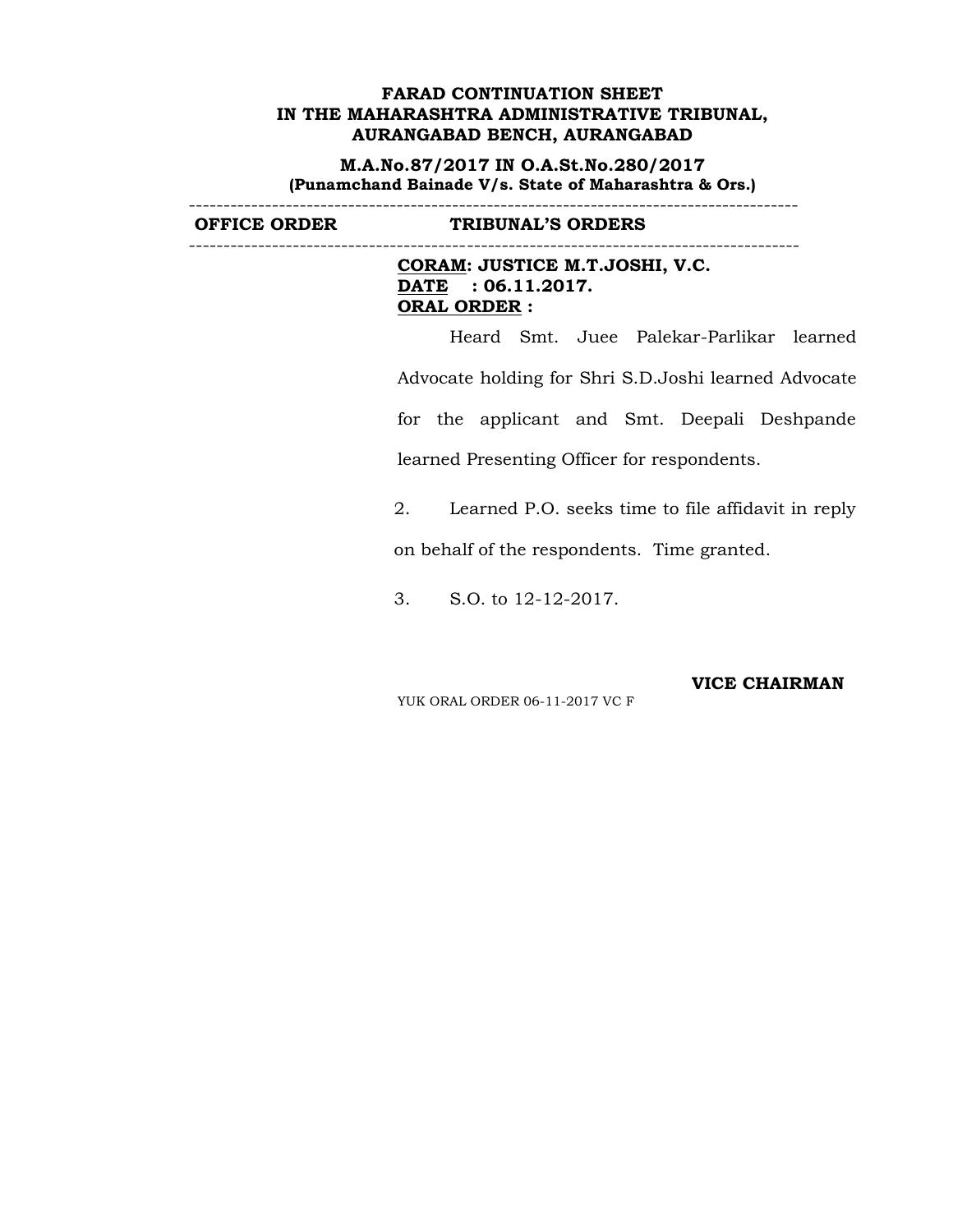**M.A.No.97/2017 IN O.A.St.No.162/2017 (Shri Bhaudas Vaishnav V/s. State of Maharashtra & Ors.)** ----------------------------------------------------------------------------------------

**OFFICE ORDER TRIBUNAL'S ORDERS**

----------------------------------------------------------------------------------------

**CORAM: JUSTICE M.T.JOSHI, V.C. DATE : 06.11.2017. ORAL ORDER :**

Heard Shri Deepanjan Roy learned Advocate holding for Shri S.B.Talekar learned Advocate for the applicant and Shri M.S.Mahajan learned Chief Presenting Officer for respondents.

2. Learned CPO submits that affidavit in reply on

behalf of the respondents is already filed on record.

3. At the request of learned Advocate for the applicant, S.O. to 07-12-2017.

YUK ORAL ORDER 06-11-2017 VC F

**VICE CHAIRMAN**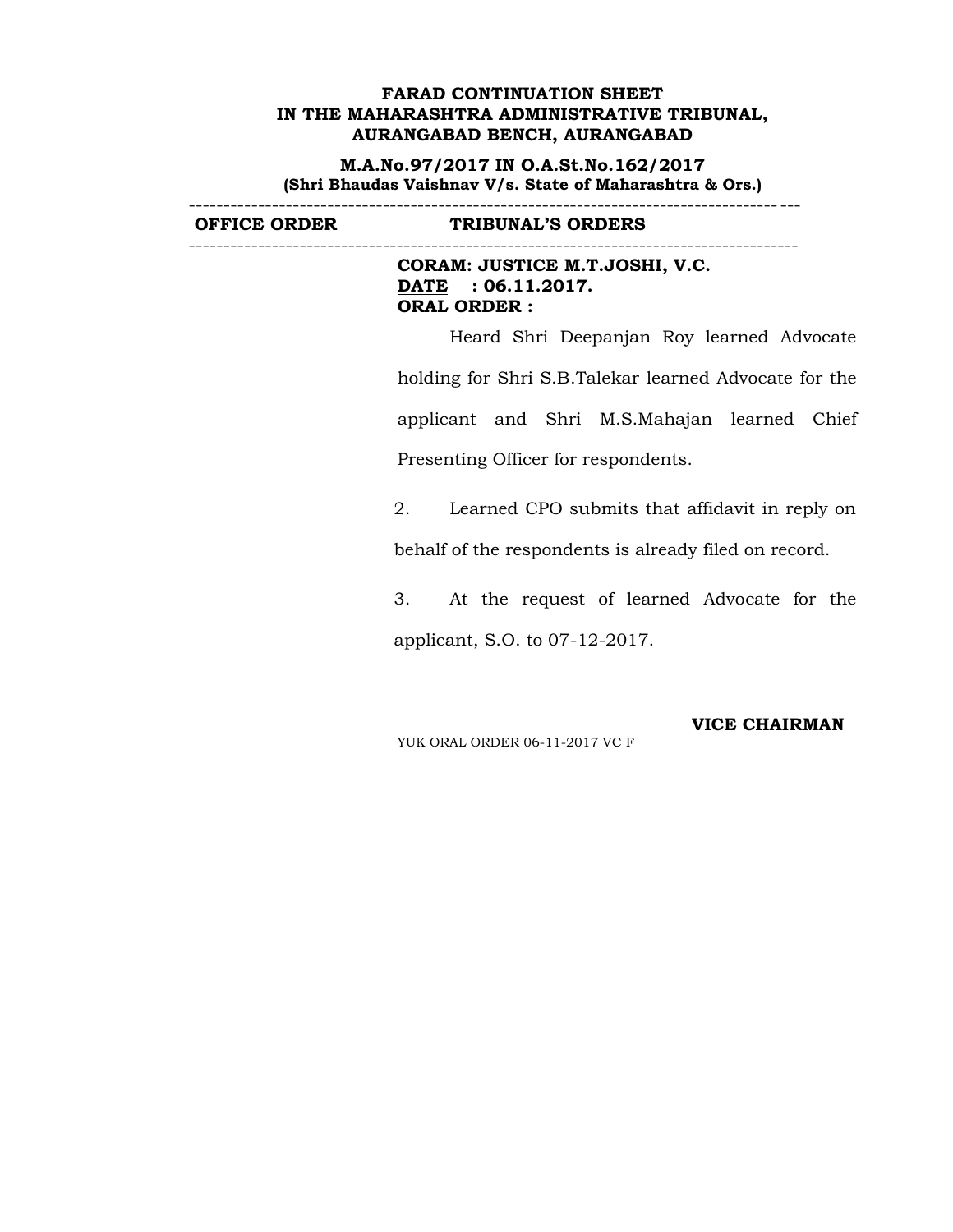**M.A.No.362/2017 IN O.A.St.No.814/2015 (Shri Prabhakar Joshi & Ors. V/s. State of Maharashtra & Ors.)**

----------------------------------------------------------------------------------------

**OFFICE ORDER TRIBUNAL'S ORDERS**

----------------------------------------------------------------------------------------

## **CORAM: JUSTICE M.T.JOSHI, V.C. DATE : 06.11.2017. ORAL ORDER :**

Heard Shri M.C.Ghode learned Advocate for the applicant and Shri N.U.Yadav learned Presenting Officer for respondents.

2. Learned Advocate for the applicant seeks time to take steps in the matter and prays for issuance of fresh notice.

3. Hence, issue fresh notice to the respondents, returnable on 19-12-2017.

4. Tribunal may take the case for final disposal at this stage and separate notice for final disposal shall not be issued.

5. Applicant is authorized and directed to serve on respondents intimation/notice of date of hearing duly authenticated by Registry, along with complete paper book of the case. Respondents are put to notice that the case would be taken up for final disposal at the stage of admission hearing.

6. This intimation/notice is ordered under Rule 11 of the Maharashtra Administrative Tribunal (Procedure) Rules, 1988, and the questions such as limitation and alternate remedy are kept open.

7. The service may be done by hand delivery, speed post, courier and acknowledgment be obtained and produced along with affidavit of compliance in the Registry before due date. Applicant is directed to file affidavit of compliance and notice.

8. S.O. to 19-12-2017.

9. Steno copy and Hamdast is allowed to both parties.

**VICE CHAIRMAN**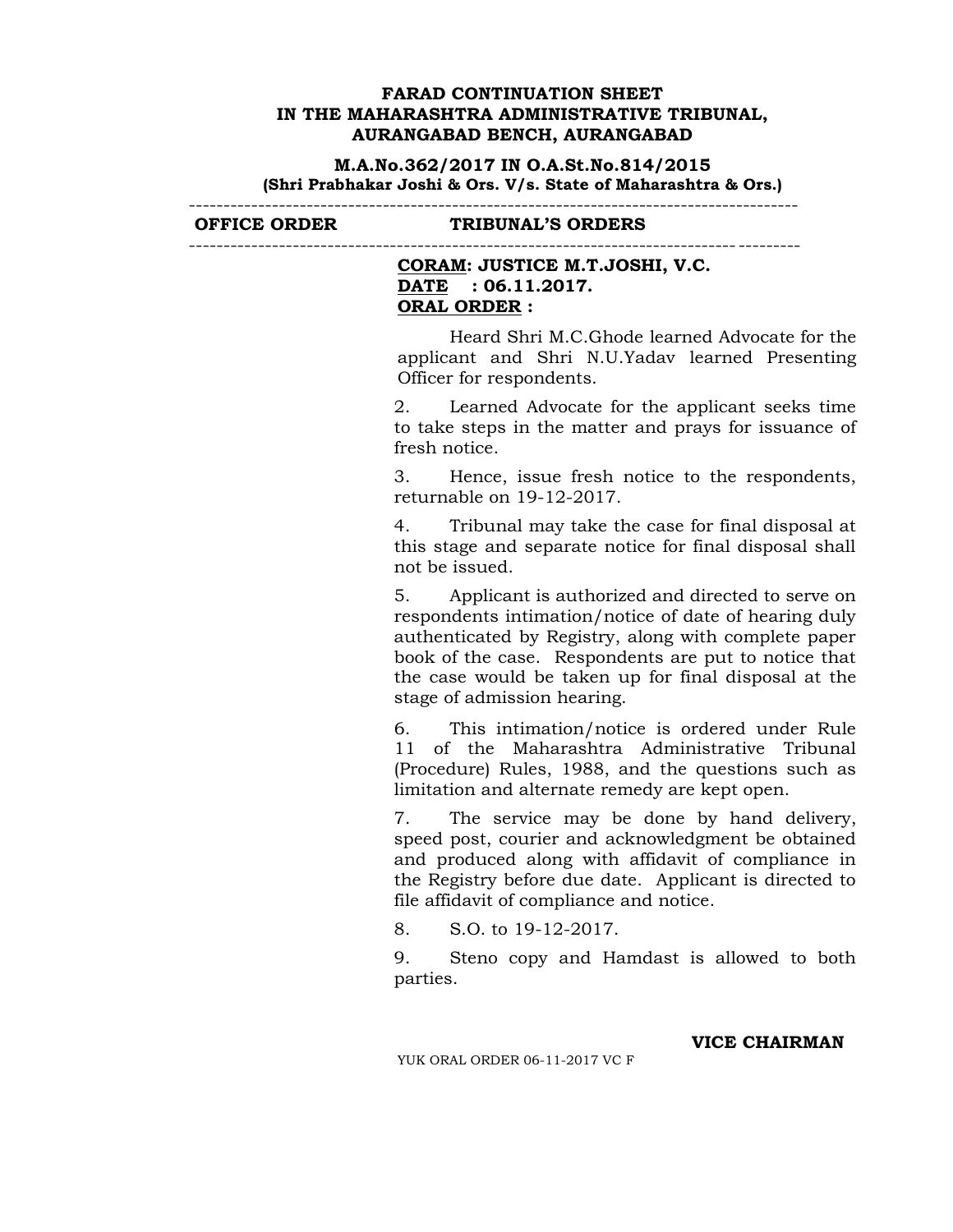**M.A.No.454/2017 WITH M.A.No.476/2016 IN O.A.St.No.2024/2016 (Shri Devidas Ahire V/s. State of Maharashtra & Ors.)**

**OFFICE ORDER TRIBUNAL'S ORDERS**

----------------------------------------------------------------------------------------

**CORAM: JUSTICE M.T.JOSHI, V.C. DATE : 06.11.2017. ORAL ORDER :**

----------------------------------------------------------------------------------------

Heard Smt. Seema T. Pawar learned Advocate holding for Shri Pramod Gaikwad learned Advocate for the applicant and Shri I.S.Thorat learned Presenting Officer for respondents.

2. Upon hearing, learned P.O. points out that there is delay in filing the original application.

3. Learned Advocate for the applicant prays for leave to file M.A. for condonation of delay caused in filing the O.A.

4. In the meantime, liberty to the applicant to file M.A. for condonation of delay is granted.

5. S.O. to 05-12-2017.

YUK ORAL ORDER 06-11-2017 VC F

## **VICE CHAIRMAN**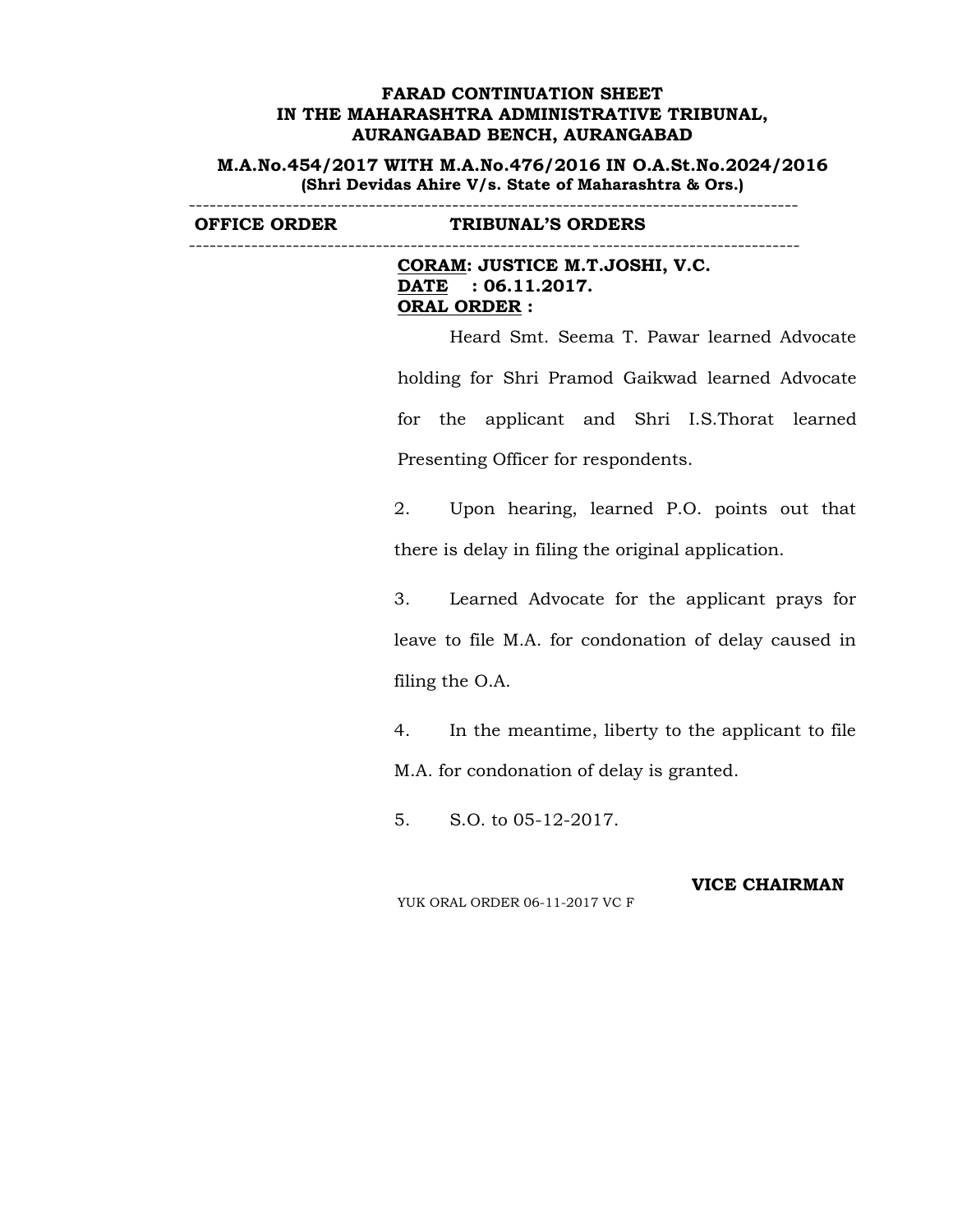**ORIGINAL APPLICATION NO.574/2016 (Jyoti Siddhewar V/s. State of Maharashtra & Ors.)**

----------------------------------------------------------------------------------------

**OFFICE ORDER TRIBUNAL'S ORDERS**

----------------------------------------------------------------------------------------

**CORAM: JUSTICE M.T.JOSHI, V.C. DATE : 06.11.2017. ORAL ORDER :**

Heard Smt. Vidya Taksal learned Advocate

holding for Shri A.S.Deshmukh learned Advocate for

the applicant and Shri S.K.Shirse learned Presenting

Officer for respondents.

2. At the request of learned Advocate for the applicant, S.O. to 12-12-2017.

**VICE CHAIRMAN**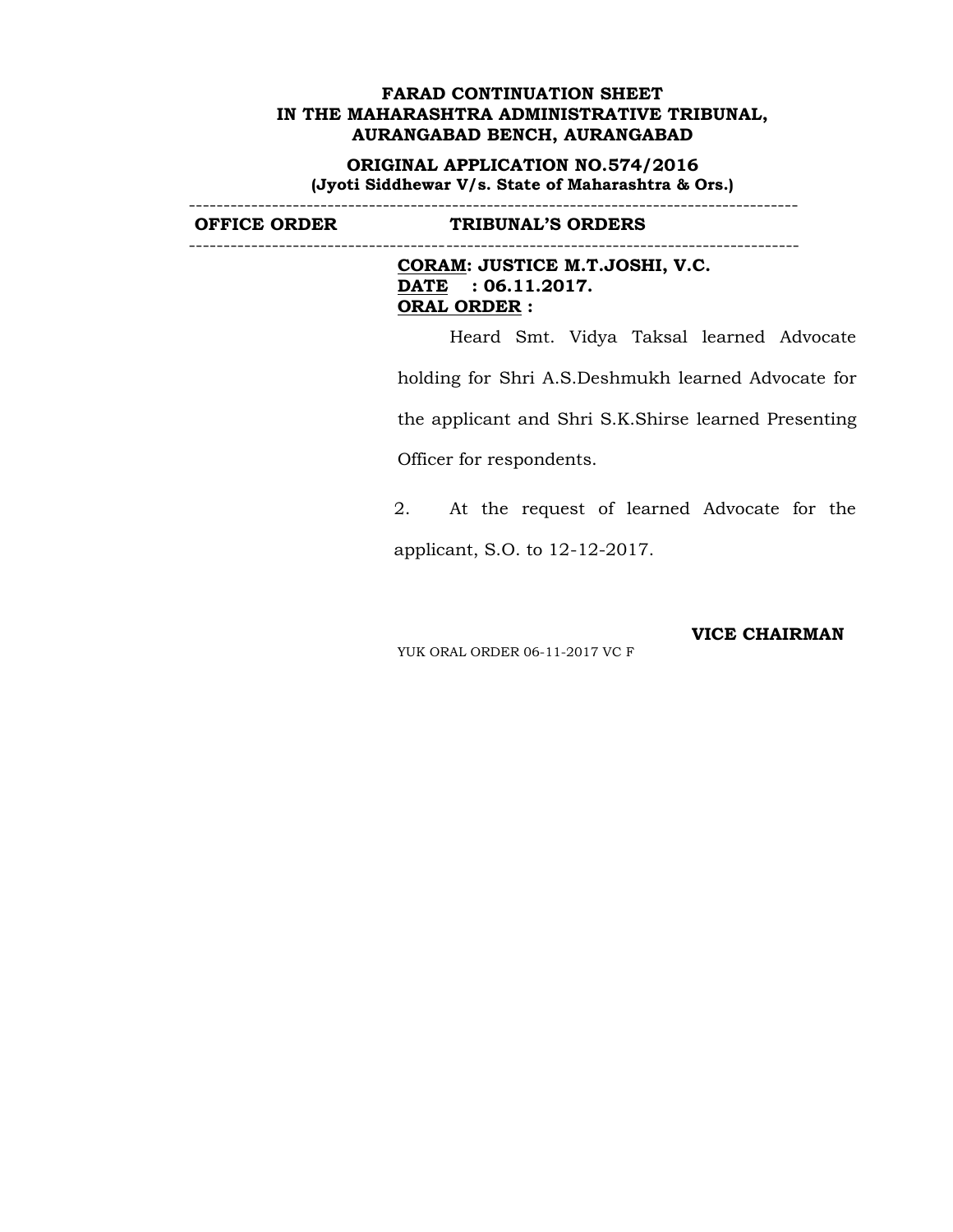**OA No.780/2017. (Shri R. N. Kamble V/s. State of Maharashtra & Ors.)**

----------------------------------------------------------------------------------------

----------------------------------------------------------------------------------------

**OFFICE ORDER TRIBUNAL'S ORDERS**

**CORAM : JUSTICE M. T. JOSHI, V. C.**

**DATE : 06.11.2017.**

## **ORAL ORDER :**

Heard Miss Preeti Wankhade learned Advocate for the applicant and Shri M. S. Mahajan learned Chief Presenting Officer for respondents.

2. Issue notice to the respondents, returnable on 13.12.2017.

3. Tribunal may take the case for final disposal at this stage and separate notice for final disposal shall not be issued.

4. Applicant is authorized and directed to serve on respondents intimation/notice of date of hearing duly authenticated by Registry, along with complete paper book of O.A. Respondent is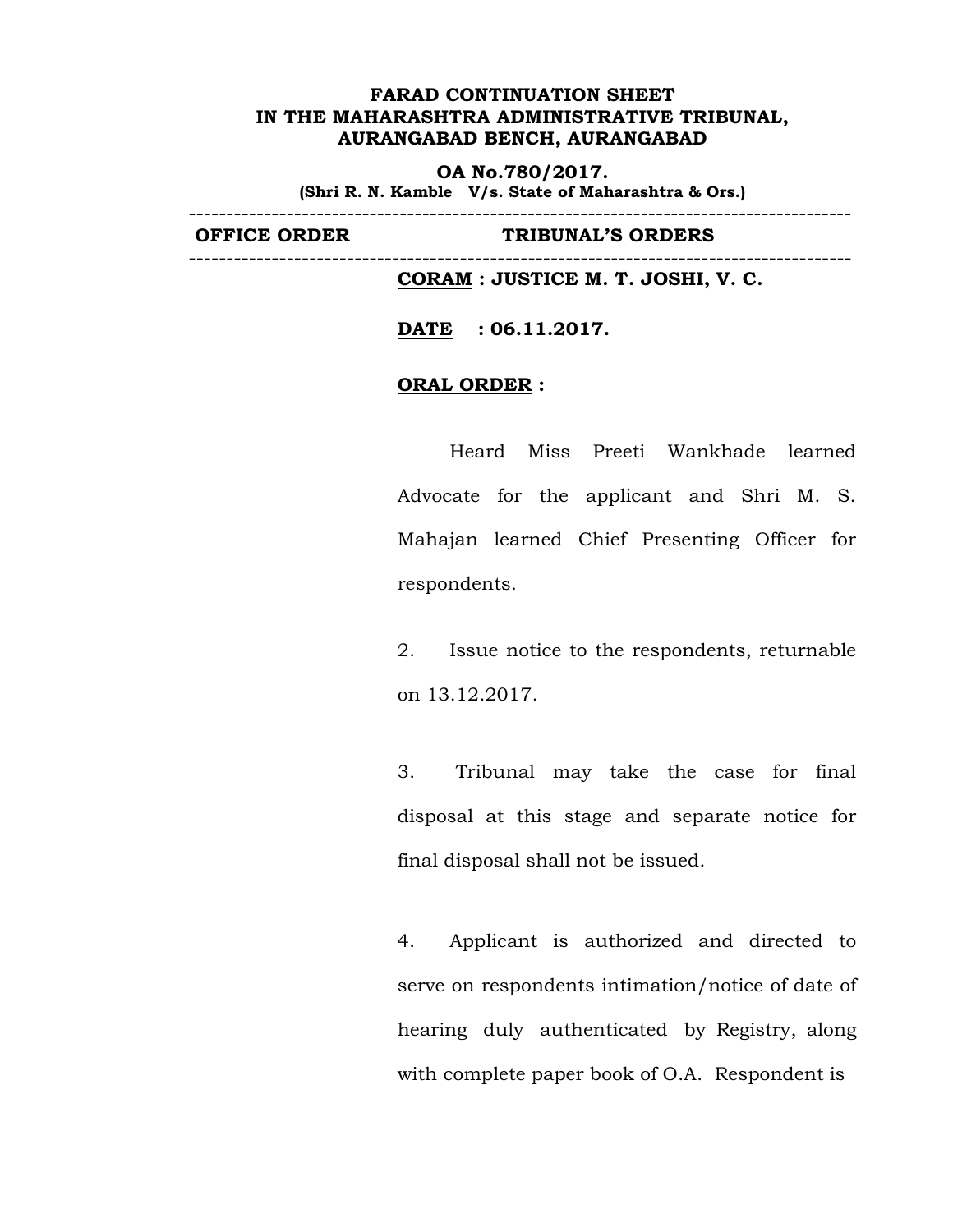put to notice that the case would be taken up for final disposal at the stage of admission hearing.

5. This intimation/notice is ordered under Rule 11 of the Maharashtra Administrative Tribunal (Procedure) Rules, 1988, and the question such as limitation and alternate remedy are kept open.

6. The service may be done by hand delivery, speed post, courier and acknowledgment be obtained and produced along with affidavit of compliance in the Registry before due date. Applicant is directed to file affidavit of compliance and notice.

**7. Considering the fact that the respondent no.4 is giving different treatment to the present applicant and the respondent no.7, as is evident from Annexure A-4 and Annexure A 5, without going into the merit, presently interim relief in terms of prayer clause "E" is hereby granted to the extent of present applicant and Respondent no.7, until further orders. Prayer "E" runs as under :-**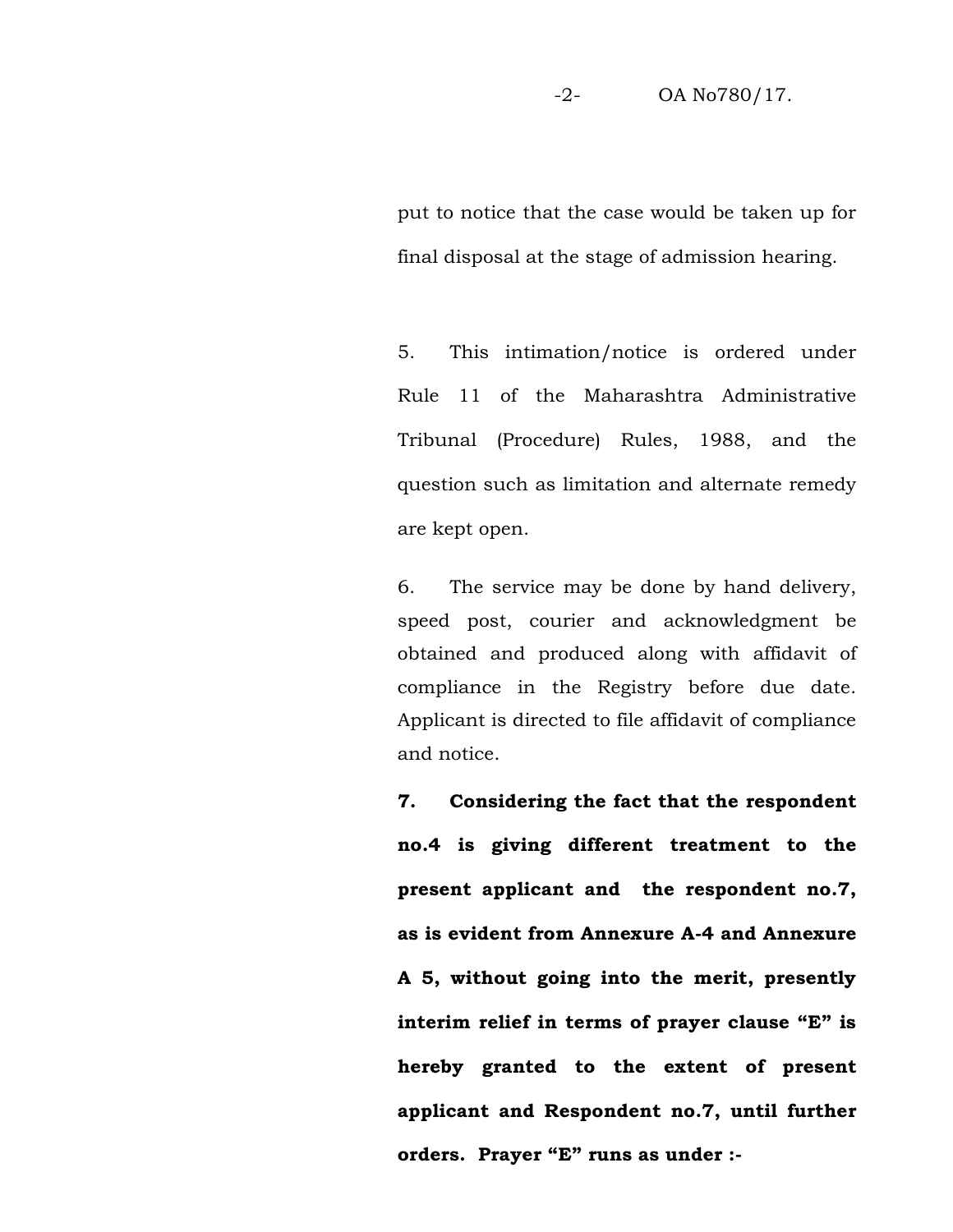**-3- OA No.780/17.**

**"E) Pending the admission, hearing and final disposal of this Original Application the effect, operation and implementation of the impugned G.R. dtd. 24.10.2017 (Annex. A-5) issued by Resp. No.1 may kindly be stayed to the extent of the applicant with further directions to the Resps. No.1 & 3 to 5 to permit the applicant to discharge duties attached to his post of Jr. Engineer at the present place of his posting under Resp. No.5."**

8. S.O. to 13.12.2017.

9. Steno copy & Authenticated copy allowed to both the sides.

**VICE CHAIRMAN**.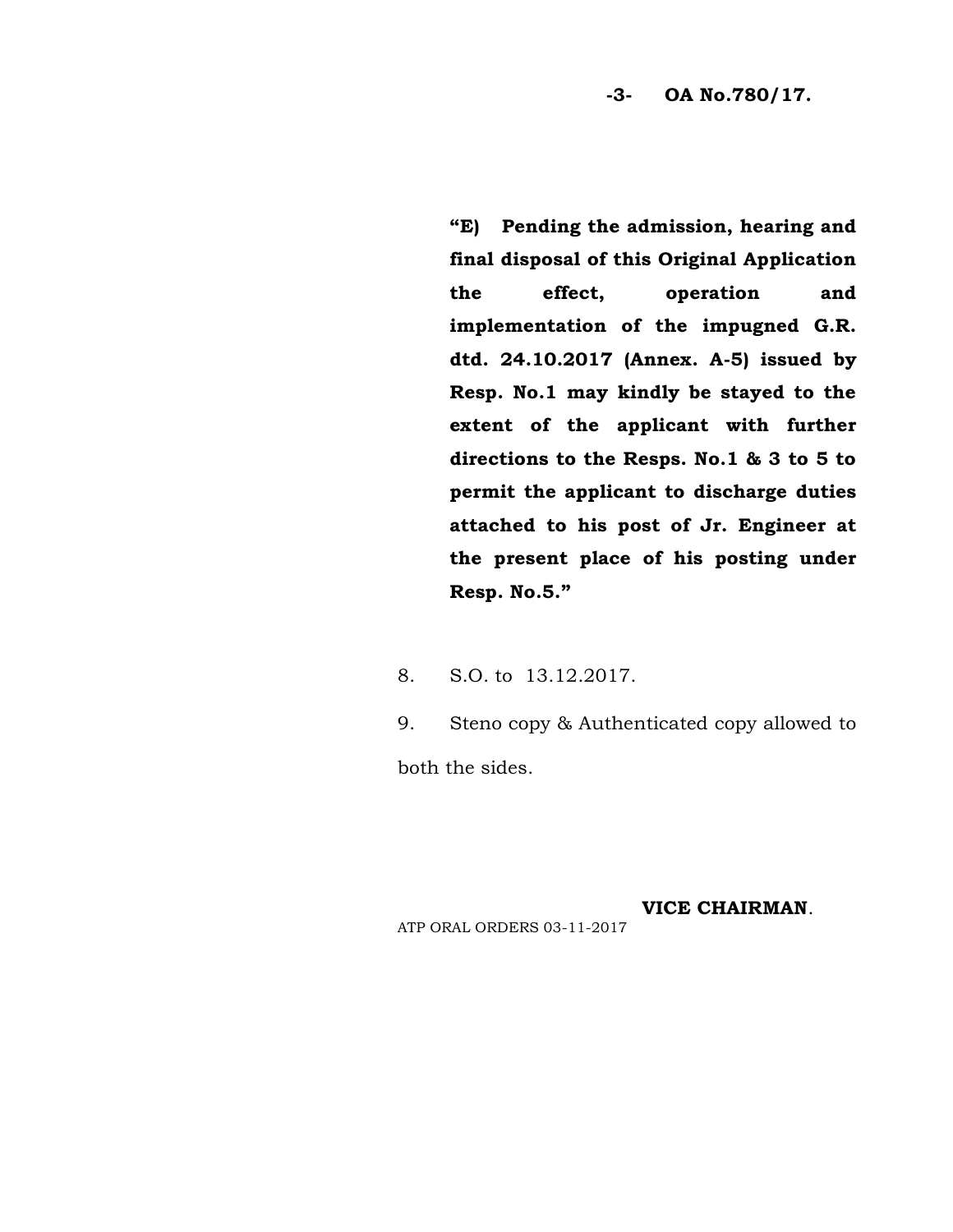**OA No. 251/2017. (Dr. S. P. Toshniwal V/s. State of Maharashtra & Ors.)**

----------------------------------------------------------------------------------------

----------------------------------------------------------------------------------------

#### **OFFICE ORDER TRIBUNAL'S ORDERS**

#### **CORAM : JUSTICE M. T. JOSHI, V. C.**

(This matter is placed before the Single Bench due to non-availability of Division Bench.)

**DATE : 06.11.2017.**

## **ORAL ORDER :**

Heard Shri J. G. Toshniwal learned Advocate for the applicant and Shri S. K. Shirse learned Presenting Officer for respondents.

2. Upon hearing both sides it can be gathered that, waiting list was published on 28.5.2015 and thereafter the respondent no.1 issued a standing order No.05/2016, dated 31.05.2016 (Annexure F, page 27). Clause "K" at page no.28 would show that, the said would be applicable in the cases where the waiting list is in existence and would also be applicable to the selection process.

3. In the preliminary paragraph of the said order it is declared by the respondent that,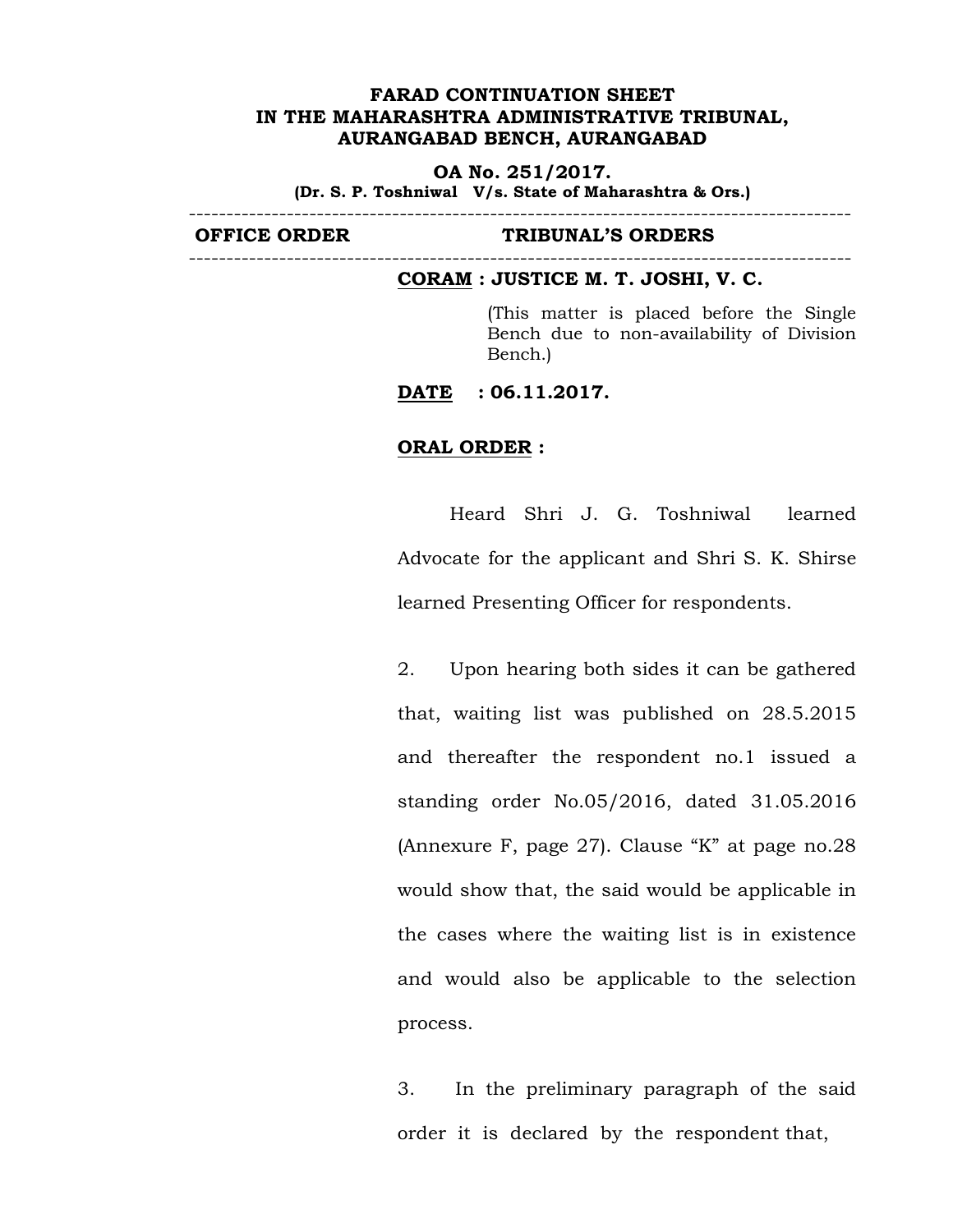-2- OA No.251/17.

no separate waiting list is prepared and the merit list itself is used as a waiting list. In these circumstances, it prima facie appears that, since merit list was published on 28.5.2015 the waiting list itself is part of the merit list was in existence on 31.5.2016 i.e. on the date of the publication of the standing order. Therefore, the provision of this standing order providing 2 years life to the list appears to be applicable in the present case.

3. It is a common ground that, two of the candidates selected by the respondent no.1 and recommended to the respondent no.2 were appointed and thereafter resigned from the said post on 23.5.2016 and 26.9.2016 respectively (merit list no.2  $& 8$ ).

4. In the circumstances, respondent no.2 is directed to take into consideration the above facts and take independent decision to find out that, in view of the above facts whether the present applicant can be appointed.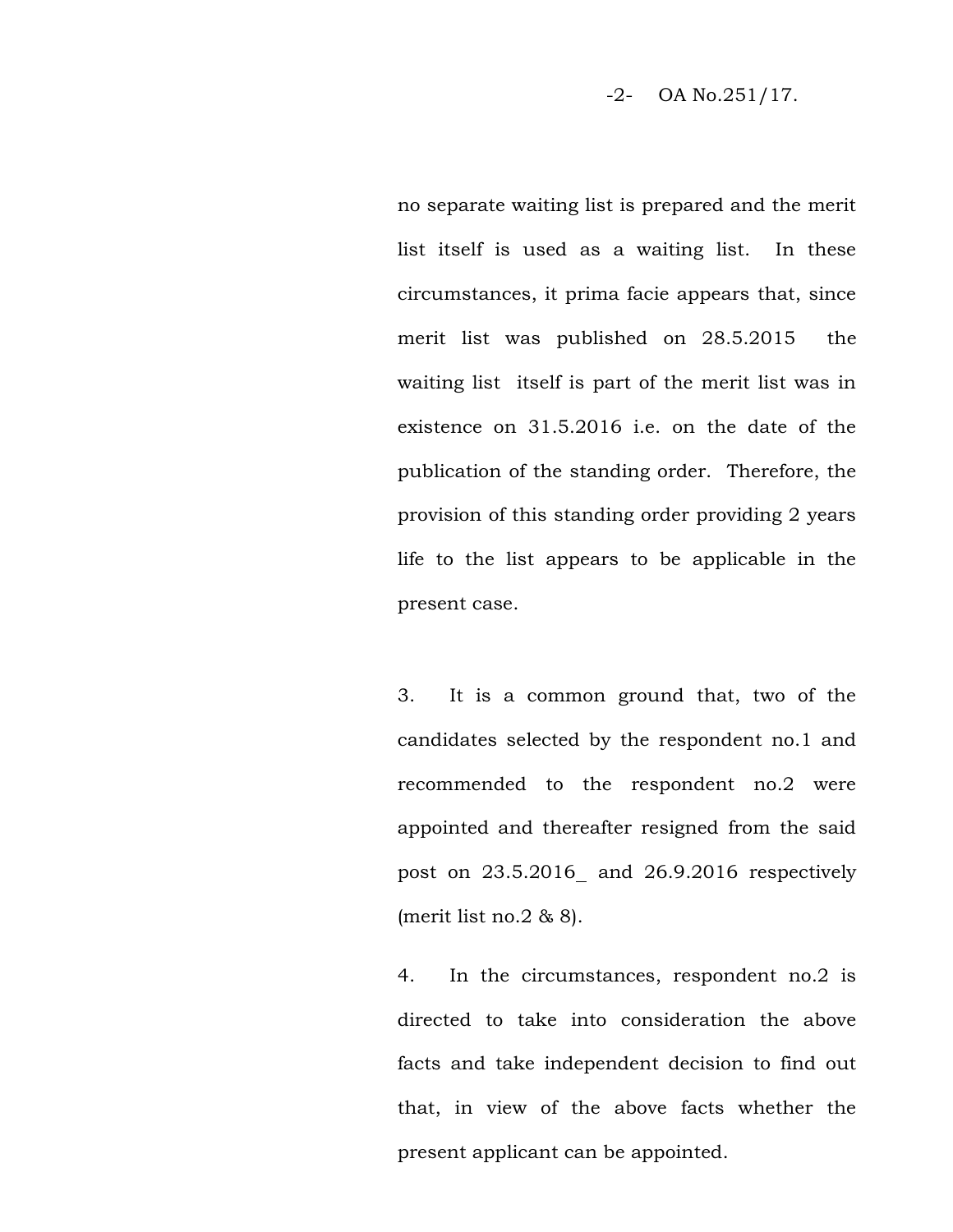5. In case respondent no.2 comes to the conclusion that, as the waiting list is in existence, appointment can be made, the necessary decision be taken regarding corrective steps and copy of the said decision be filed in the present proceeding.

6. In case respondent no.2 comes to the conclusion that, according to law no decision as stated above can be taken then a short affidavit explaining the reason be filed on record on the next date.

7. S.O. to 14.12.2017 for filing report/short affidavit.

8. Steno copy and Authenticated copy allowed to both sides.

# **VICE CHAIRMAN**.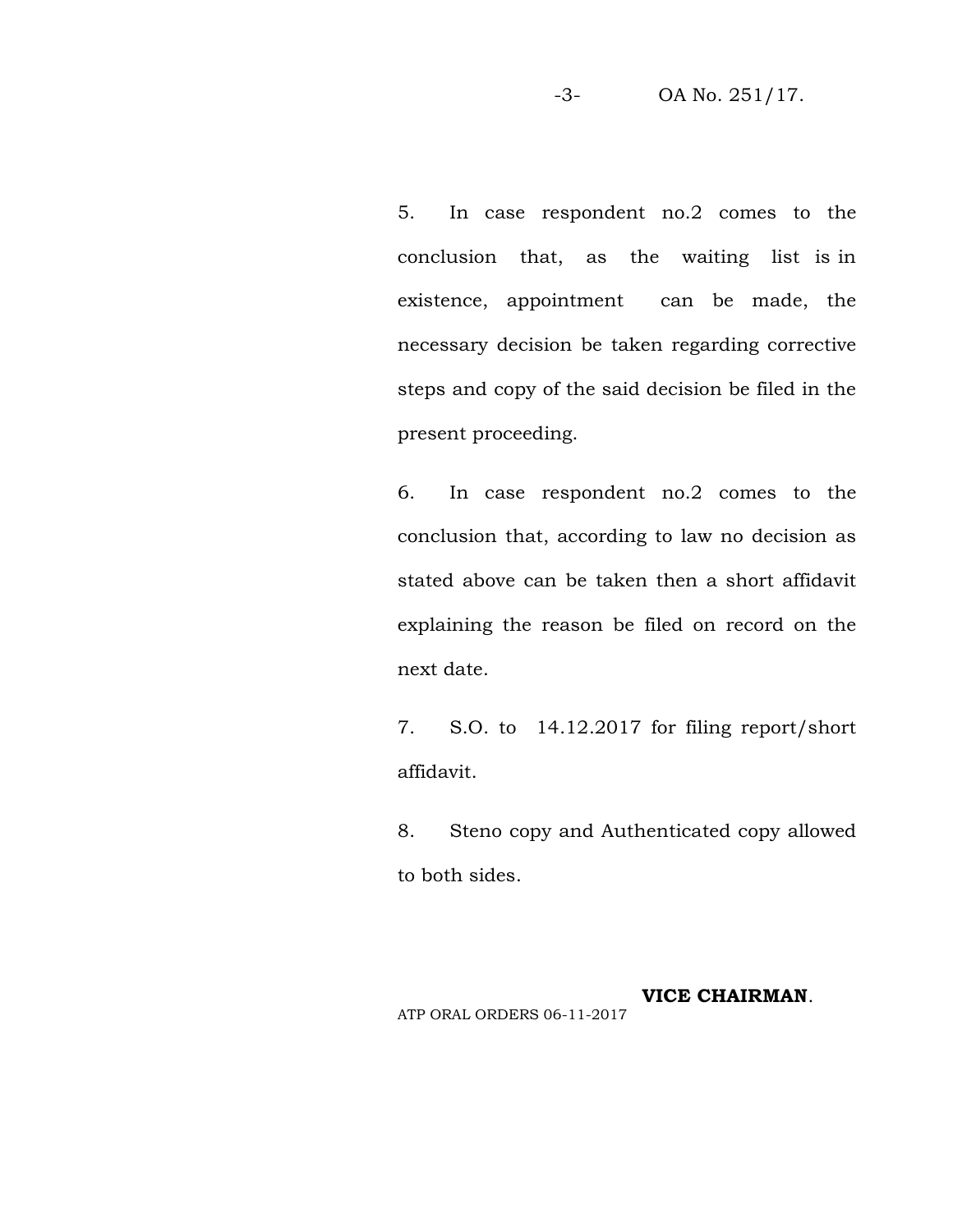**MA NO.456/17 IN OA St.No.1638/17. (Shri S. B. Nagarsale & Ors. V/s. State of Maharashtra & Ors.)** ----------------------------------------------------------------------------------------

----------------------------------------------------------------------------------------

### **OFFICE ORDER TRIBUNAL'S ORDERS**

#### **CORAM : JUSTICE M. T. JOSHI, V. C.**

(This matter is placed before the Single Bench due to non-availability of Division Bench.)

**DATE : 06.11.2017.**

## **ORAL ORDER :**

Heard Shri M. P. Tripathi learned Advocate for the applicants and Shri M. S. Mahajan learned Chief Presenting Officer for respondents.

2. For the reasons stated in the application and since the cause of action of all the applicants is same the application for sue jointly is allowed, subject to payment of court fee stamps, if not paid, and accompanying O.A. be registered and numbered, and present M.A. stands disposed of accordingly. No order as to costs.

**VICE CHAIRMAN**. ATP ORAL ORDERS 06-11-2017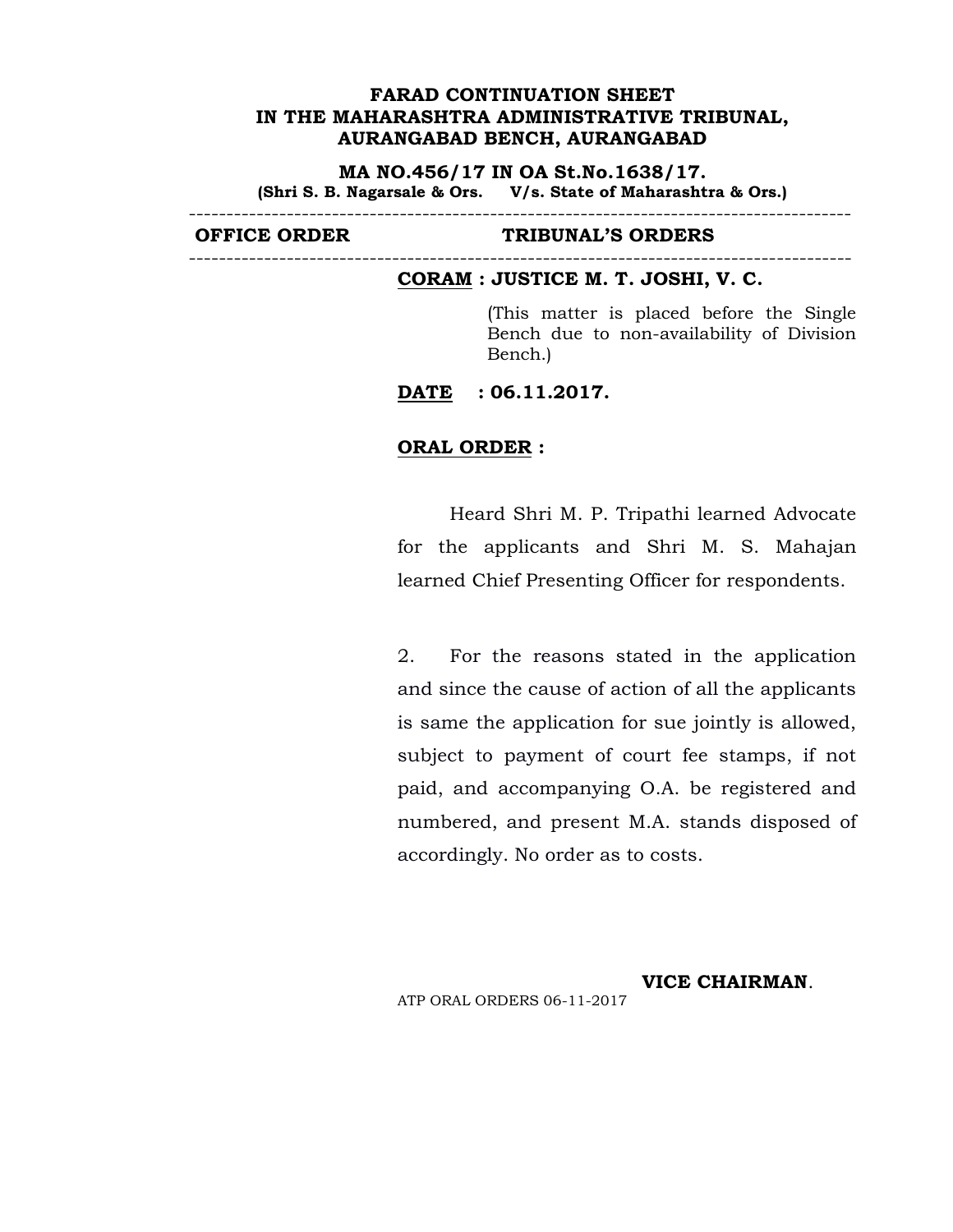#### **OA St.No.1638/17.**

**(Shri S. B. Nagarsale & Ors. V/s. State of Maharashtra & Ors.)**

----------------------------------------------------------------------------------------

----------------------------------------------------------------------------------------

#### **OFFICE ORDER TRIBUNAL'S ORDERS**

#### **CORAM : JUSTICE M. T. JOSHI, V. C.**

(This matter is placed before the Single Bench due to non-availability of Division Bench.)

**DATE : 06.11.2017.**

## **ORAL ORDER :**

Heard Shri M. P. Tripathi learned Advocate for the applicants and Shri M. S. Mahajan learned Chief Presenting Officer for respondents.

2. Issue notice to the respondents, returnable on 13.12.2017.

3. Tribunal may take the case for final disposal at this stage and separate notice for final disposal shall not be issued.

4. Applicants are authorized and directed to serve on respondents intimation/notice of date of hearing duly authenticated by Registry, along with complete paper book of O.A. Respondent is put to notice that the case would be taken up for final disposal at the stage of admission hearing.

5. This intimation/notice is ordered under Rule 11 of the Maharashtra Administrative Tribunal (Procedure) Rules, 1988, and the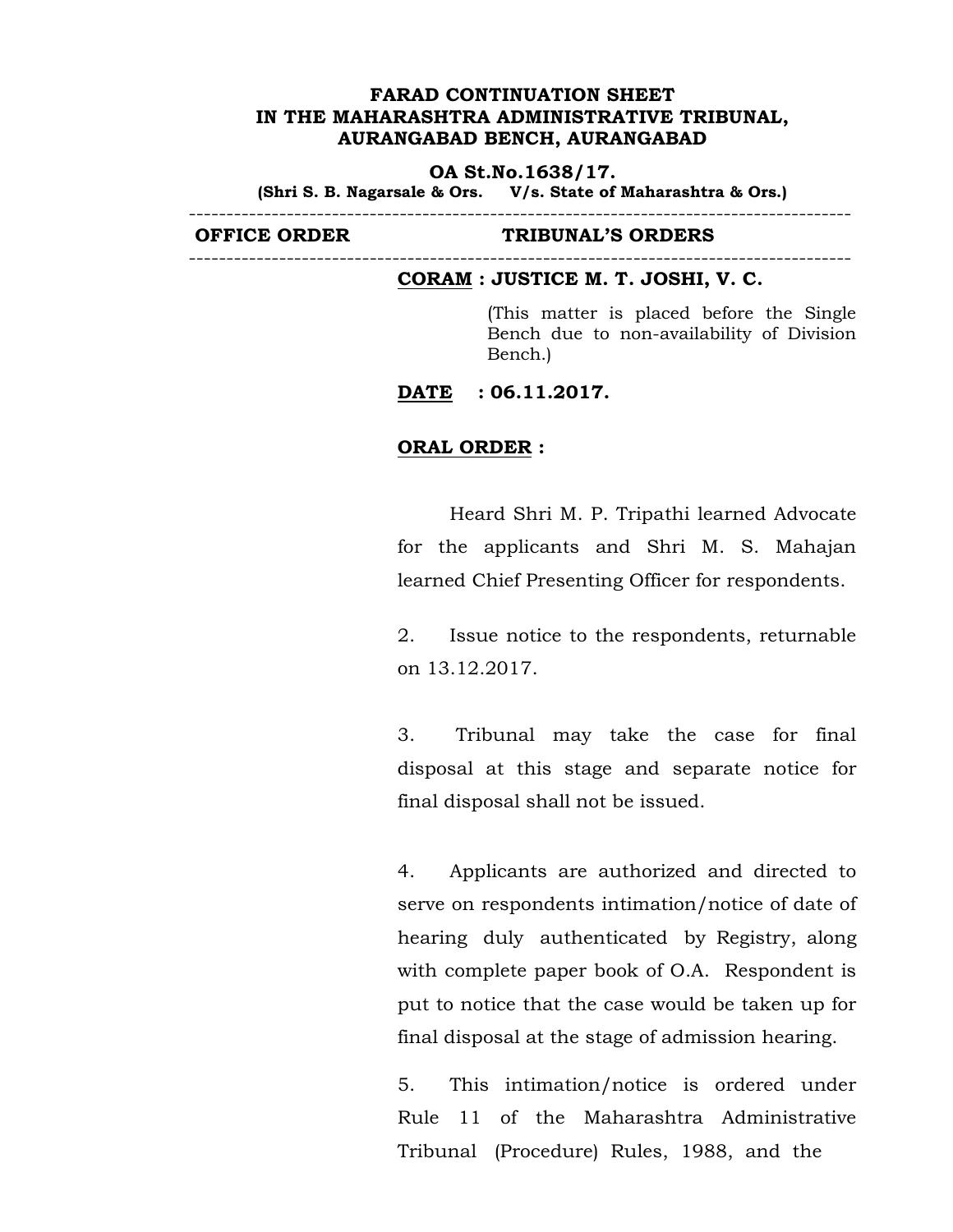question such as limitation and alternate remedy are kept open.

6. The service may be done by hand delivery, speed post, courier and acknowledgment be obtained and produced along with affidavit of compliance in the Registry before due date. Applicants are directed to file affidavit of compliance and notice.

7. S.O. to 13.12.2017.

8. Steno copy & Authenticated copy allowed to both the sides.

# **VICE CHAIRMAN**.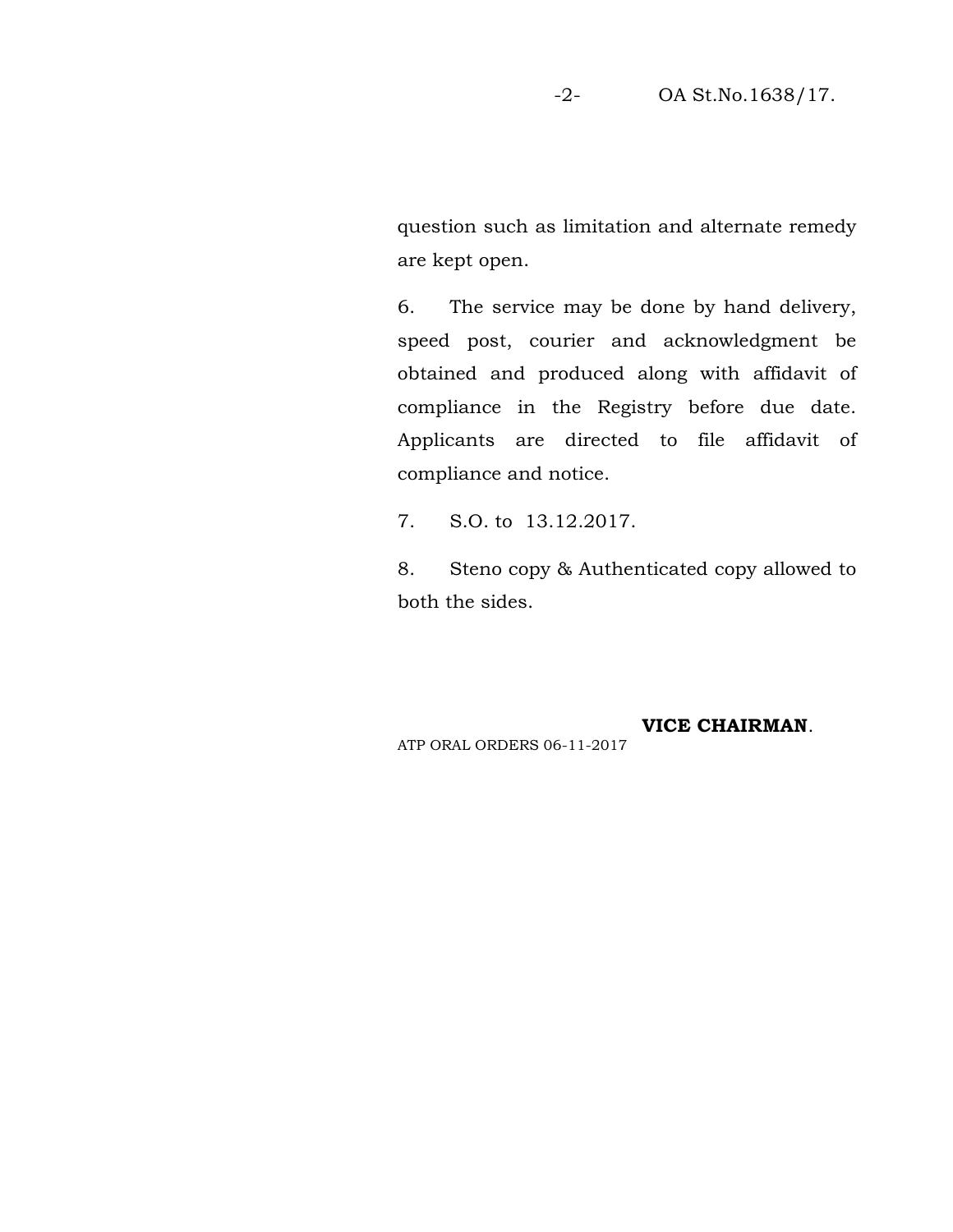**OA No. 88/2017.**

**(Dr. Shaikh Faiz V/s. State of Maharashtra & Ors.)** ----------------------------------------------------------------------------------------

----------------------------------------------------------------------------------------

#### **OFFICE ORDER TRIBUNAL'S ORDERS**

#### **CORAM : JUSTICE M. T. JOSHI, V. C.**

(This matter is placed before the Single Bench due to non-availability of Division Bench.)

**DATE : 06.11.2017.**

## **ORAL ORDER :**

Heard with consent of Shri I. D. Maniyar, learned Advocate for the applicant, Shri V. R. Bhumkar learned Presenting Officer for respondents no.1 to 3 and Shri V. C. Patil learned Advocate holding for Shri U. B. Bondar, learned Advocate for the Respondent no.4.

2. The learned Advocate for the applicant files on record a copy of the communication, which would show that, the departmental enquiry against the applicant is now taken back. The learned P.O. also confirms the said fact.

3. The learned Advocate for the applicant on instructions submits that, application may be disposed of with a direction to the concerned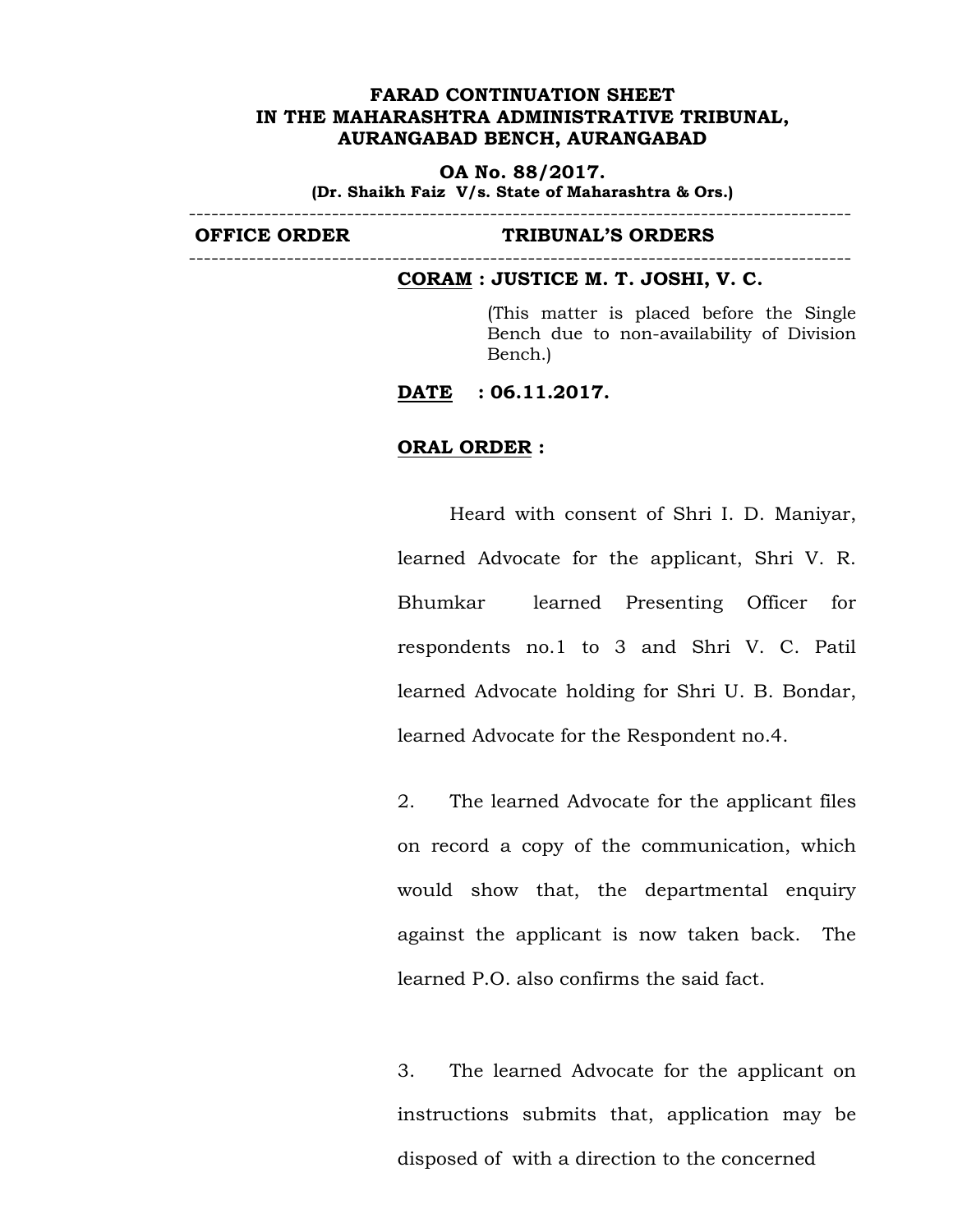## -2- **OA No. 88/2017**

respondent to decide the issue of salary of the applicant as prayed for, while prayer clause "C" of the O.A.

4. The above submissions appears to be reasonable. Hence, the following order.

### ORDER.

The application is disposed of without any order as to costs with a direction to the concerned respondent to decide the issue of salary in terms of prayer clause "C" within a period of three months from the date of this order. Prayer clause "C" runs as under:-<br>C) To direct the respondents to

release the salary of the applicant from 20.7.2015 to 19.01.2016.

# **VICE CHAIRMAN**.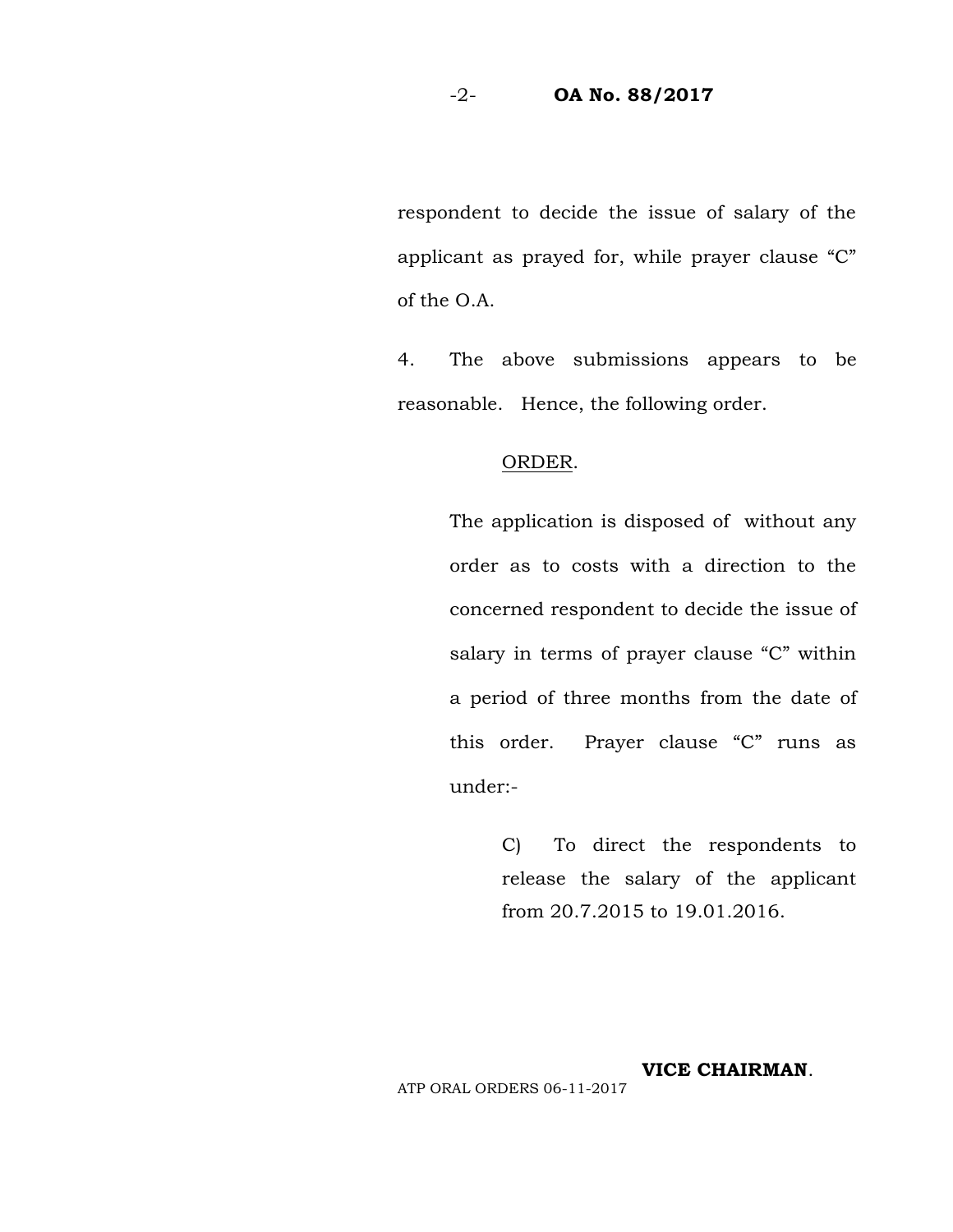#### **OA No. 858/2016.**

**(Shri S. L. Jadhav & Ors. V/s. State of Maharashtra & Ors.)**

----------------------------------------------------------------------------------------

----------------------------------------------------------------------------------------

### **OFFICE ORDER TRIBUNAL'S ORDERS**

#### **CORAM : JUSTICE M. T. JOSHI, V. C.**

(This matter is placed before the Single Bench due to non-availability of Division Bench.)

**DATE : 06.11.2017.**

## **ORAL ORDER :**

Heard Shri S. D. Dhongde, learned Advocate for the applicant and Shri N. U. Yadav, learned Presenting Officer for respondents.

2. The learned Advocate for the applicant files affidavit in rejoinder. The same is accepted. Copy served on the other side.

3. The learned Advocate for the applicant on instructions submits that, prayer clause "C" be deleted. Allowed to delete the same.

4. Heard both sides on the issue of continuation of the interim relief. The short – notes of arguments be filed on 7.11.2017.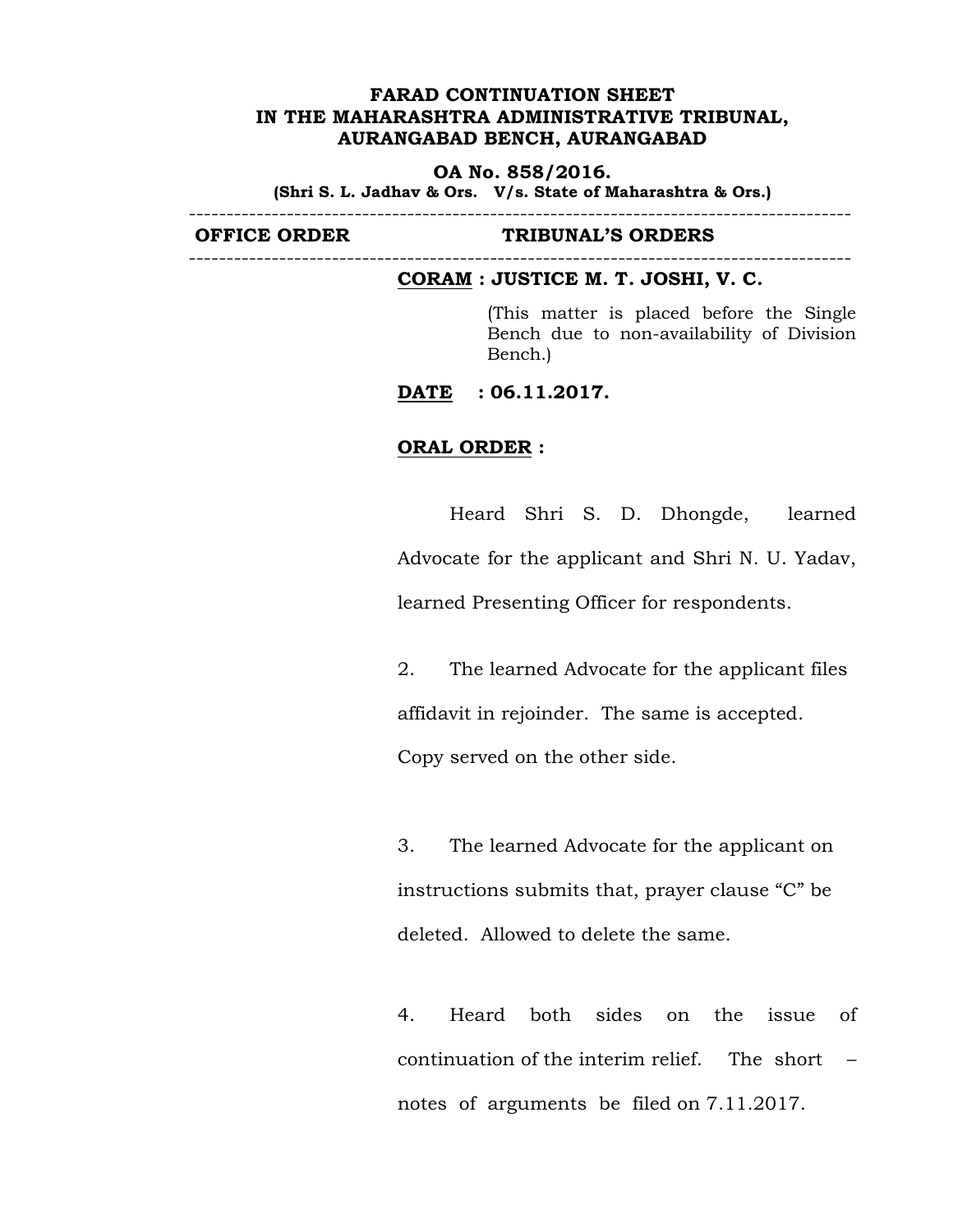Thereupon, the necessary orders would be passed.

5. S.O. to 7.11.2017 for written notes of arguments.

**VICE CHAIRMAN**.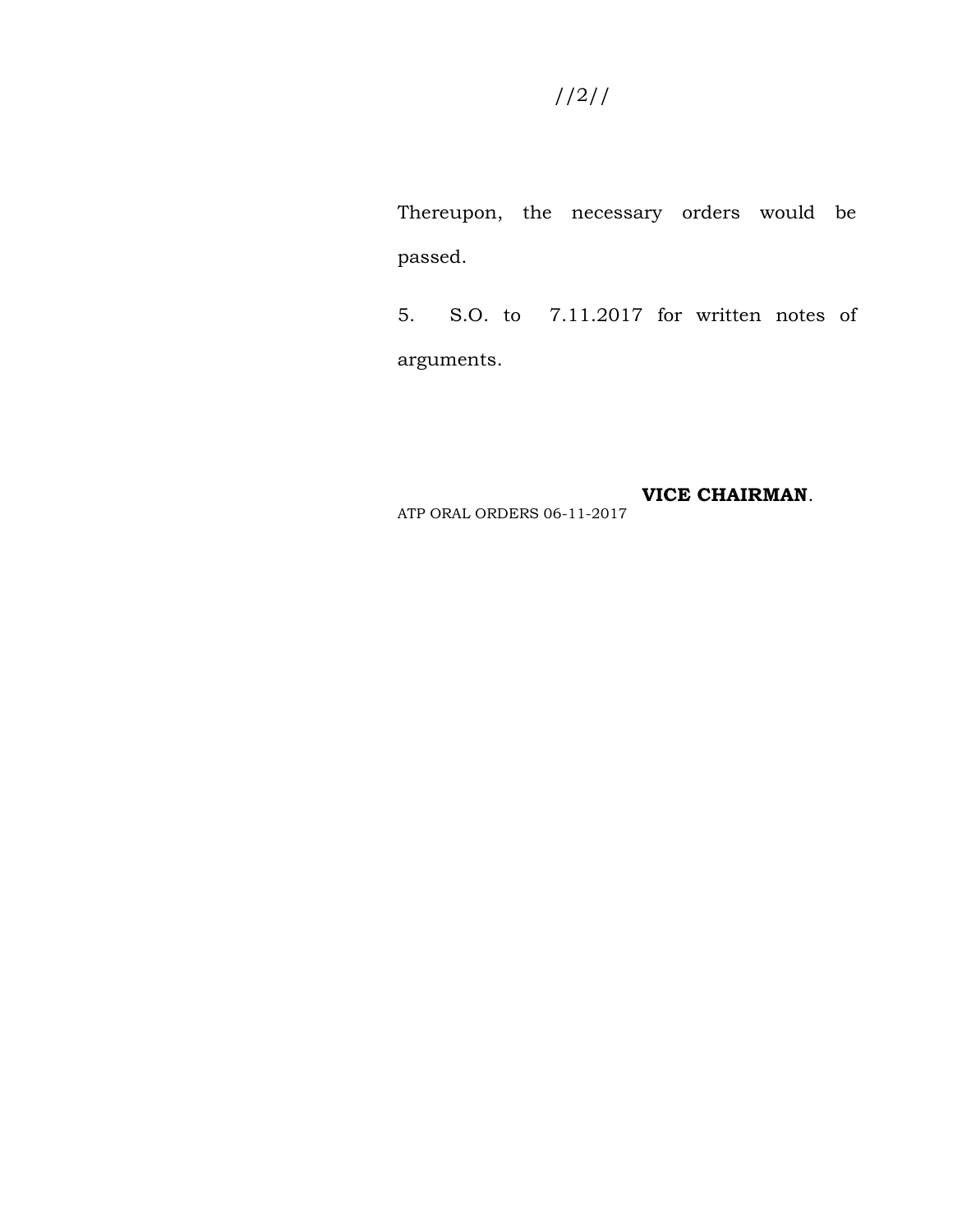### **OA No. 12/2017.**

----------------------------------------------------------------------------------------

**(Shri B. G. Kapale V/s. State of Maharashtra & Ors.)**

----------------------------------------------------------------------------------------

#### **OFFICE ORDER TRIBUNAL'S ORDERS**

# **CORAM : JUSTICE M. T. JOSHI, V. C.**

(This matter is placed before the Single Bench due to non-availability of Division Bench.)

**DATE : 06.11.2017.**

## **ORAL ORDER :**

Heard Shri S. G. Kulkarni learned Advocate for the applicant, Shri D. S. Deshpande learned Presenting Officer for respondent no.1 and Shri G. N. Patil, learned Advocate for the Respondents no.2 & 3.

2. The learned Advocate for the applicant submits that, today reply is received.

3. S.O. to 13.12.2017.

**VICE CHAIRMAN**.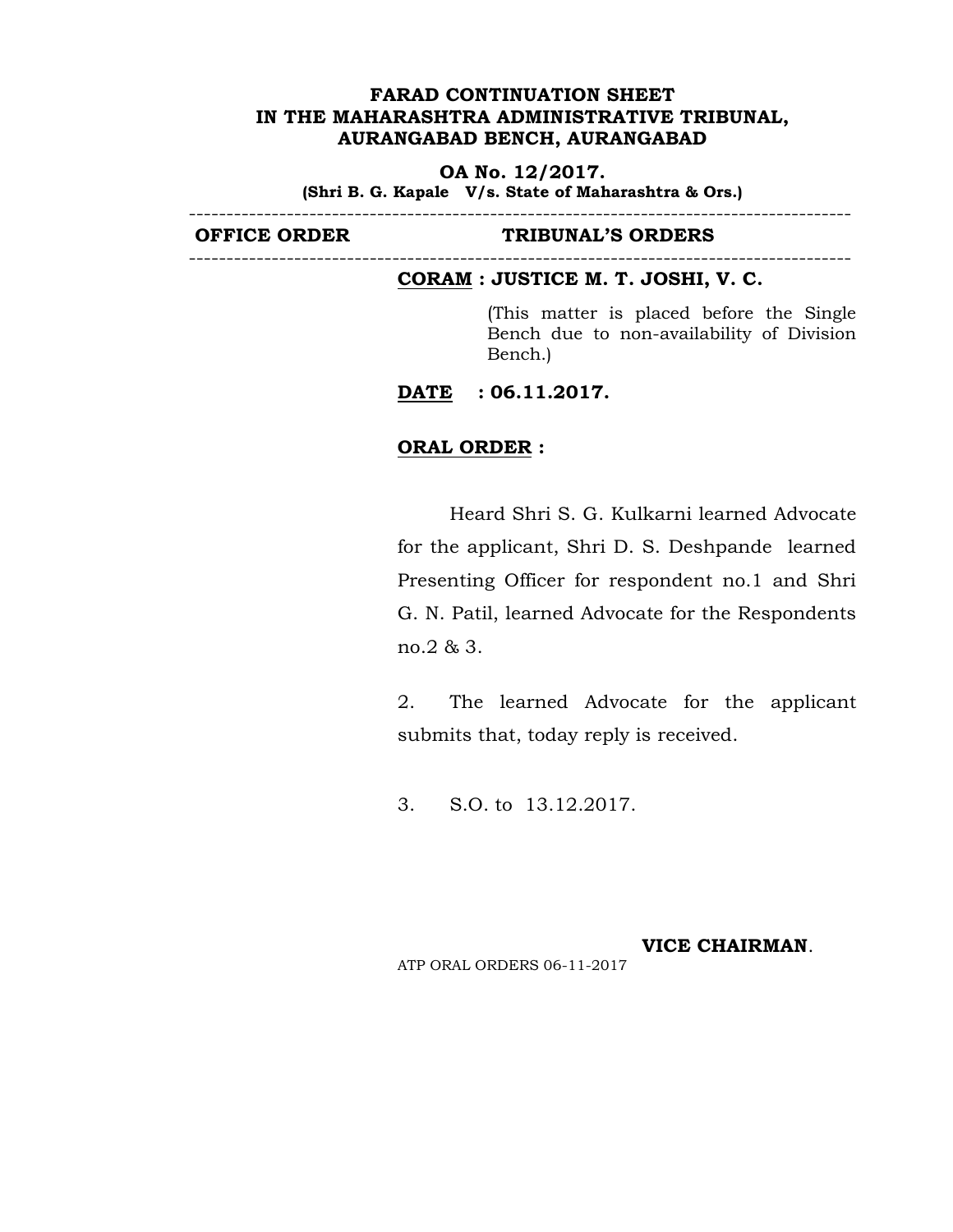**OA No. 339/2017.**

**(Shri R. A. Kakad & Ors. V/s. State of Maharashtra & Ors.)**

----------------------------------------------------------------------------------------

----------------------------------------------------------------------------------------

#### **OFFICE ORDER TRIBUNAL'S ORDERS**

#### **CORAM : JUSTICE M. T. JOSHI, V. C.**

(This matter is placed before the Single Bench due to non-availability of Division Bench.)

### **DATE : 06.11.2017.**

#### **ORAL ORDER :**

Heard Shri A. S. Deshmukh learned Advocate for the applicants, Smt P. R. Bharaswadkar, learned Presenting Officer for respondents no.1 & 2, Shri M. R. Kulkarni learned Advocate for the respondent no.3 and Shri M. R. Deshmukh, learned Advocate holding for Shri S. G. Chapalgaonkar, learned Advocate for the respondents no.4 to 38.

2. Both the sides submit that, the issus is now pending before Hon'ble High Court and status quo is also granted. In that view of the situation, S.O. to 11.12.2017.

**VICE CHAIRMAN**.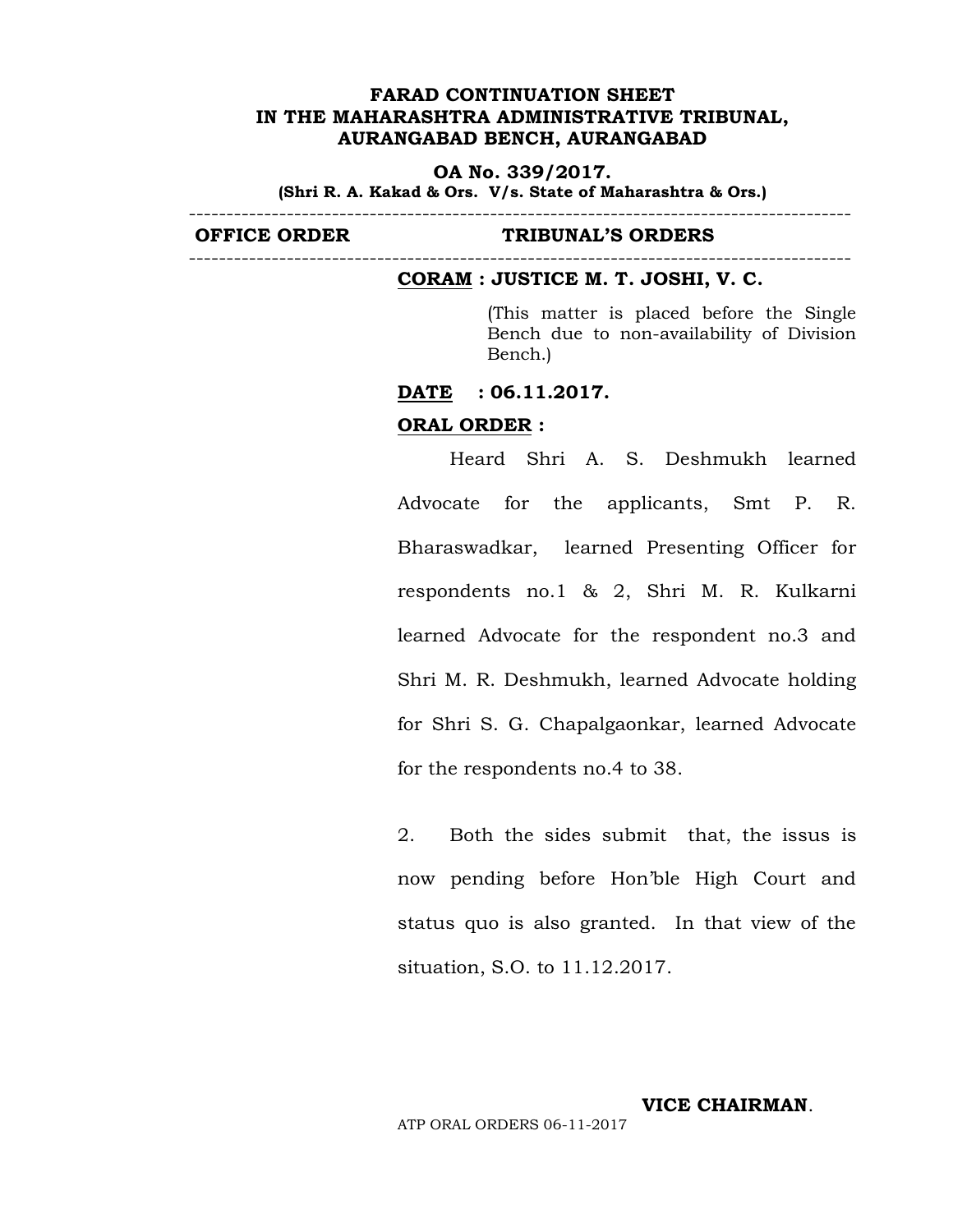#### **OA Nos. 368 & 369 of 2017.** ----------------------------------------------------------------------------------------

#### **OFFICE ORDER TRIBUNAL'S ORDERS**

----------------------------------------------------------------------------------------

# **CORAM : JUSTICE M. T. JOSHI, V. C.**

(This matter is placed before the Single Bench due to non-availability of Division Bench.)

## **DATE : 06.11.2017.**

### **ORAL ORDER :**

Heard Shri S. A. Deshmukh learned Advocate for the applicants in both the matters and Smt P. R. Bharaswadkar, learned Presenting Officer for respondents in both the matters.

2. The learned P.O. seeks time to file reply. At her request, S.O. to 12.12.2017.

**VICE CHAIRMAN**.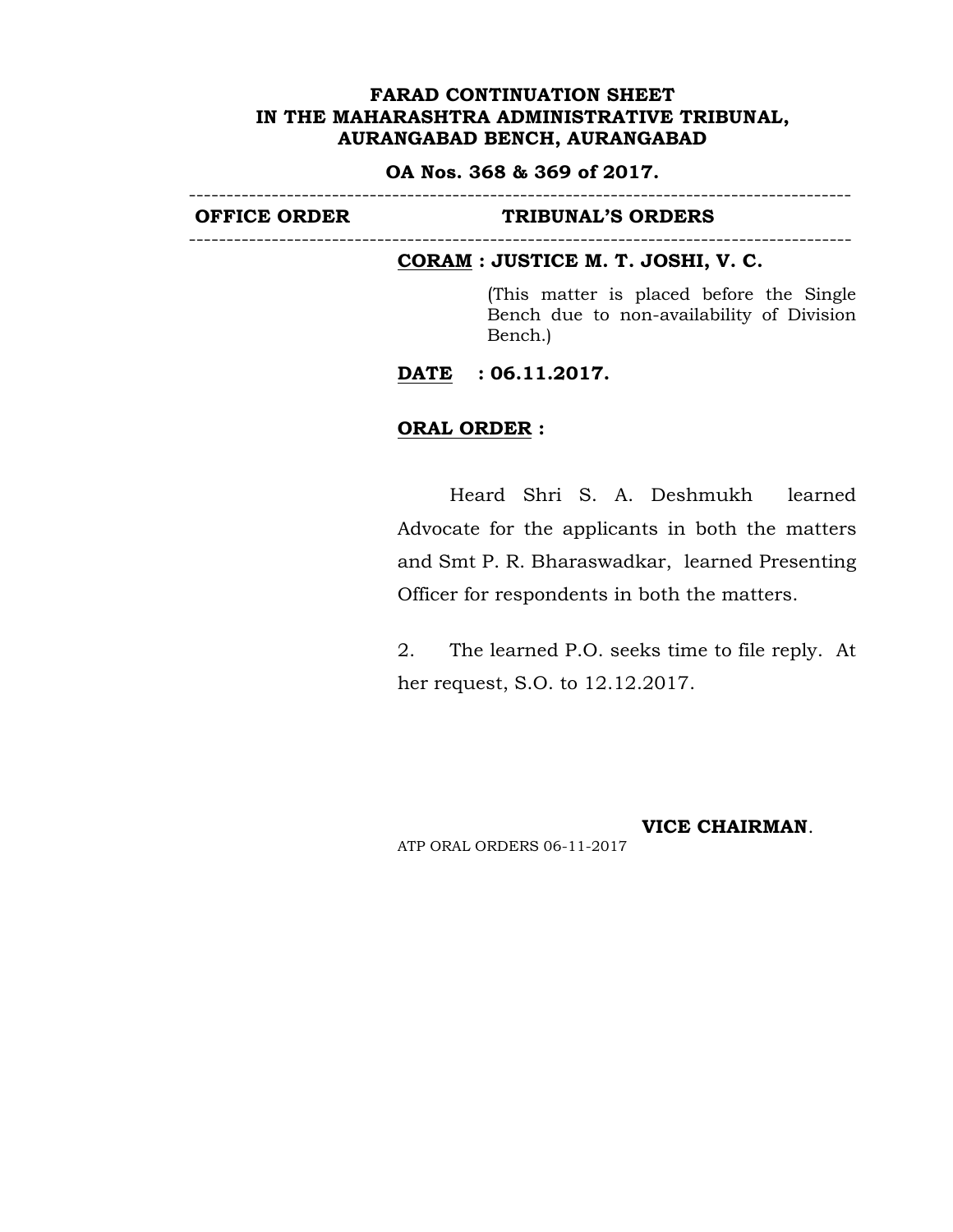**OA No. 393/2017.**

**(Taslim Khan Chand Khan V/s. State of Maharashtra & Ors.)**

----------------------------------------------------------------------------------------

----------------------------------------------------------------------------------------

# **OFFICE ORDER TRIBUNAL'S ORDERS**

#### **CORAM : JUSTICE M. T. JOSHI, V. C.**

(This matter is placed before the Single Bench due to non-availability of Division Bench.)

**DATE : 06.11.2017.**

# **ORAL ORDER :**

None present for the applicant, Smt P. R. Bharaswadkr learned Presenting Officer for respondents no.1 to 4 and Shri A. S. Deshmukh learned Advocate for the respondent no.5

2. The learned P.O. submits that, reply would be filed during course of the day. It be accepted. Copy be served on the other side.

3. S.O. to 12.12.2017.

#### **VICE CHAIRMAN**.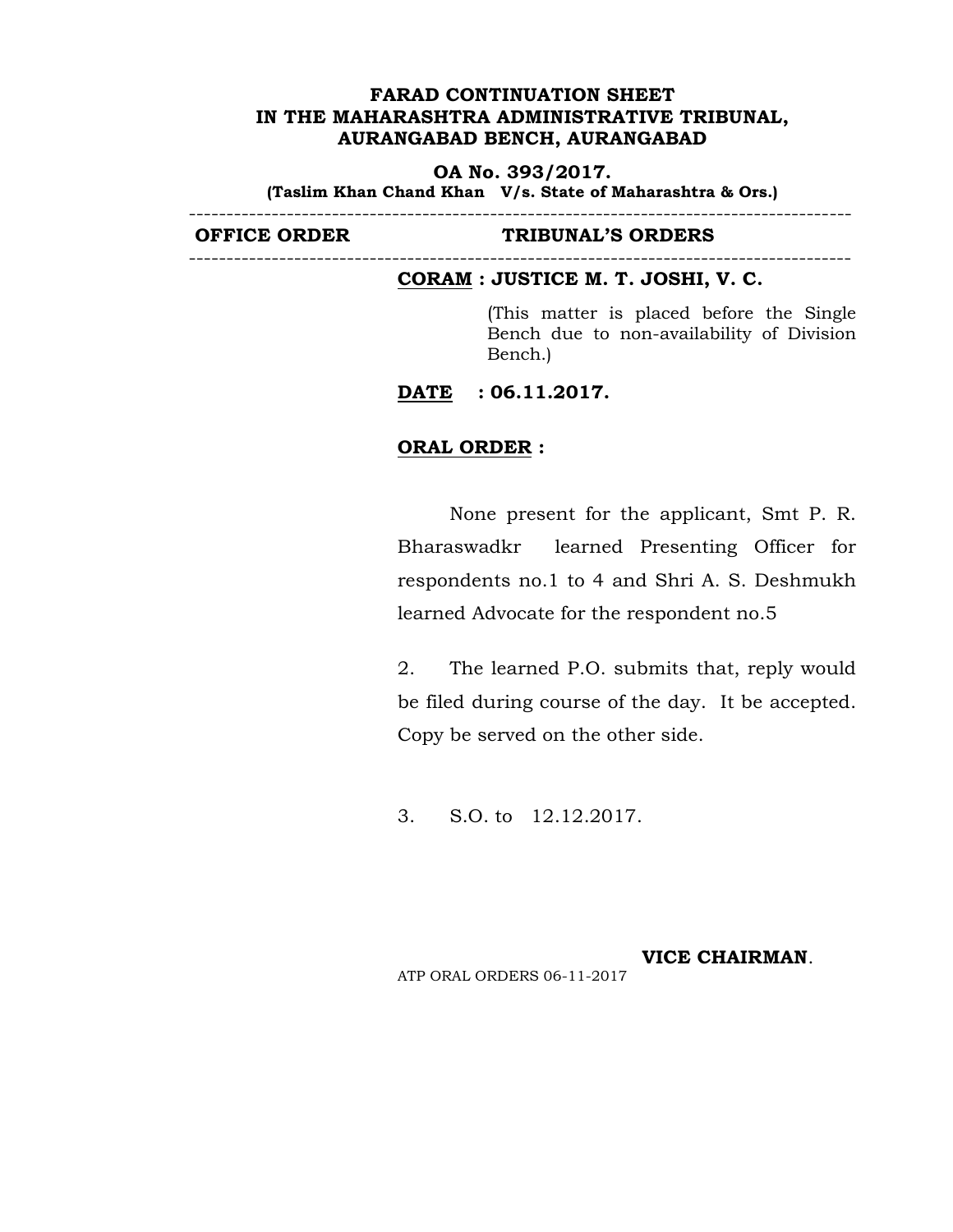**OA No. 487/2017. (Shri B. J. Nagarjoge V/s. State of Maharashtra & Ors.)**

----------------------------------------------------------------------------------------

----------------------------------------------------------------------------------------

#### **OFFICE ORDER TRIBUNAL'S ORDERS**

#### **CORAM : JUSTICE M. T. JOSHI, V. C.**

(This matter is placed before the Single Bench due to non-availability of Division Bench.)

**DATE : 06.11.2017.**

## **ORAL ORDER :**

Heard Shri A. N. Patale learned Advocate for the applicant and Smt D. S. Deshpande learned Presenting Officer for respondents.

2. The learned P.O. seeks time to file reply. At her request, S.O. to 18.12.2017.

**VICE CHAIRMAN**.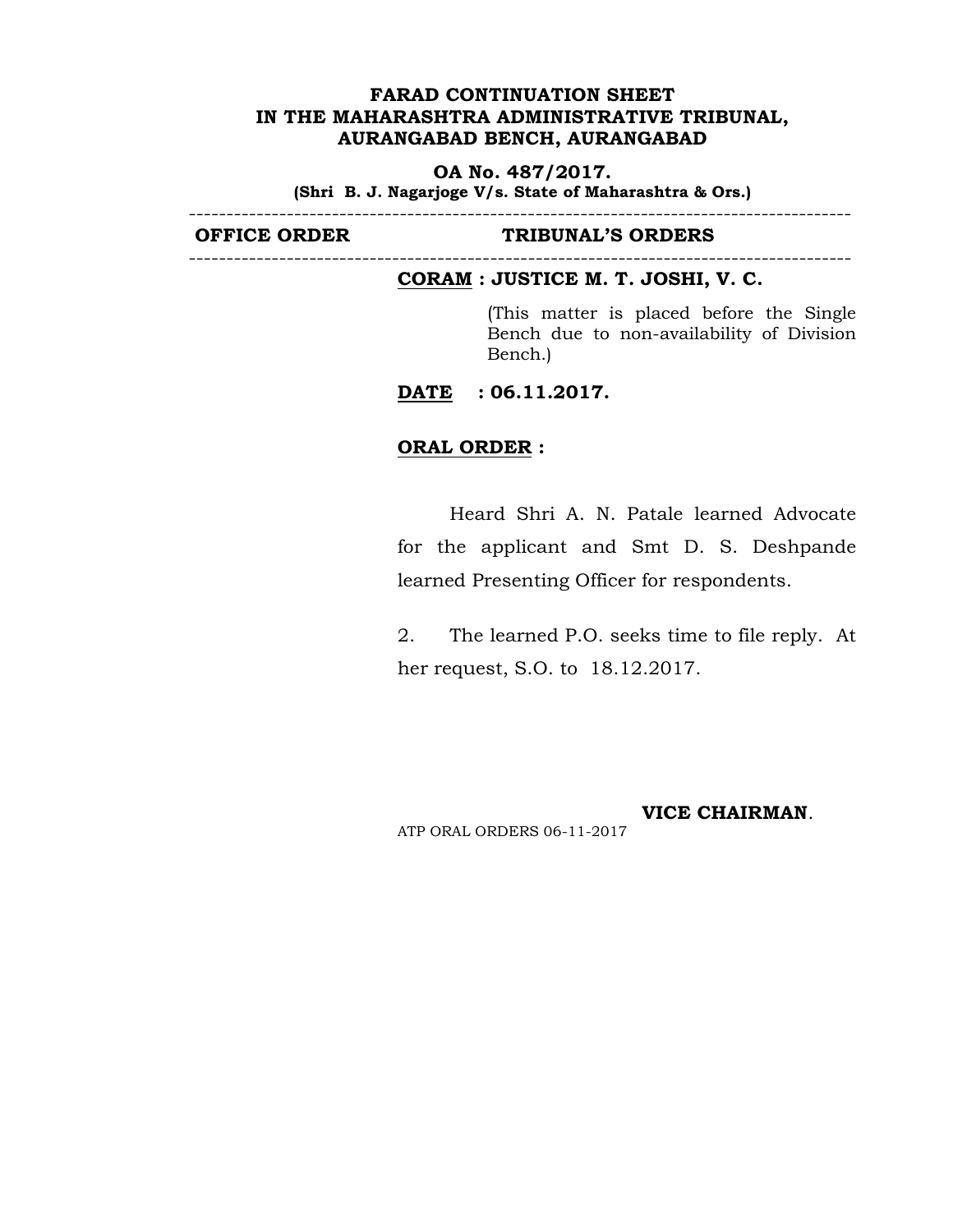#### **FARAD CONTINUATION SHEET**

## **IN THE MAHARASHTRA ADMINISTRATIVE TRIBUNAL, AURANGABAD BENCH, AURANGABAD**

**OA No. 537/2017.**

**(Parimala Ubale V/s. State of Maharashtra & Ors.)**

----------------------------------------------------------------------------------------

#### **OFFICE ORDER TRIBUNAL'S ORDERS**

#### ----------------------------------------------------------------------------------------

## **CORAM : JUSTICE M. T. JOSHI, V. C.**

(This matter is placed before the Single Bench due to non-availability of Division Bench.)

**DATE : 06.11.2017.**

### **ORAL ORDER :**

None present for the applicant. Shri D. R. Patil learned Presenting Officer for respondents no.1 to 3 is present. None present for the respondent no.4.

2. The learned P.O. seeks time to file reply. At his request, S.O. to 5.12.2017.

**VICE CHAIRMAN**. ATP ORAL ORDERS 06-11-2017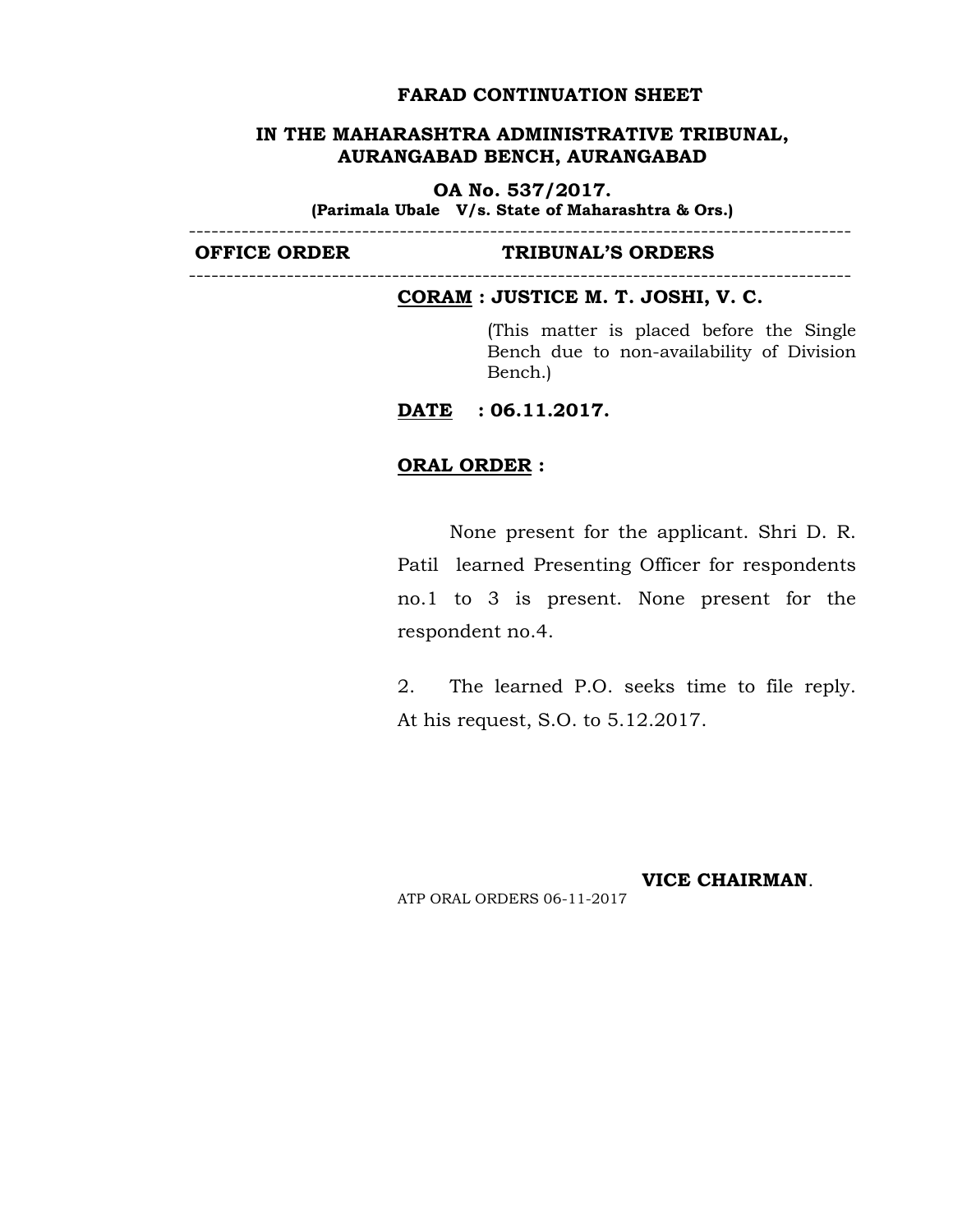**OA No. 669/2017.**

**(Shri B. B. Surwase V/s. State of Maharashtra & Ors.)**

----------------------------------------------------------------------------------------

----------------------------------------------------------------------------------------

### **OFFICE ORDER TRIBUNAL'S ORDERS**

#### **CORAM : JUSTICE M. T. JOSHI, V. C.**

(This matter is placed before the Single Bench due to non-availability of Division Bench.)

**DATE : 06.11.2017.**

## **ORAL ORDER :**

Heard Ms. Shanya Suresh Prasad Sharma learned Advocate holding for Shri S. B. Talekar & Associates for the applicant and Shri M. S. Mahajan learned Chief Presenting Officer for respondents.

2. The learned C.P.O. seeks time to file reply. At his request, S.O. to 7.12.2017.

**VICE CHAIRMAN**.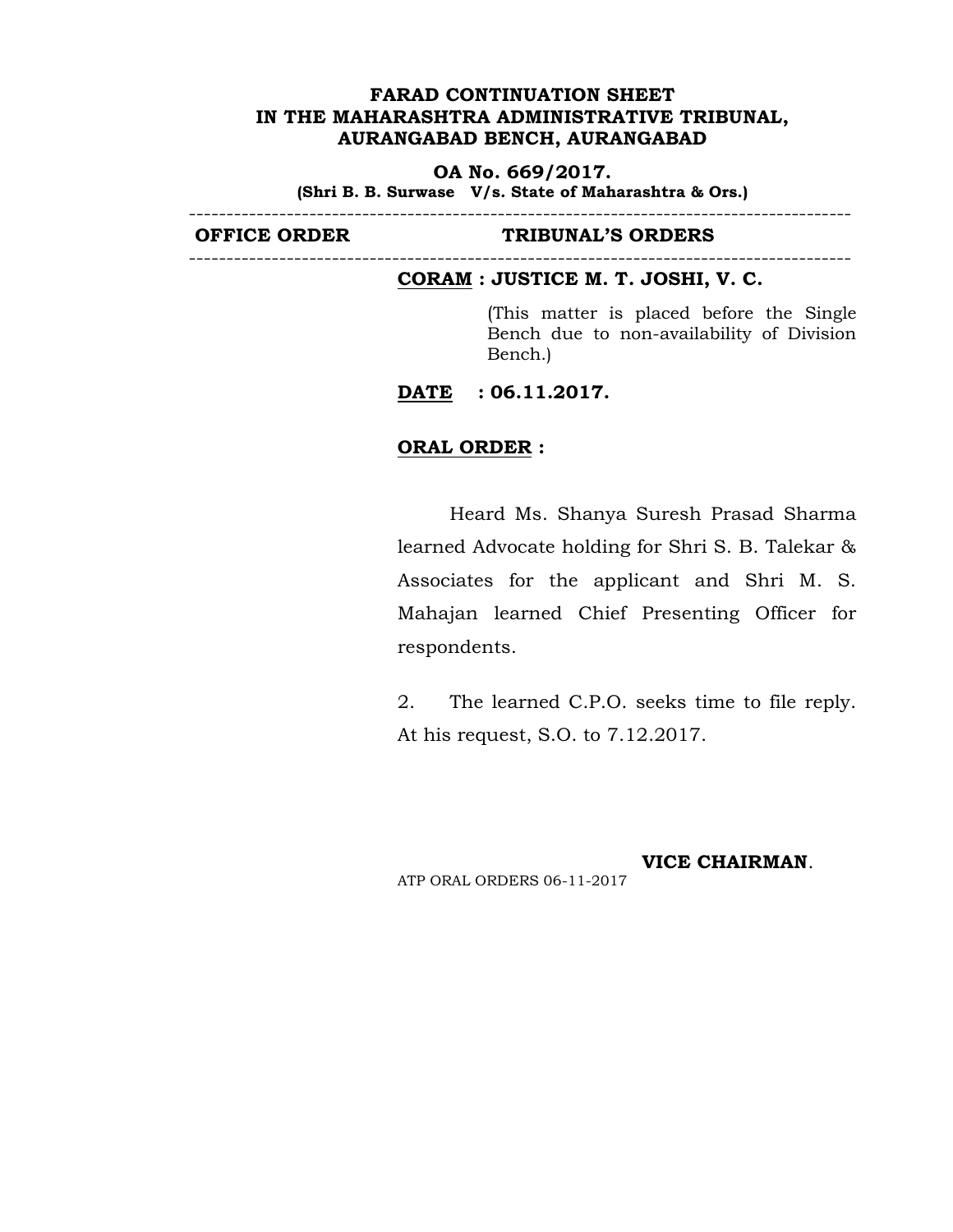**OA No.22/2017. (Shri P. V. Kale V/s. State of Maharashtra & Ors.)**

----------------------------------------------------------------------------------------

----------------------------------------------------------------------------------------

**OFFICE ORDER TRIBUNAL'S ORDERS**

**CORAM : JUSTICE M. T. JOSHI, V. C.**

**DATE : 06.11.2017.**

# **ORAL ORDER :**

Heard Shri Praful Bodade, learned Advocate holding for Shri J. B. Choudharyfor the applicant and Shri V. R. Bhumkar learned Presenting Officer for respondents.

2. Shri Praful Bodade, learned Advocate holding for Shri J. B. Choudharyfor the applicant seeks time to file rejoinder. At his request, S.O. to 5.12.2017.

**VICE CHAIRMAN**.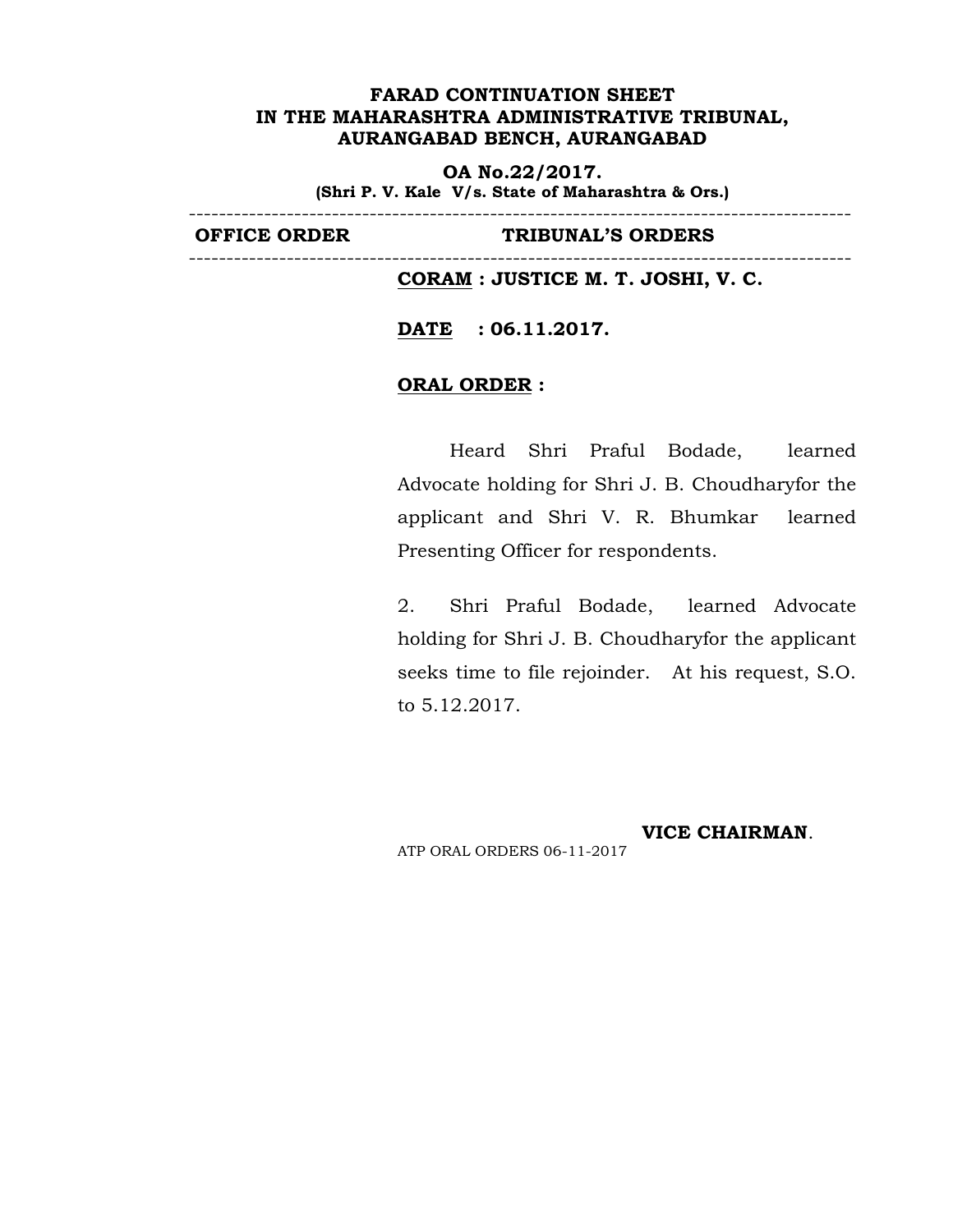**OA No.434/2016. (Dr. Abdul Salim V/s. State of Maharashtra & Ors.)**

----------------------------------------------------------------------------------------

----------------------------------------------------------------------------------------

**OFFICE ORDER TRIBUNAL'S ORDERS**

**CORAM : JUSTICE M. T. JOSHI, V. C.**

**DATE : 06.11.2017.**

# **ORAL ORDER :**

Heard Shri Praful Bodade learned Advocate holding for Shri J. B. Choudhary learned Advocate for the applicant and Smt R. S. Deshmukh learned Presenting Officer for respondents.

2. The learned P.O. files affidavit in reply of respondents no.1 to 3 on the rejoinder affidavit of applicant. The same is accepted. Copy be served on the other side.

3. Shri Praful Bodade, learned Advocate holding for Shri J. B. Choudhary for the applicant seeks time. At his request, S.O. to 05.12.2017.

**VICE CHAIRMAN**.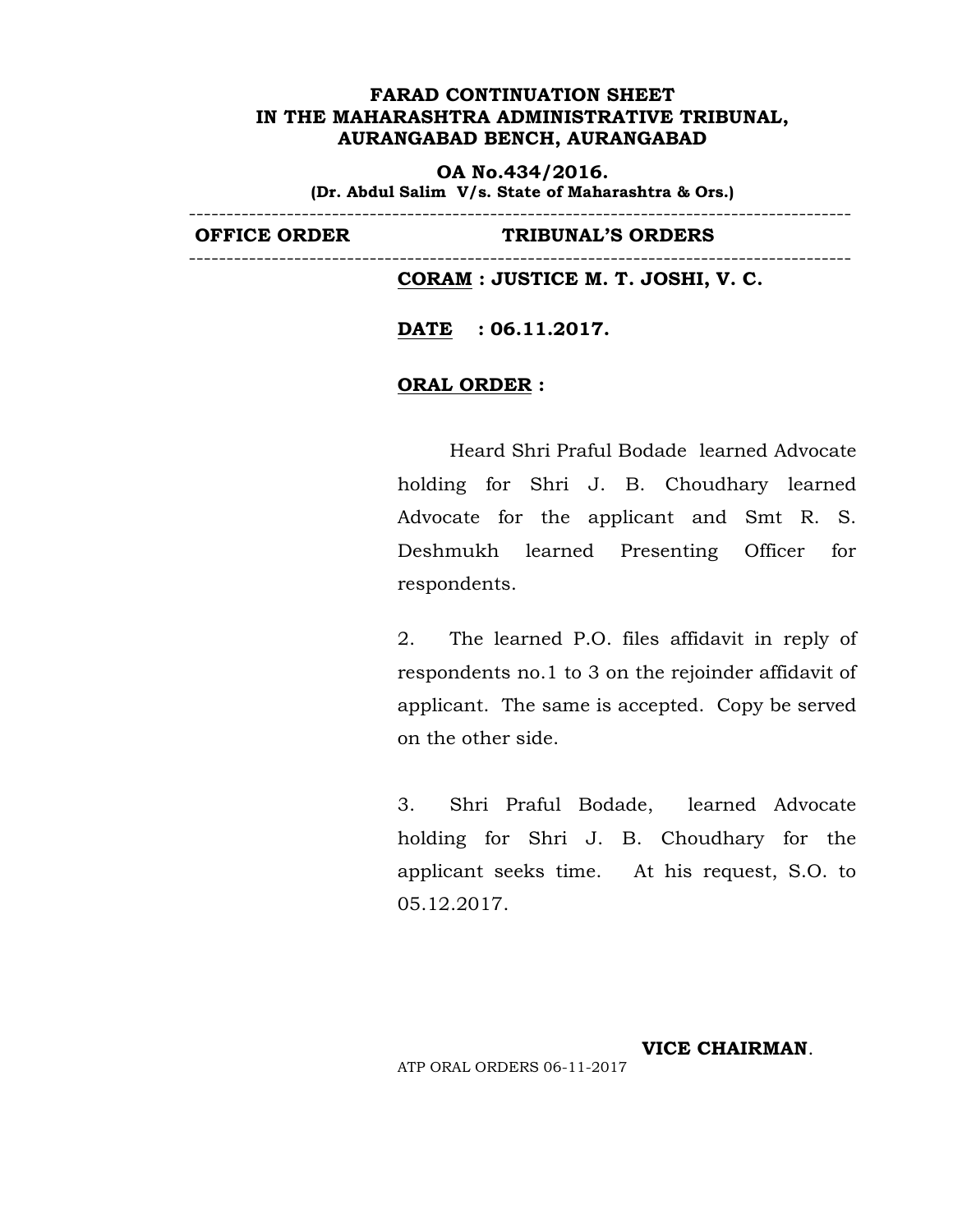**MA ST.1633/17 IN MAST.2534/17 IN OA St.1535/17. (Shri R. G. Mehetre & Ors. V/s. State of Maharashtra & Ors.)**

----------------------------------------------------------------------------------------

----------------------------------------------------------------------------------------

**OFFICE ORDER TRIBUNAL'S ORDERS**

**CORAM : JUSTICE M. T. JOSHI, V. C.**

**DATE : 06.11.2017.**

# **ORAL ORDER :**

Heard Shri D. K. Dagadkhair, learned Advocate for the applicants and Shri S. K. Shirse learned Presenting Officer for respondents.

2. The learned Advocate for the applicant seeks time. At his request, S.O. to 12.12.2017.

**VICE CHAIRMAN**. ATP ORAL ORDERS 06-11-2017